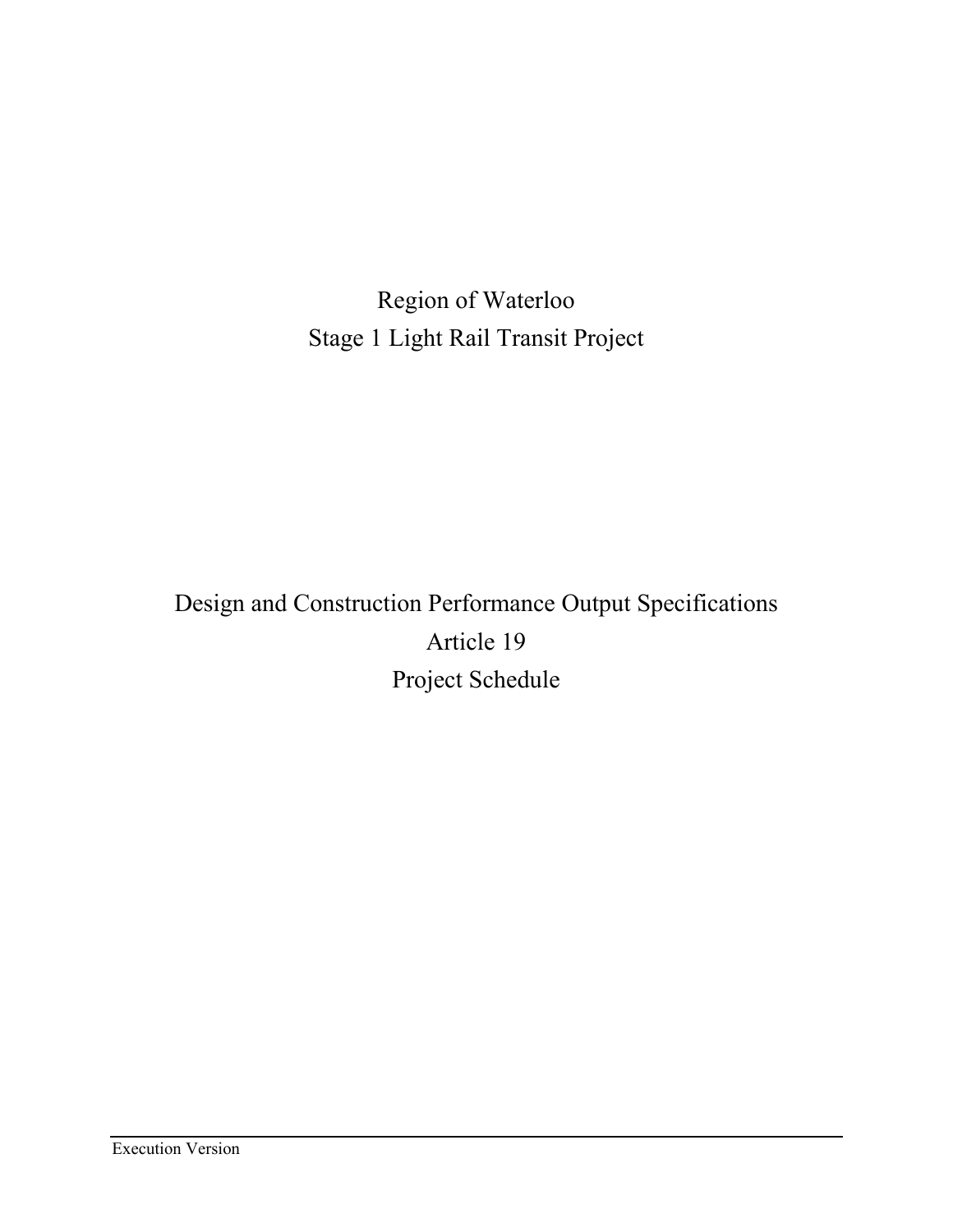# **Table of Contents**

| 19.2 | Project Co's Proposal Submission Schedule and Project Co's Baseline Schedule 19-2 |  |
|------|-----------------------------------------------------------------------------------|--|
| 19.3 |                                                                                   |  |
| 19.4 |                                                                                   |  |
| 19.5 |                                                                                   |  |
| 19.6 |                                                                                   |  |
| 19.7 |                                                                                   |  |
| 19.8 |                                                                                   |  |

| Exhibit A |  |  |  |
|-----------|--|--|--|
|           |  |  |  |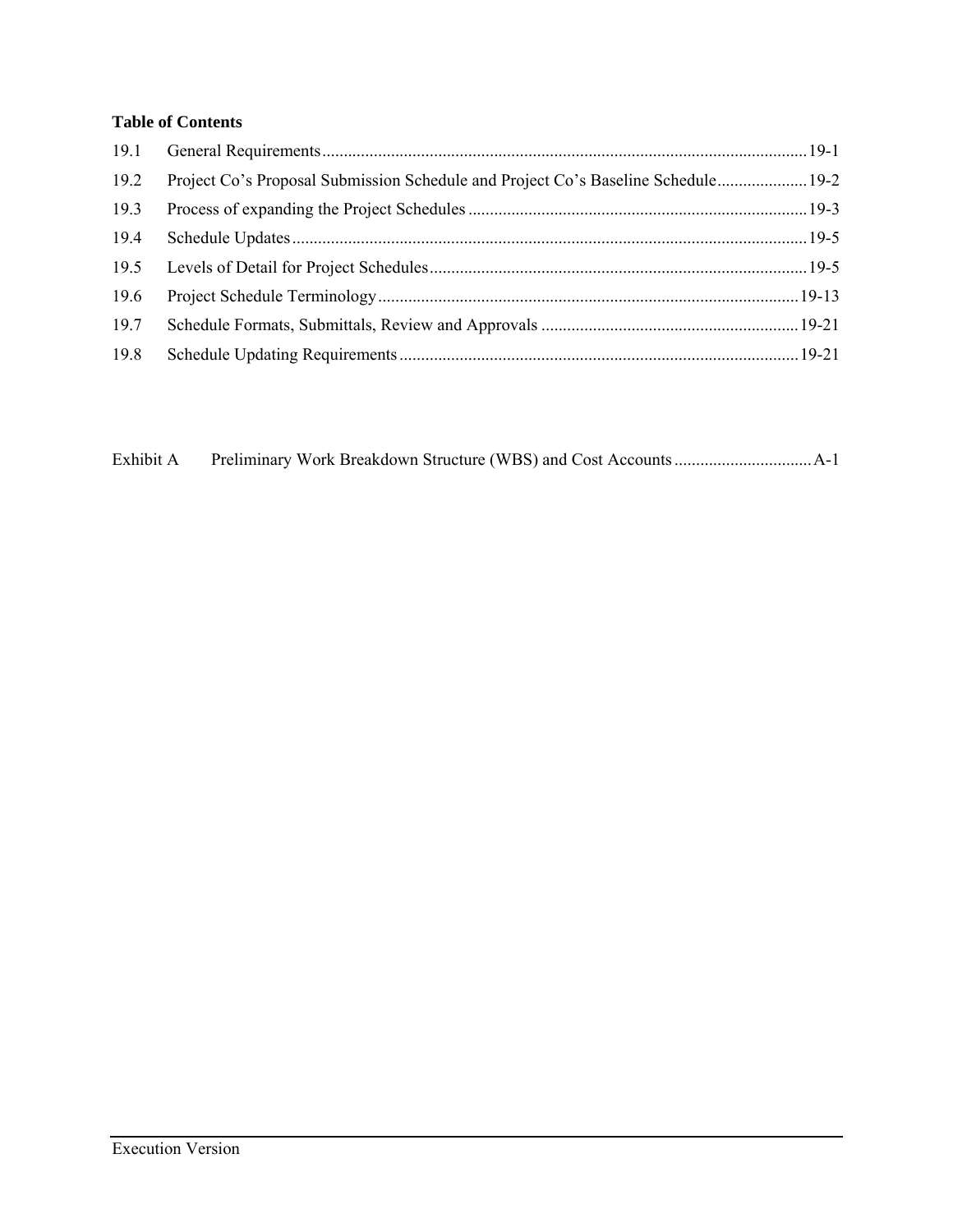# **ARTICLE 19 PROJECT SCHEDULE**

### **19.1 General Requirements**

- (a) All schedules submitted by Project Co shall be prepared using the latest version of Primavera or other scheduling software as agreed by the Region. If Project Co recommends and the Region approves the use of a scheduling software other than Primavera, Project Co shall provide four (4) licenses and all software updates for the duration of the Project Agreement Term for the use by the Region. In this Article 19, 'Work' means 'Design and Construction Works and Public Infrastructure Works'
- (b) Project Co shall provide, maintain and update a fully detailed cost and resource loaded Works Schedule in CPM Precedence format, as defined herein, which reflects the full scope of Work, including all Variations, in the form of activities, milestones and relationships between activities/milestones, and which clearly identify the Critical Path(s) necessary to meet schedule requirements. The cost loading information shall include all costs except for financing costs. All financing costs and activities involving the financing of the Project shall not be included in the cost loaded CPM Schedule. The resource loading information shall be in line with the standard productivity rates for various trades applicable to the Project location. The CPM Schedules shall show the sequence and interdependence of submittals and approvals, material procurement, equipment manufacture and construction activities, inspection and testing, work plans, and include, at a minimum, the start and completion of all items of the Work, their major components and milestone completion dates, as well as all relationships to the work of others which affect the Work. The Critical Path(s) shall include all efforts under Project Co's control as well as the activities of others which potentially constrain Project Co's ability to meet schedule requirements. If Project Co and/or any subcontractor falls behind on the Critical Path as shown on the Works Schedule (i.e., for any activity its late finish date falls earlier than its early finish date or its late start date falls earlier than its early start date, resulting in negative slack), then Project Co, shall, in accordance with Section 22.3.(iii) of the Project Agreement, shall prepare and submit to the Region for review and approval a "Negative Slack Recovery Plan" demonstrating Project Co's program and proposed plan to regain lost schedule progress and eliminate the negative slack condition. Slack (or Float) shall be measured not only against the Substantial Completion Date, but also against any other completion dates specified in the Project Agreement, and any other intermediate milestone dates as identified by the Region. The approved Works Schedule shall be used, *inter alia,* by the Independent Certifier under Schedule 21 in its determination pertaining to the Construction Period Payments. The 'Cost of Work Form' outlined in RFP Schedule 6 Part 2 shall be generated from the Project Co's Proposal Submission Schedule. The progress update of the Works Schedule shall be used to generate the 'Construction Period Payment Application' outlined in the Project Agreement – Schedule 21, including the detailed cost information for the PIWs.
- (c) During DPM#3, Project Co shall provide a 'Level 2 Example Schedule' for the location along King Street, defined by Location Codes 04.L12, 04.S10 and 04.L13 in accordance with Schedule 15-2 Article 19, including EXHIBIT A. The Level 2 Example Schedule shall include the time frame for local testing of systems installations but excluding system-wide testing and commissioning activities.
	- (i) The Level 2 Example Schedule shall focus of the major activities defining the construction sequence and Project Co shall identify all key procurement dates,

**Confidential – Economic Interests of The Region of Waterloo and Ontario Infrastructure and Lands Corporation**  Page 19-1

**This document must not be copied or reproduced in any manner without the written permission of The Region of Waterloo and Ontario Infrastructure and Lands Corporation. Queen's Printer for Ontario © Copyright 2013.**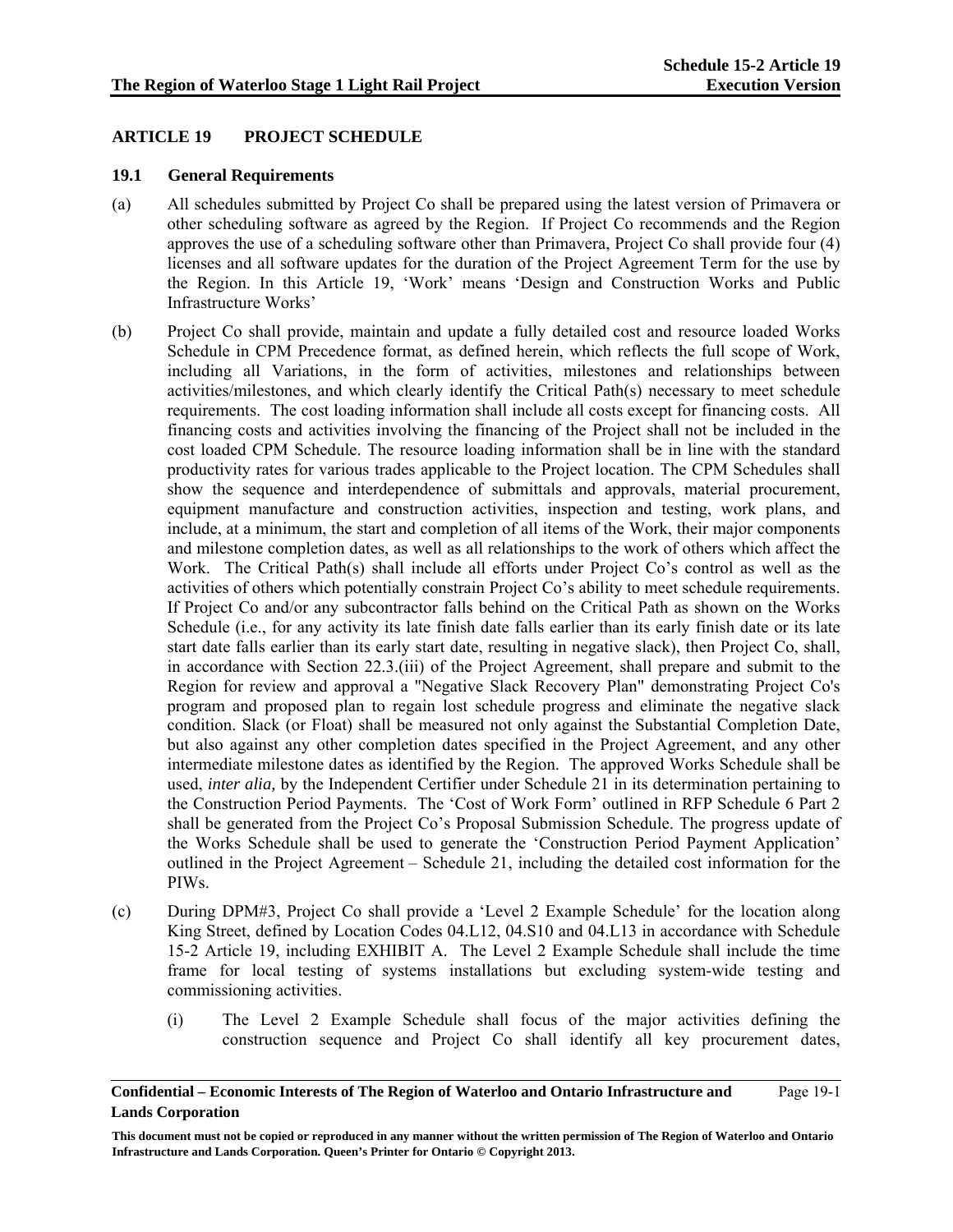construction start dates and their associated work Packages/ Design Unit start dates demonstrating Project Co's approach to this section of the Project. The times frames presented should be representative of the times frames that Project Co will include in their Technical Submission.

- (ii) The Level 2 Example Schedule may use a single location code to represent the three location codes cited above.
- (iii) The Level 2 Example Schedule shall be cost loaded, using the Cost Accounting Codes to demonstrate that Project Co can generate the Cost of Work Form needed for the Technical Submission as well as the monthly invoices from the schedule. The cost information used in the Level 2 Example Schedule shall be for illustration purposes only and it is not expected to be representative of the actual cost.
- (iv) Project Co shall also demonstrate its ability to load resources to Level 2 Example Schedule and produce sample resource histograms/graphs from the schedule. The resource information used in the Level 2 Example Schedule shall be for illustration purposes only and it is not expected to be representative of the actual resources loading for this location.
- (v) Project Co shall provide Level 1 summary of the Level 2 Example Schedule in hard copy and electronic format as per Article 19.2 and 19.5.(c).(iv) and 19.5.(d).
- (vi) Project Co shall provide Level 1 summary of the Level 2 Example Schedule in hard copy and electronic format as per Article 19.2 and 19.5.(c).(vi) and 19.5.(d).
- (vii) During DPM#3, Project Co shall provide its understanding of schedule updating requirements as per Article 19.8.
- (viii) During DPM#3, Project Co shall provide its understanding and approach for preparing and validating updates to the Project Schedule as per Article 19.4.
- (ix) During DPM#3, Project Co shall provide its approach to schedule adherence and recovery strategies, to illustrate how it will maintain its Project Schedule and holistic and seamless approach to the Work as per Article 19.4.
- (ix) During DPM#3, Project Co shall provide supplemental drawings or equivalent presentation materials which clearly depict the sequence of construction and staging of work for the section covered under the 'Level 2 Example Schedule'.
- (e) Project Co may propose to use an alternative WBS and/or revise the WBS codes to reflect their specific approach to the location of the Work and description of the Work categories. Project Co's alternative approach may use activity coding in lieu of the WBS to achieve the same level of information cited in this Article. If Project Co elects to use an alternative approach, this approach shall be described in the Technical Submission and is subject to revision by the Region if it is determined by the Region that the alternative approach does not provide a similar level of detail to the requirements cited in this Article.

### **19.2 Project Co's Proposal Submission Schedule and Project Co's Baseline Schedule**

(a) Project Co's Proposal Submission Schedule: As part of Project Co's Technical Submission requirements of the RFP, Project Co shall develop and submit a schedule for the entire Work in accordance with the requirements stated in this Article 19. The information provided in Project Co's Proposal Submission Schedule shall include, but not be limited to, the interdependencies

#### **Confidential – Economic Interests of The Region of Waterloo and Ontario Infrastructure and Lands Corporation**  Page 19-2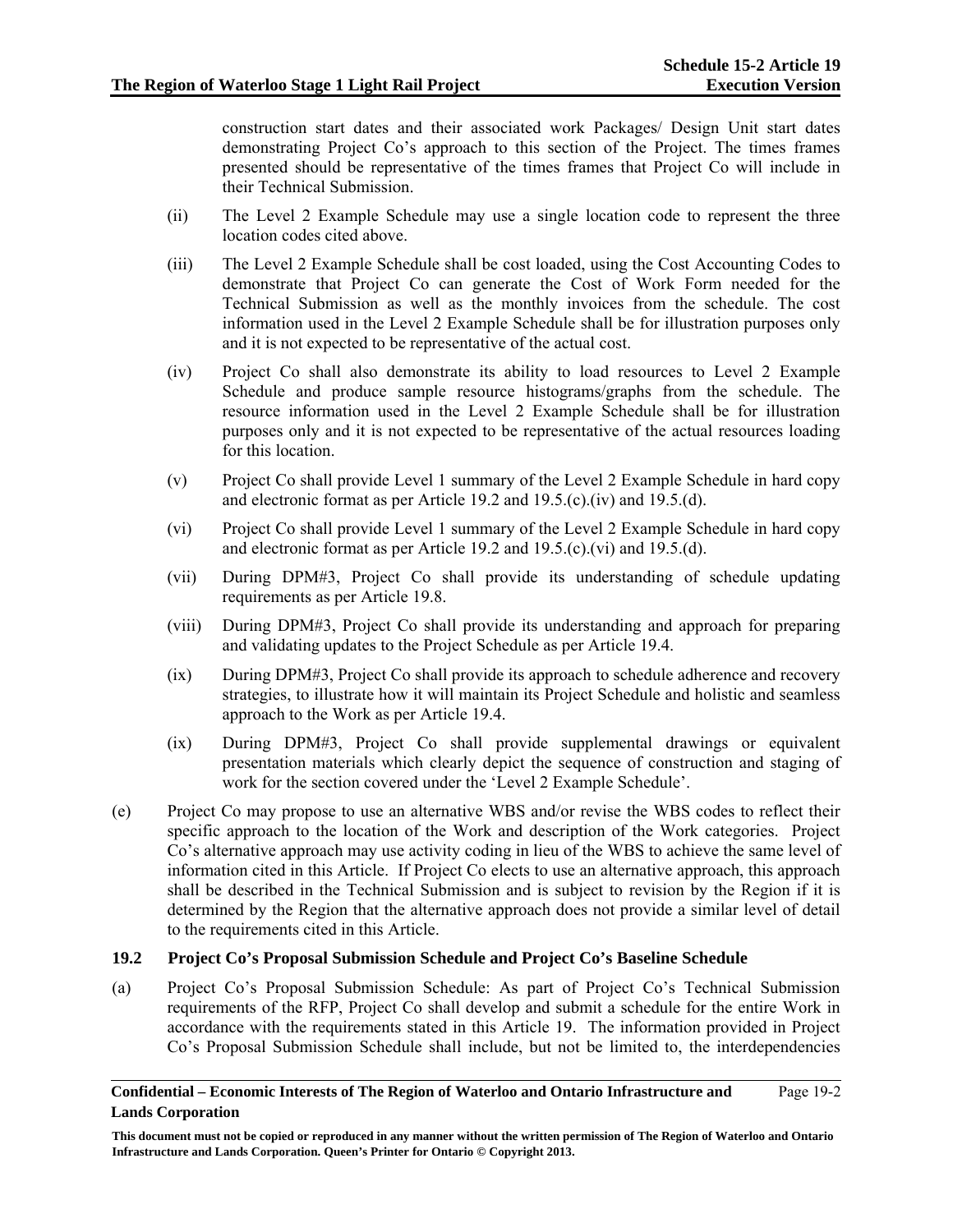between Project Co's activities and all other activities required for the successful completion of the Work, including, those to be performed by Utility Companies, or by other entities. This schedule is termed as Project Co's 'Proposal Submission Schedule'. The level of detail shall comply with the Level 1 and Level 2 requirements set out in Articles  $19.5(c)$  and (d), with some latitude to tailor the level of detail as defined in this Article 19.2(a). The format of the Proposal Submission Schedule shall conform to the overall formats identified in this Article 19. Project Co may elect to use only the first two digits of Code 1 for the Proposal Submission Schedule and defer the detailed development of the schedule using all levels of Code 1 until Financial Close. Project Co may modify the WBS Code for Level 2 as appropriate to reflect the way the Project Co intends to carry out the Work. The cost loading for the entire scope of Work is required to be fully completed to generate the Cost of Work Form, as part of Project Co's Proposal Submission Schedule and the cost information generated for the Financial Submission shall not be altered with the subsequent submission of Project Co's Baseline Schedule, unless it is agreed to by the Region, prior to the Financial Close. At a minimum, Project Co's Proposal Submission Schedule shall include all critical resources needed for the Work. As specified therein, formats shall include bar charts, an activity network diagram, tabular activity listings, resource graphs/tables, cash flow graphs/tables and a Compact Disk (CD) of the Project files in its native format. Level 1 summary bar charts, summarized to Location Code (WBS Code 1) and the actions taking place (WBS Code 3) described for Level 1 under 19.5.(c) and Level 1 summary bar charts, summarized to construction Work Packages/Design Units shall also be included as part of Project Co's Technical Submission.

(b) Project Co's Baseline Schedule: At the time of the Financial Close, Project Co shall update the Project Co's Proposal Submission Schedule to meet all the requirements for a Level 2 schedule and resubmit the schedule in accordance with the requirements stated in this Article 19. There shall be no change to the amounts provided in the Cost of Work Form as compared to the Project Co's Proposal Submission Schedule, unless it is agreed to by the Region, prior to the Financial Close. The updated schedule is termed as 'Project Co's Baseline Schedule'. As specified therein, formats shall include bar charts, an activity network diagram, tabular activity listings, resource graphs/tables, cash flow graphs/tables and a Compact Disk (CD) of the Project files in its native formats. Level 1 summary bar charts, summarized to Location Code (WBS Code 1) and the actions taking place (WBS Code 3) described for Level 1 under 19.5.(c) of this Article 19 shall also be included with the submittal. Level 1 summary bar charts, summarized to construction Work Packages/Design Units shall also be included as part of Project Co's submission. Project Co's Baseline Schedule and any revision thereto in accordance with the Project Agreement shall always be available on file for comparison purposes in accordance with PA Schedule 26 (Record Provisions).

# **19.3 Process of expanding the Project Schedules**

(a) 6-Month Works Schedule and Works Schedule

In accordance with Section 22.2(a) of the Project Agreement, Project Co shall:

- (i) within 30 calendar days after the Financial Close, prepare and submit to the Region, the Independent Certifier and the Region Engineer, a detailed 6-Month Works Schedule completed with the resource loading for the entire scope of Work; and
- (ii) within 120 calendar days after Financial Close, prepare and submit to the Region, the Independent Certifier and the Region Engineer, a detailed draft of the Works Schedule.

**Confidential – Economic Interests of The Region of Waterloo and Ontario Infrastructure and Lands Corporation**  Page 19-3

**This document must not be copied or reproduced in any manner without the written permission of The Region of Waterloo and Ontario Infrastructure and Lands Corporation. Queen's Printer for Ontario © Copyright 2013.**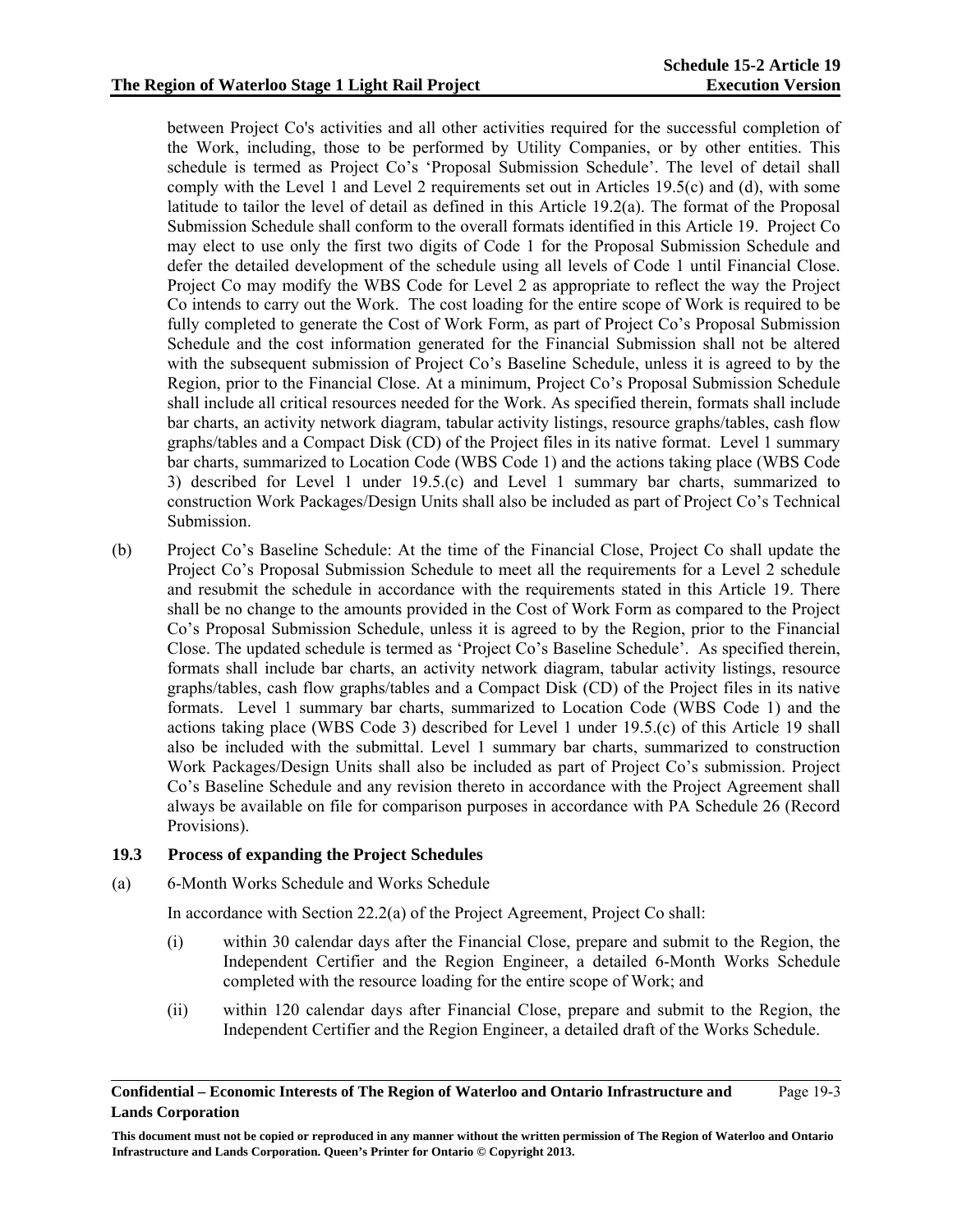## **The Region of Waterloo Stage 1 Light Rail Project**

- The 6-Month Works Schedule and the Works Schedule and all revisions thereto shall be prepared in accordance with detail Level 3, as described in Article 19.5(e), subject to Article 19.5(f)(v). Subsequent revisions to the 6-Month Works Schedule and the Works Schedule shall conform with the requirements set out in Article 19, and shall be subject to PA Schedule 10 (Review Procedure). Each time an updated 6-Month Works Schedule or Works Schedule is generated, it is also a revision from the previous 6-Month Works Schedule or Work Schedule, and the revision number shall be increased by one (1), and the old schedule shall be archived, so as to permit an audit trail. The Works Schedule shall always be available on file for comparison purposes in accordance with PA Schedule 26 (Record Provisions).
- (b) The Proposal Submission Schedule, Project Co's Baseline Schedule, 6-Month Works Schedule and Works Schedule (collectively the "Project Schedules") shall be comprised of measurable and deliverable activities and milestones for planning the Work, for reporting, verifying, and controlling progress. These activities and milestones shall include all Specific Location/individual Work Category elements of the Work Breakdown Structure and all submittal items not included in the WBS. In this regard, the CPM activities shall be coded so that the detailed costs and resources can be automatically rolled-up in Primavera or other approved scheduling software, to the key milestones specified in this Article and the Project Agreement. In order to encourage "fast-tracking", the Project Schedules shall denote all fast tracked Work.
- (c) Comparisons of the current update of the 6-Month Works Schedule and the Works Schedule to the latest 6-Month Works Schedule and Works Schedule shall be made each month so that any schedule slippage can be readily observed and tracked. In addition to the requirements set out in Article 19.1(b) and Section 22.3(iii) of the Project Agreement, Project Co shall be required to prepare, on a monthly basis, an Analysis Report explaining how it intends to make up any slippage in schedule, unrelated to, slippage that affects the Critical Path.
- (d) The 6-Month Works Schedule and the Works Schedule shall always be available as it originally existed. In the event of extreme changes or unforeseeable circumstances, a formal revision of the Works Schedule may be permitted, but only after changes have been approved by the Region. However, the scope changes that do not impact the schedule shall be incorporated as part of the monthly schedule updates, after the precise nature of the change has been approved by the Region.
- (e) The 6-Month Works Schedule and the Works Schedule shall be prepared and submitted monthly during the first six month period of the Project Term and following the first six month period until Substantial Completion respectively. As specified in this Article 19, report formats shall include bar charts, a network logic diagram, tabular activity listings, cash flow graphs/tables and a Compact Disk (CD) of the Project files. One or more Level 1 summary bar charts, showing the level of detail described under Level 1, shall also be included with each submittal.
- (f) Any work carried out by others that require Project Co's coordination shall be included in the 6- Month Works Schedule and the Works Schedule.
- (g) The 6-Month Work Schedule and the Works Schedule shall include activities for, among other things: obtaining permits when required; preparing shop drawings, designs, and other submittals; and obtaining approvals, as required from the Region or agency having jurisdiction. Project Co shall allow the durations for design reviews for the Region's review of submittals where approvals and/or acceptances are required. Activities shall be sufficiently detailed to assure adequate planning, execution and progress evaluation of the Work within the significant dates provided for in the Project Agreement. Activities at Level 3 schedule detail shall generally range

#### **Confidential – Economic Interests of The Region of Waterloo and Ontario Infrastructure and Lands Corporation**  Page 19-4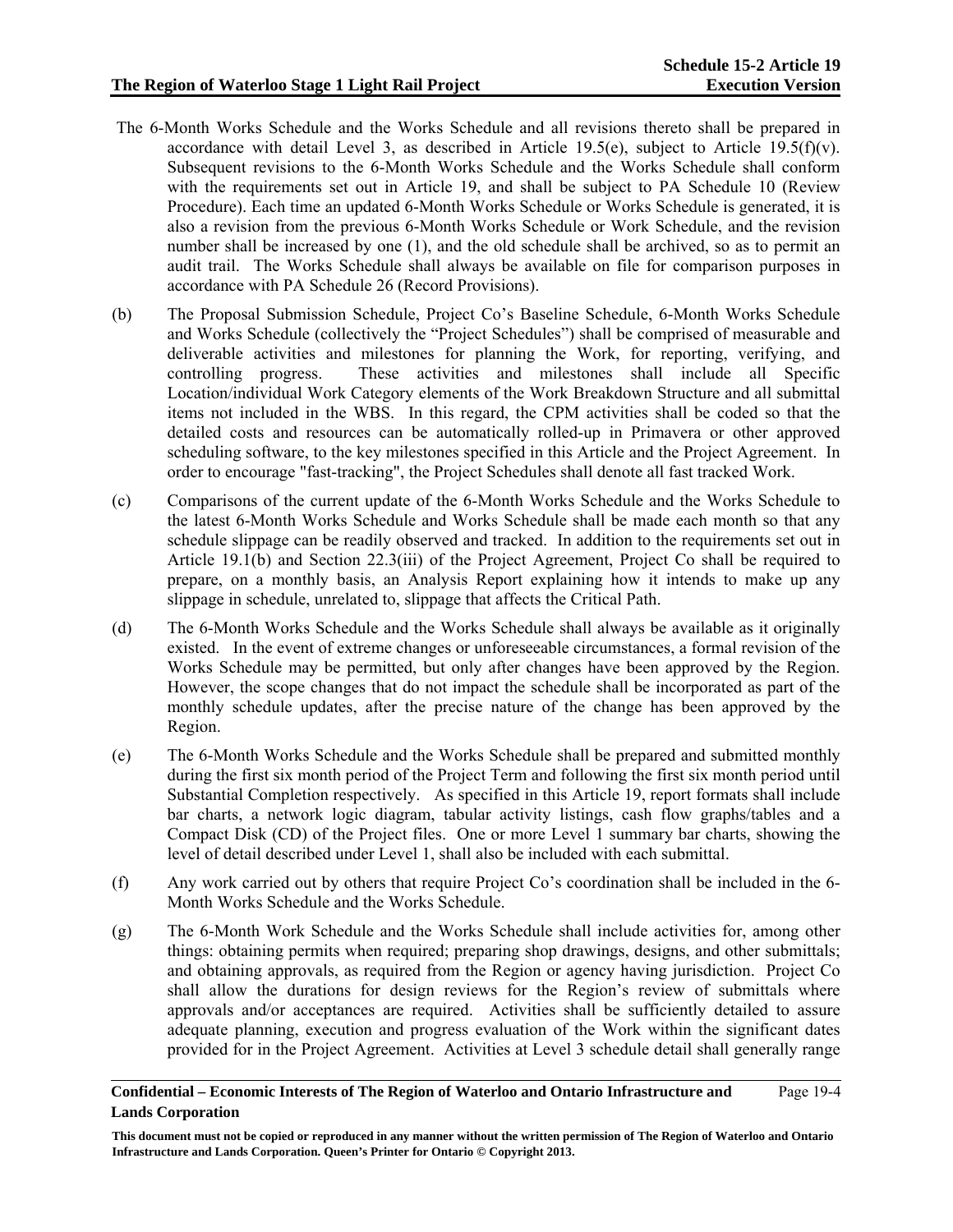in duration from three (3) calendar days to ninety (90) calendar days or as deemed reasonable based upon complexity and criticality of the tasks involved. Long lead time procurement items may have durations exceeding ninety (90) calendar days. However, the activity durations in the schedule shall be applied in working days to have the desired effect of equivalent calendar days.

# **19.4 Schedule Updates**

- (a) Project Co shall prepare, maintain and update the 6-Month Works Schedule and the Works Schedule, as the case may be, in accordance with this Article 19 and such updates (the "Project Schedule Updates") shall be prepared in such a manner as to permit the orderly planning, organization, and execution of the Work, be sufficiently detailed and cost and resource loaded to accurately depict all the progress of the Work. The methods for distributing the resource and costs assigned to the CPM network activities over time (accrual types e.g. linear, front loaded, back loaded, etc.), shall be approved by the Region. Project Schedule Updates shall include the depiction and reporting of the actual performance and progress of the Work, as described in this Article 19. Each update to the 6-Month Works Schedule and the Works Schedule, as applicable, shall be completed in accordance with PA Schedule 10 (Review Procedure) and shall bear the signature of Project Co's Project Manager.
- (b) All Project Schedule Updates submitted by Project Co shall be managed in accordance with PA Schedule 10 (Review Procedure) and shall be prepared using the latest version of Primavera and submitted on one or more CDs, as required, and containing the Primavera file format.
- (c) The Project Schedule Updates shall graphically represent the Network Logic Diagrams, and showing the logical sequence of the activities necessary to complete the Work in accordance with the requirements of the Project Agreement. Project Schedules shall include activities involving the procurement, manufacture and delivery of construction materials and equipment, whether such materials and equipment are furnished by the Region, Project Co or by others. The information provided in Project Schedules shall include, but not limited to, the interdependencies between Project Co's activities and all other activities required for the successful completion of the Project, e.g., those to be performed by utility companies, or by other entities. In order to encourage "fast-tracking", the Project Schedule shall denote construction Work Packages/Design Units in accordance with this Article 19.

# **19.5 Levels of Detail for Project Schedules**

- (a) The Proposal Submission Schedule and Project Co's Baseline Schedule will include levels of detail 1 and 2 only. All three levels of detail are required for 6-Month Works Schedule and the Works Schedule, subject to this Article  $19.5(f)(v)$ .
- (b) The activity durations shall be applied in work days for arriving at the desired effect of equivalent calendar days. Various Work Calendars and Resource Calendars that are assigned, shall be defined with distinct names and hard copies submitted along with the schedule submission.
- (c) Level 1 Schedules
	- (i) These are summary schedules and can have varying levels of detail and content, depending upon the intended use and recipient of the schedule. A typical application would be to provide a one page overview of the entire Project for review by upper management.

**This document must not be copied or reproduced in any manner without the written permission of The Region of Waterloo and Ontario Infrastructure and Lands Corporation. Queen's Printer for Ontario © Copyright 2013.**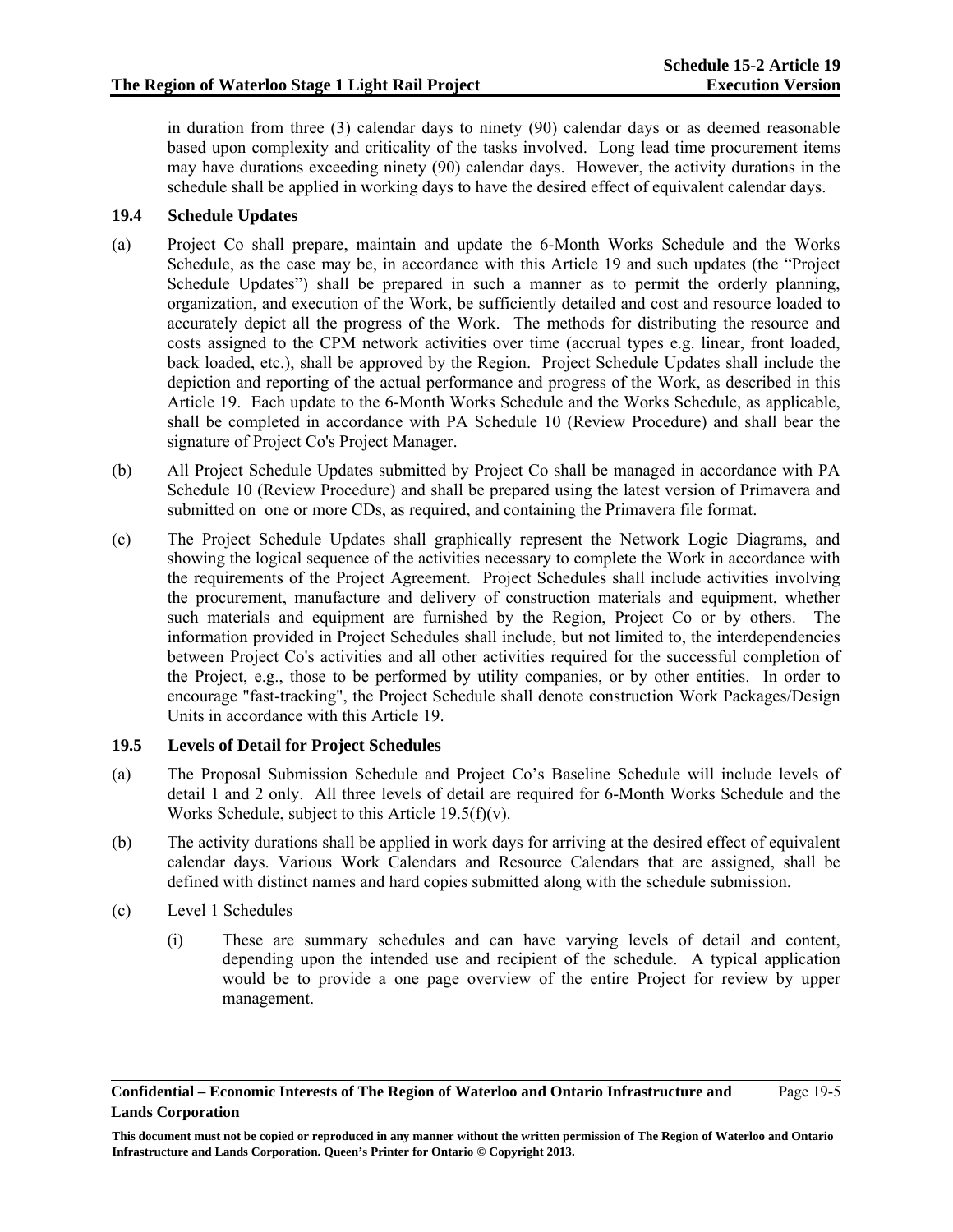- (ii) A Level 1 summary schedule shall include major Milestones, Engineering and Construction activities, and at least one activity for the remaining Summary Work Categories.
- (iii) A Level 1 summary schedule, shall be "Location of Work" oriented.
- (iv) The Proposal Submission Schedule, shall include a Level 1 summary schedule, which in addition to the requirements set out above, identifies the Location Code (WBS code 1) and action taking place (WBS code 3), thereby distinguishing between design, procurement, manufacturing, construction, testing, commissioning, etc.
- (v) Project Co shall prepare a cost and resource loaded summary schedule that contains activities and milestones as specified in the Articles herein and the Project Agreement. An Activity Code field shall be established in Primavera to contain the Milestone numbers, so that a Milestone Summary Schedule can be readily produced. Cost Codes shall be assigned and cost loaded to activities and milestones.
- (vi) The Proposal Submission Schedule shall include a Level 1 summary schedule of the construction Work Packages/Design Units, established in the Technical Submission, as a means of identifying work that will be "fast-tracked". The Activity Code field shall be established in Primavera, to contain the construction Work Package number, to permit the readily production of summary of construction Work Packages/Design Units.
- (vii) Summary level schedules shall typically consist of either: one (1) Hammock activity (the latest version of Primavera terms it as 'Level of Effort' activity), or two (2) Summary activities based upon Activity Code Values for the detail activities contained within the lower level schedules, defined below. Pertinent Milestones shall be included with either method of summarization.
- (d) Level 2 Schedules
	- (i) Modified Level 2 detail is the minimum acceptable level of schedule detail for the Proposal Submission Schedule and the Project Co's Baseline Schedule should be a fully compliant Level 2 Schedule. These schedules shall directly relate to the Cost of Work Form as included in the Technical Submission and shall be cost and resource loaded in order to generate the preliminary Cash Flows and resource charts/histograms for the Project.
	- (ii) Level 2 detail shall include activities for each individual Work Category identified in this Article 19 and the Project Agreement, and shall directly relate to the Cost of Work Form. The activities and milestones shall include all submittal items: one (1) as an individual submittal; two (2) contained within a specific Work Category, such as "Program Control"; or three (3) grouped under "Remaining Submittals "for each applicable Summary Work Category. This schedule shall be cost and resource loaded for Cash Flow and resource indication purposes..
	- (iii) In general, Level 2 schedule detail translates into detail down to the fifth position of WBS Code 1 (Location of Work - Specific Location/Segment) together with the first position of WBS Code 2 (Summary Work Category), except as noted below however, to include the PIW: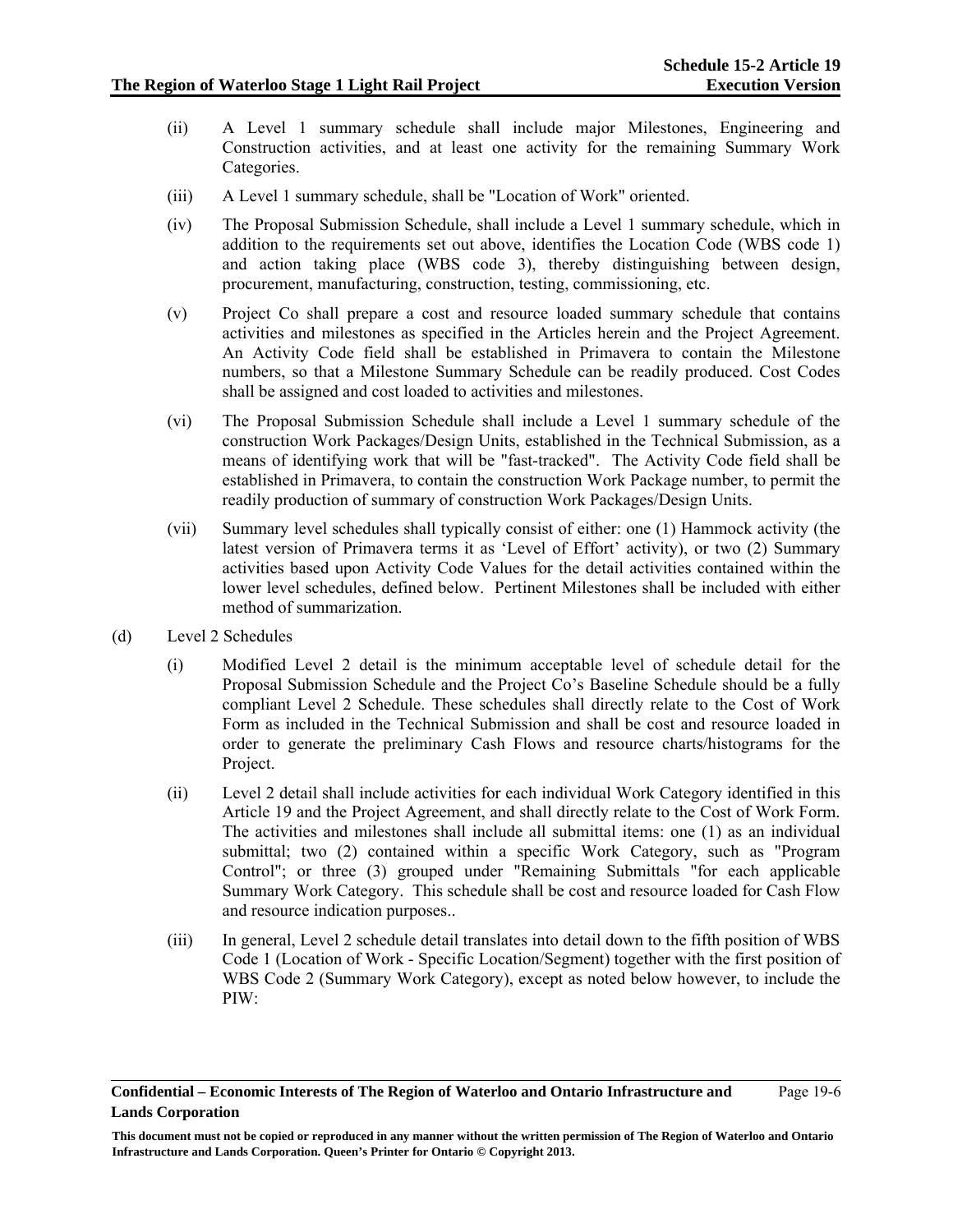- (iv) For Summary Work Category G (Trackway Structures) within specific Trackway Line Segments, additional CPM activities shall be identified and scheduled, at a minimum, for the following individual Work Categories:
	- A. Demolitions (G.01)
	- B. Waterproofing (if applicable) (G.02)
	- C. Trackway Foundation (G.03)
	- D. Remainder of Trackway Construction, Trackway Piers and Pier Caps, Other Trackway Structure (with specific descriptions as applicable), walkways, etc.  $(G.04 - G.10)$
- (v) For Summary Work Category T (Trackwork and other Trackway Equipment) within specific Trackway Line Segments (i.e. each Track Line (eg.: 01.L.01)), additional CPM activities shall be identified and scheduled, at a minimum, for the following individual Work Categories:
	- A. Running Rail Ballasted and/or Running Rail Embedded (T.01 and/or T.02 as applicable)
	- B. Special Trackwork (Gauntlet, Turnouts, Switches) (T.03)
	- C. Remainder of Trackwork and other Trackway Equipment as applicable, to the point of beginning Systems installation (T.04 - T.10)
- (vi) For Summary Work Category S (LRT Stop Facilities) within specific Trackway Line Segments (i.e. each LRT Stop), additional CPM activities shall be identified and scheduled, at a minimum, for the following individual Work Categories:
	- A. Slabs and Foundations (S.01)
	- B. Other Structures (if applicable) (S.02)
	- C. LRT Shelters (S.03)
	- D. LRT Wind Screens (S.04)
	- E. Remainder of LRT Stop Facility to the point of beginning Systems installation (S.05 - S.12)
- (vii) For Systems-related Summary Work Categories, such as those listed below, shall have separate CPM activities identified and scheduled, at a minimum: In addition, separate CPM activities shall be established for each individual building, as applicable, under "Projectwide" - WBS Code  $1 = 20.P.01$  to 20.P.09 for these Systems-related Summary Work Categories:
	- A. Power Supply and Distribution System (P)
	- B. Train Control/ ATP
	- C. Communications, ITS, SCADA and Security (C)
- (viii) Other Summary Work Categories, such as those listed below, shall have separate CPM activities identified and scheduled, at a minimum: In addition, separate CPM activities shall be established for each individual building, as applicable, under "Projectwide" - WBS Code  $1 = 20.P.01$  to 20.P.09 for the following Summary Work Categories: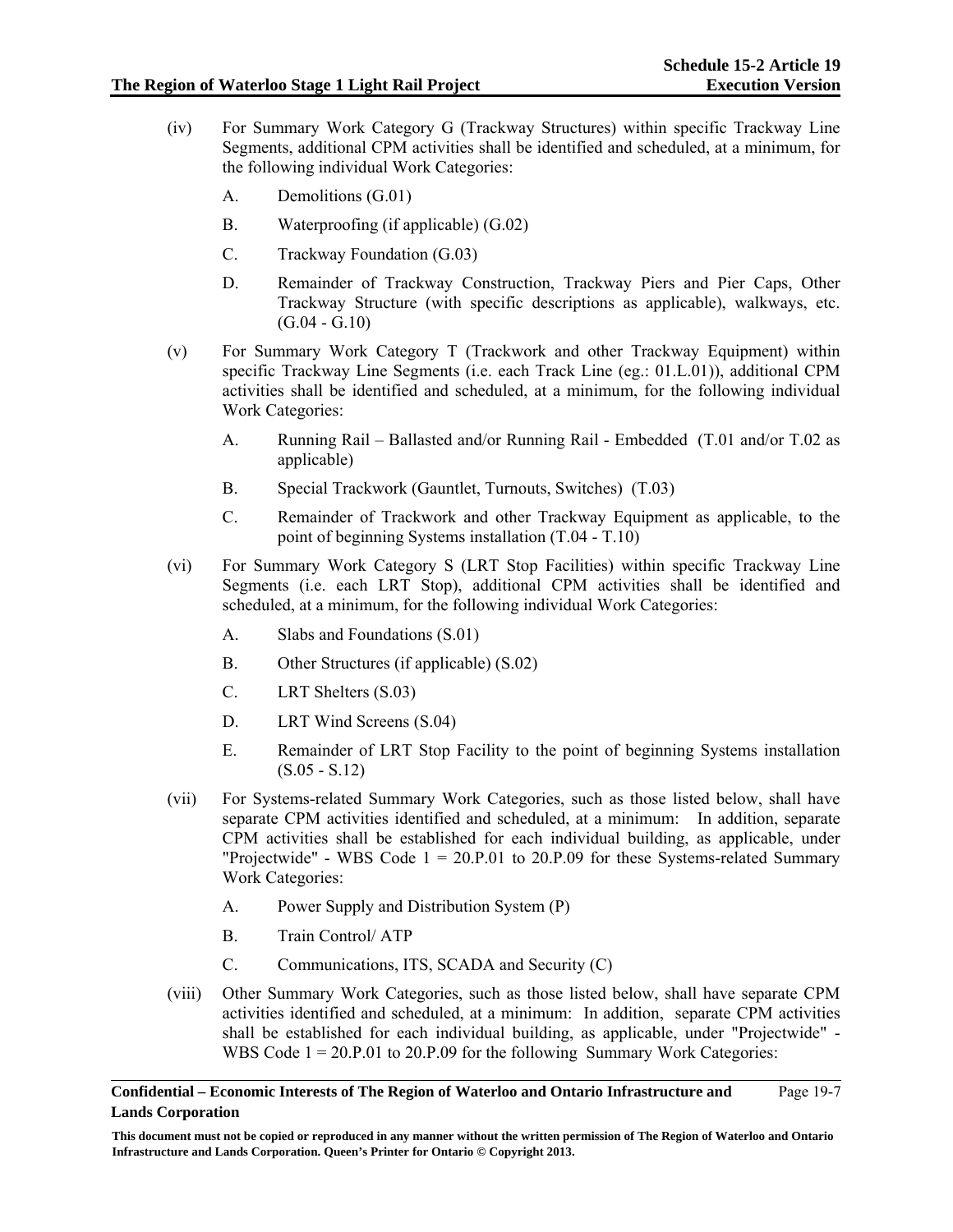- A. Infrastructure and Sitework (Z)
- B. Utilities (U)
- C. Right-of-Way and Other Environmental Cleanup (R)
- (ix) Level-of-Effort (LOE) Summary Work Categories, such as Project Management (M), may be represented in the Level 2 detail with a single Projectwide network activity for the entire duration, as long as one activity can provide a reasonably accurate Cash Flow for each such LOE Summary Work Category. Design (D) Work Categories that are LOE, such as D.01 (Facilities Design Management and Administration), D.08 (Civil/Structural Design Management and Administration), D.13 (Systems Design Management and Administration) may also be treated in this fashion. Location-related Design Work Categories, such as D.03 (Facilities Drawings and Specifications), D.10 (Civil/Structural Drawings and Specifications, D.15 (Systems Drawings and Specifications), shall have separate CPM activities identified and scheduled, at a minimum, for each major Line Section. Cost loading to these activities shall be as per the Cost Codes 80.01 through to 80.11 and including PIW costs and to enable the submission and reporting as per the Cost of Work Form.
- (x) Key activities shall be scheduled even if they are included within a Summary Work Category or an individual Work Category.
- (xi) Beyond identifying what is being worked on in accordance with the WBS, schedule activities must define the action taking place. A list of actions is provided as WBS Code 3 "Scheduling Actions" in Exhibit A. At schedule Level 2, such actions shall include, but are not limited to:
	- A. Final Design for individual trackway segments, LRT Stops and Buildings
	- B. Final Design for Systems and other Summary Work Categories according to major Line Section or Projectwide, as applicable.
	- C. Permitting, as required
	- D. Procurement
	- E. Manufacturing
	- F. Construction at a minimum, shall correspond to the WBS detail described above for Level 2
	- G. Testing
	- H. Specific Submittals, as required
- (xii) The Activity ID for Level 2 schedules shall contain the WBS Number relevant to the level of detail for Level 2. That is, the first six positions of the Activity ID shall contain WBS Code 1 (all five positions) and the first position of WBS Code 2 (Summary Work Category). The remaining positions of the Activity ID (up to twelve alphanumeric characters in total) may then be used to indicate the action taking place, along with any additional detail relating to the Work Category.
- (xiii) 'Cost Account' number/code shall be applied to Level 2 schedule activities, in order to segregate and group the cost loaded activities into various cost categories. The numbering and description shall be as indicated in Exhibit A or as approved by the Region. The cost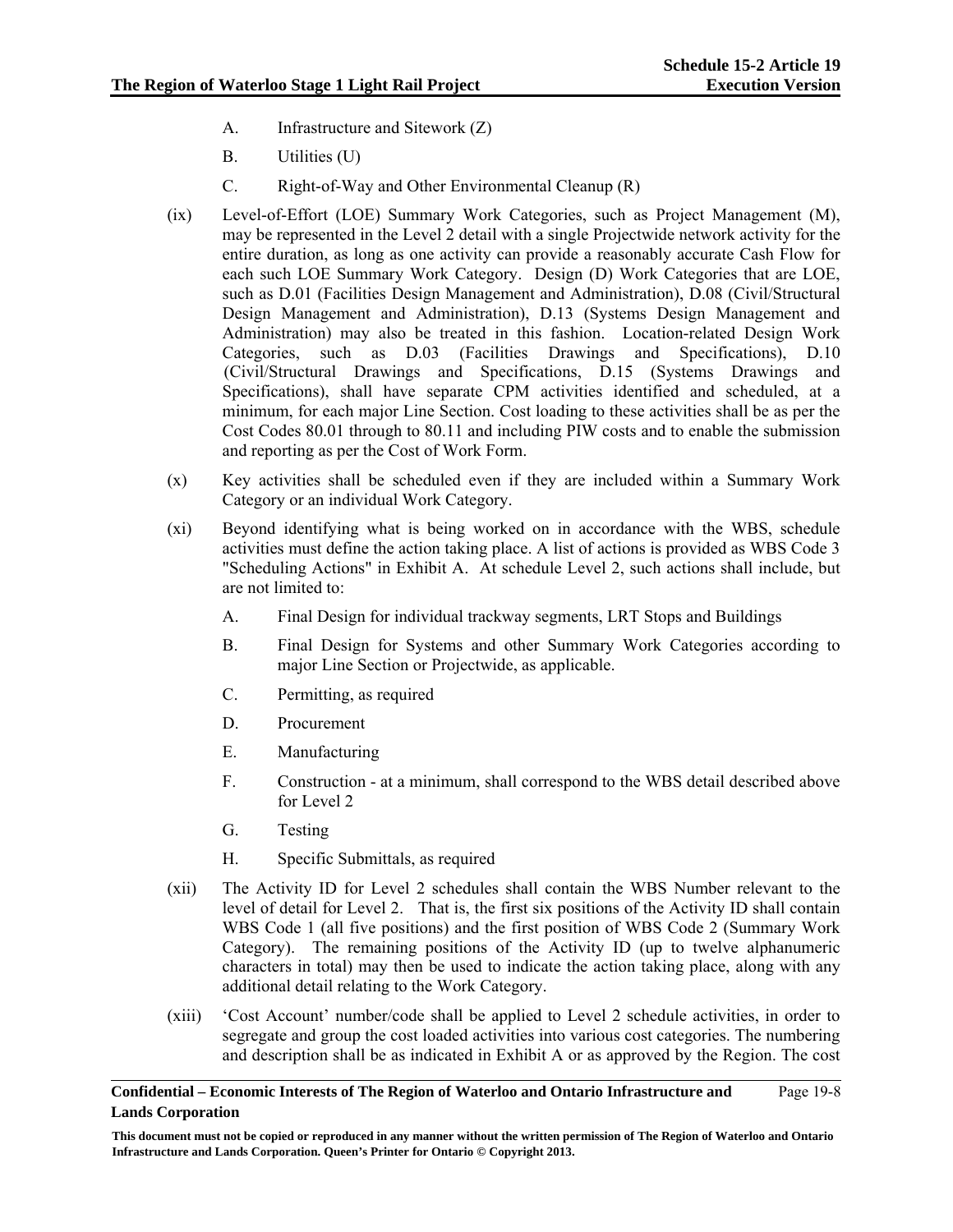breakdown included within the Proposal Submission Schedule shall be as per the Cost of Work Form provided in the RFP and shall have the ability for segregation to identify the cost of PIW.

- (xiv) When assigning resources, the Resource ID and Resource Name, Resource Type and the role shall be applied as required.
- (e) Level 3 Schedules
	- (i) This level of schedule detail shall define measurable and deliverable activities and milestones for planning the Work, for reporting and controlling progress in order to verify the progress of the Work. Monthly Cash Flow reports and graphics shall be developed from the cost and resource loaded CPM activities using this level of detail. Activities and milestones that make up the construction Work Packages shall be coded and scheduled at Level 3, or if necessary, at Level 4 detail.
	- (ii) The network activities in the schedule shall be cost and resource loaded and directly related to the Cost of Work Form included in the Financial Submission and resource requirements which shall be further broken down to correspond to the level of detail in the level 3 project schedule.
	- (iii) Cost and resource allocations shall be made, at the level of schedule detail described below, initially allowing for the allocation of costs and resources for multiple Work Categories to a single CPM activity. Further detailing of the Level 4 to one or more Level 3 CPM activities shall occur over time, at least one hundred twenty (120) calendar days in advance of the actual performance of the work for any WBS Work Category. As the Work progresses, the resulting Earned Value for the work accomplished, as agreed by the Region and calculated by Primavera, shall be used to verify the progress of the Work and any Construction Period Payment in accordance with Schedule 21 of the Project Agreement.
	- (iv) The level of schedule detail shall evolve over time down to all five positions of WBS Code 1 (Location of Work - Specific Location/Segment) together with all three positions of WBS Code 2 (Work Categories). Up until one hundred twenty (120) calendar days prior to starting work on a particular Work Category, a reasonable combining of Work Categories within each Summary Work Category shall be permitted, as long as the schedule and the cost allocation among activities are not compromised, i.e., the Work Categories being combined logically belong together and occur in the same time frame. The 'Notebook' field / tab available for Primavera activities shall be used to identify which specific Work Categories have been combined into a single activity. Final approval of the degree of detail rests with the Region.
	- (v) Combining of Work Categories to a single CPM activity in the schedule will be permitted as follows:
		- A. For Summary Work Category G (Trackway Structures) all Work Categories for each specific Trackway Line Segment shall, at a minimum, have separate activities identified and scheduled.
		- B. For Summary Work Category S (LRT Stop Facilities) within specific LRT Stop, separate CPM activities shall be identified and scheduled, at a minimum, for the following Work Categories:

#### **Confidential – Economic Interests of The Region of Waterloo and Ontario Infrastructure and Lands Corporation**  Page 19-9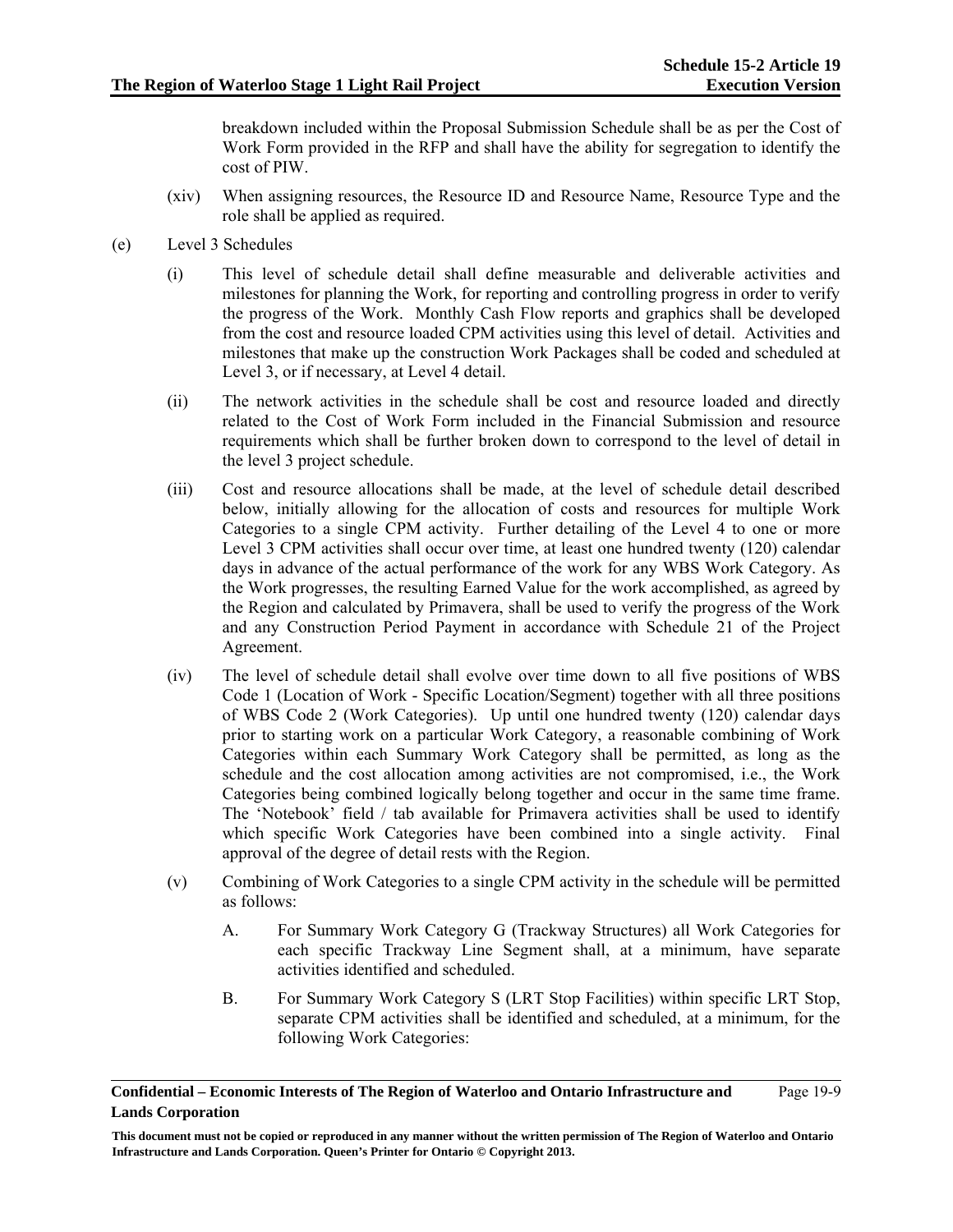- 1. Slabs and Foundations (Trackway and foundations within Stop limits) (S.01)
- 2. Other Structures (as applicable) (S.02)
- 3. LRT Shelters (S.03)
- 4. LRT Wind Screens (S.04)
- 5. Fire Protection Systems (S.05)
- 6. Plumbing Elements (S.06)
- 7. Electrical Elements (S.07)
- 8. Signage Static (S.08)
- 9. Other LRT Stop Furnishing (S.09)
- C. The Systems Work Categories, i.e. those within Summary Work Categories P, A and C as well as the Work Categories within Summary Work Categories Z, U, T and R, may initially be combined within a Specific Location in accordance within the general requirement that the Work Categories being combined logically belong together and occur in the same time frame. However, the Summary Work Categories themselves shall not be combined.
- D. Level-of-Effort (LOE) Work Categories, such as those contained within Project Management, (M), may be represented in the Level 3 Project Schedules with a single network activity for each year of the duration, as long as one activity per year can provide a reasonably accurate cash flow for each such LOE Work Category. Design (D) Work Categories that are LOE, such as D.01 (Facilities Design Management and Administration), D.08 (Civil/Structural Design Management and Administration), D.13 (Systems Design Management and Administration) shall also be treated in this fashion. Location-related Design Work Categories, such as D.03 (Facilities Drawings and Specifications), D.10 (Civil/Structural Drawings and Specifications, D.15 (Systems Drawings and Specifications), shall have separate CPM activities identified and scheduled, at a minimum, for each major Line Section.
- E. Key activities shall be scheduled even if they are included within an individual Work Category.
- (xi) The Level 3 schedule shall evolve in a "rolling-wave" fashion, with more detailed activities being defined as final design progresses, the exact construction methodologies known to be used, and after the effects of external influences are understood. In any event, not less than one hundred twenty (120) calendar days or more prior to starting the work on any individual Work Category, at least one CPM activity shall exist in the Project Schedule for that Work Category for each Specific Location to which it applies.
- (xii) As with schedule Level 2, beyond identifying what is being worked on in accordance with the WBS, Level 3 schedule activities must define the action taking place. A list of actions is provided as WBS Code 3 "Scheduling Actions" in Exhibit A. At schedule Level 3, such actions shall include, but are not limited to:
	- A. Preliminary Engineering

**Confidential – Economic Interests of The Region of Waterloo and Ontario Infrastructure and Lands Corporation**  Page 19-10

**This document must not be copied or reproduced in any manner without the written permission of The Region of Waterloo and Ontario Infrastructure and Lands Corporation. Queen's Printer for Ontario © Copyright 2013.**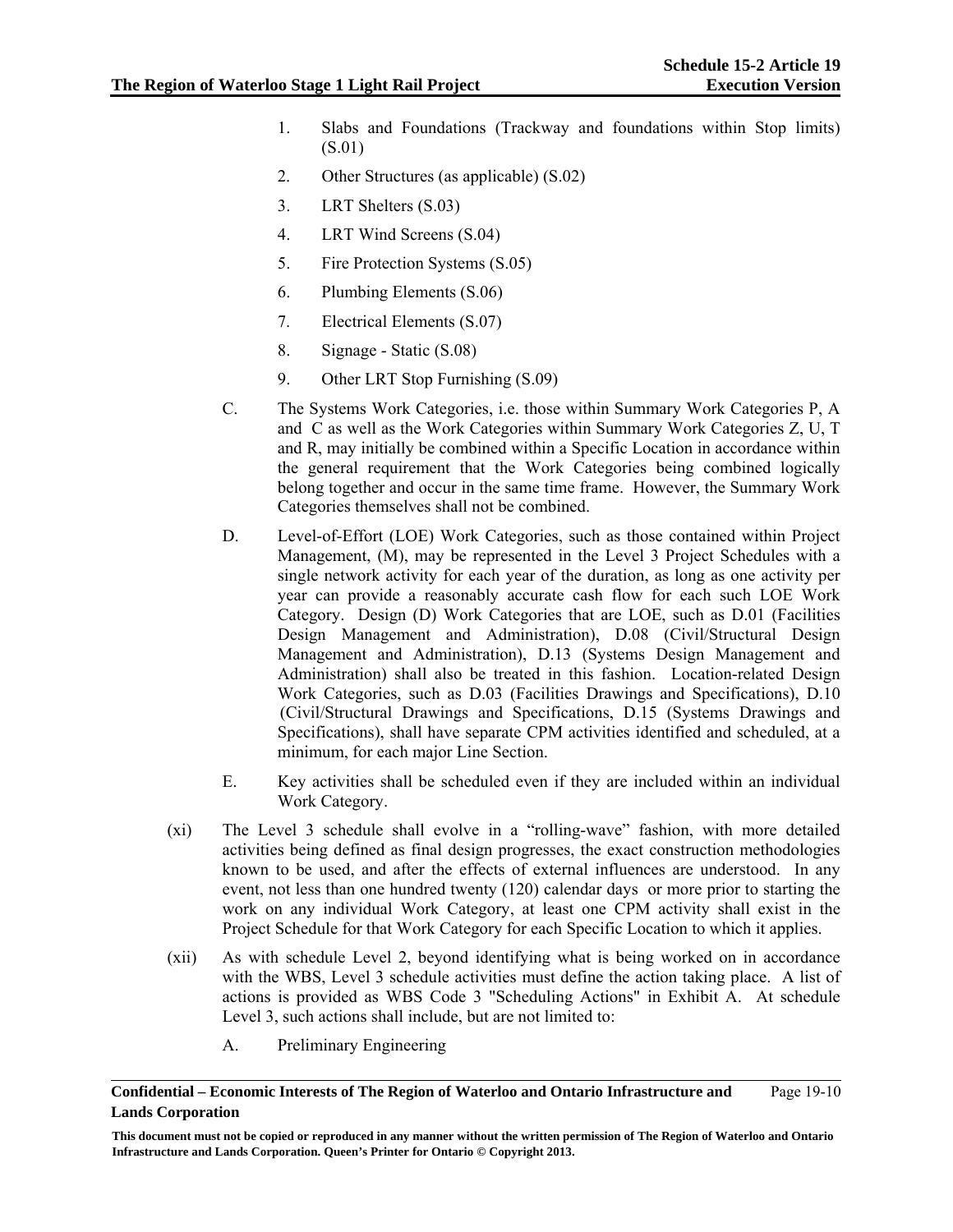- B. Intermediate Design
- C. Ready of Construction Design
- (xiii) Note: These Design submittals shall be scheduled for each individual trackway segment, LRT Stop and Building. However, for Systems and other Summary Work Categories, Design activity detail may be according to WBS Code 1, position 1 and 2, i.e. major Line Section or Projectwide, as applicable. If Projectwide, LOE treatment may be suitable.
	- A. Design Activities
	- B. Design Review and Comments
	- C. Incorporation of Comments
	- D. Approvals and Acceptance
	- E. Permitting, as required
	- F. Inspections/Surveys
	- G. Procurement
	- H. Manufacturing
	- I. Delivery of Equipment
	- J. Construction at a minimum, shall correspond to the WBS detail described above for Level 3
	- K. Installation/Erection
	- L. Coordination
	- M. Construction Interface
	- N. As-Built Documentation
	- O. Integration and Checkout
	- P. Factory Acceptance Testing
	- Q. Qualification Testing
	- R. Acceptance Testing
	- S. Completion of Punch List Items
	- T. Specific Submittal as required
	- U. Warranties/ Guarantees
- (xiv) The Activity ID for Level 3 schedules shall contain the WBS Number relevant to the level of detail for Level 3. That is, the first eight positions of the Activity ID shall contain all five positions of WBS Code 1 (Specific Location) and all three positions of WBS Code 2 (individual Work Category). The remaining positions of the Activity ID (up to twelve alphanumeric characters in total) may then be used to indicate the action taking place.
- (xv) The Level 3 schedule shall be updated and submitted, at least, on a monthly basis, each and every month of the Project duration. Monthly submittals shall coincide with Project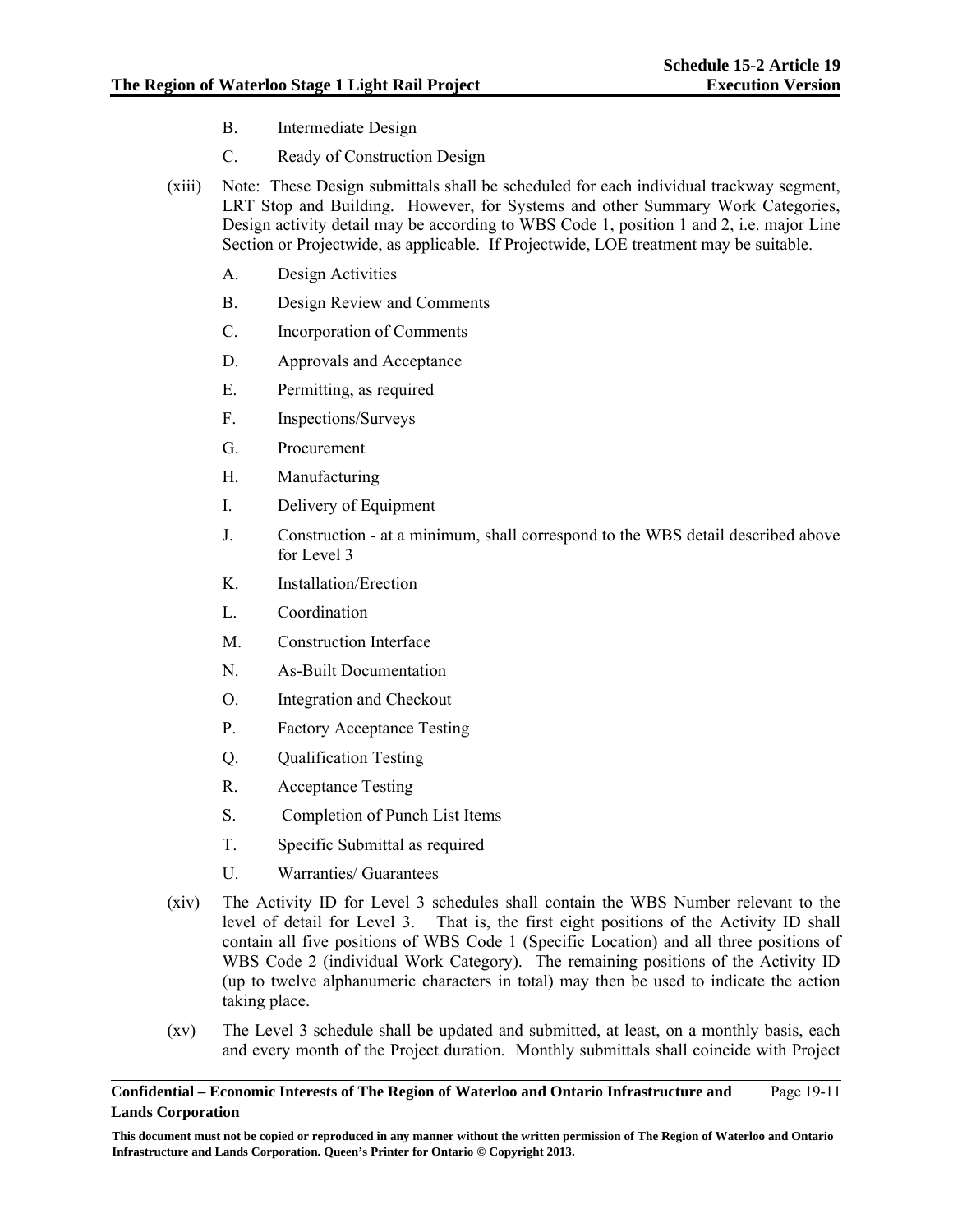Co's submittal of the Monthly Progress Reports. The update shall consist of changes in scope, logic changes and progress input in terms of actual start dates, actual finish dates, remaining durations, etc., and identify the exact cause of changes to the Critical Path and the resolution of negative slack/float situations. Changes in scope and logic, including any modifications to relationship lag and lead times, shall be marked-up on the latest prior logic diagram(s), so these types of changes can be easily seen. In no event shall changes in logic and cost allocation be made without prior notification and discussion with the Region.

- (xvi) 'Cost Account' number/code shall be applied to Level 3 schedule activities, in order to segregate and group the cost loaded activities into various cost categories. The numbering and description shall be as indicated in Exhibit A or as approved by the Region. Cost summation shall be as per the Cost Form template provided and shall have cost segregation to identify the cost of PIW.
- (xvii) When assigning resources, the Resource ID and Resource Name, Resource Type and the role shall be applied as required.
- (f) Level 4 Schedules
	- (i) These are detailed construction schedules which shall be developed, as necessary, in order to define the day-to-day activities of each construction effort, including the construction Work Packages. Typical construction efforts shall include each trackway line segment, each LRT Stop, each Building and, as appropriate, subsegments of the trackway, etc. As the various testing phases approach, such as integration testing and demonstration testing, they shall be scheduled at Level 4 detail.
	- (ii) Level 4 detail shall be a further detailing of activities within the Level 3 Project Schedule itself, or it may reside in a separate stand-alone schedule, as long as the calculated schedule dates, estimates to completion, etc., are accurately reflected in the Level 3 Project Schedule. Activity definition shall show all required interfaces (or "hand-off" of information) between disciplines, crafts, subcontractors, or other third parties, highlighting any problem areas. Specific problem areas that need to be resolved shall be isolated as "Fragnets".
	- (iii) Activities that define the action taking place shall include, but not be limited to, any of the actions identified for Level 3, above, or any of the WBS Code 3 "Scheduling Actions".
	- (iv) This level of schedule detail shall be developed three months or more prior to performing the actual work. Situations requiring earlier activity definition to Level 4 detail might include manufacturing work so that the critical aspects of the project can be concentrated upon in time to take any corrective action.
	- (v) It is anticipated that Level 4 detail will be requested for submittal on an exception basis, but this is dependent upon the schedule progress of the Project. In any event, this level of detail shall be maintained and updated by Project Co.
	- (vi) 'Cost Account' number/code shall be applied to Level 4 schedule activities, in order to segregate and group the cost loaded activities into various cost categories. The numbering and description shall be as indicated in Exhibit A or as approved by the Region. . Cost

**Confidential – Economic Interests of The Region of Waterloo and Ontario Infrastructure and Lands Corporation**  Page 19-12

**This document must not be copied or reproduced in any manner without the written permission of The Region of Waterloo and Ontario Infrastructure and Lands Corporation. Queen's Printer for Ontario © Copyright 2013.**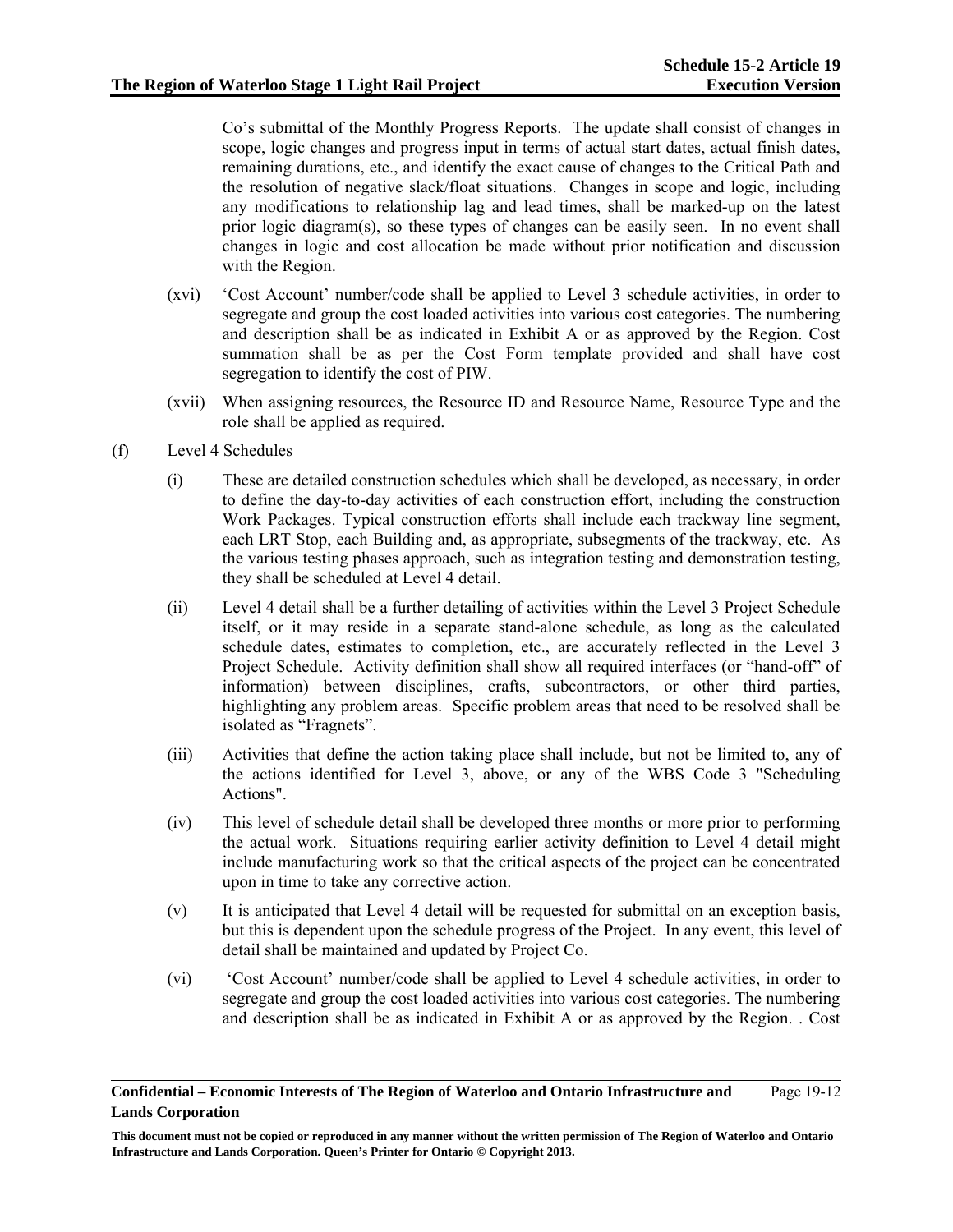summation shall be as per the Cost Form template provided and shall have the ability for segregation to identify the cost of PIW.

(vii) When assigning resources, the Resource ID and Resource Name, Resource Type and the role shall be applied as required.

### **19.6 Project Schedule Terminology**

- (a) The following terms apply to each Project Schedule. Supplementary definitions and information can be obtained from Primavera reference manuals. Other scheduling software may have a slight difference in terminology and definition. However, the meaning remains the same.
	- (i) Activity

A discrete item of Work with a Duration, Start Date and End Date which can be clearly defined; a synonym for a task. Unless otherwise permitted in writing by the Region Activity's Duration shall not be more than ninety (90) calendar days and not less than one day, except for Milestone Activities with duration of zero by definition. Appropriate work calendar shall be applied to activities as applicable.

(ii) Activity Codes

Values assigned to CPM network activities to organize them into manageable groups for updating, analyzing, reporting, plotting and summarizing. Activity codes are assigned to specific activities as needed. The following activity Codes shall be defined as well: (1) Progress Milestone, containing the Progress Milestone number; (2) Construction Work Packages, containing the Work Package number; and any other activity code as appropriate and as required.

(iii) Activity Description

A textural explanation of an Activity. The Activity Description shall be limited to the software's limitations and clearly described to avoid any ambiguity.

(iv) Activity Number or ID

An alphanumeric code which uniquely identifies an Activity. The Activity Number (or ID) shall consist of twelve alphanumeric characters and shall be comprised only of numbers and letters (no special characters). It shall be structured, as provided by Primavera's Activity Classifications, according to the WBS. The first eight characters of the WBS code constitutes the predefined portions of the activity ID itself. For purposes of this Project Agreement, the following activity ID numbering shall be defined: (1) WBS Code 1, containing the Location of Work; and (2) WBS Code 2, containing the Work Category number.

(v) Actual Finish Date

Actual Finish Date is the date upon which an Activity is actually finished.

(vi) Actual Start Date

Actual Start Date is the date upon which an Activity actually begins.

(vii) Alternative Solutions

Alternative Analysis is an analysis of various options for dealing with encountered or anticipated schedule problems. It is developed to assist in determining the best

#### **Confidential – Economic Interests of The Region of Waterloo and Ontario Infrastructure and Lands Corporation**  Page 19-13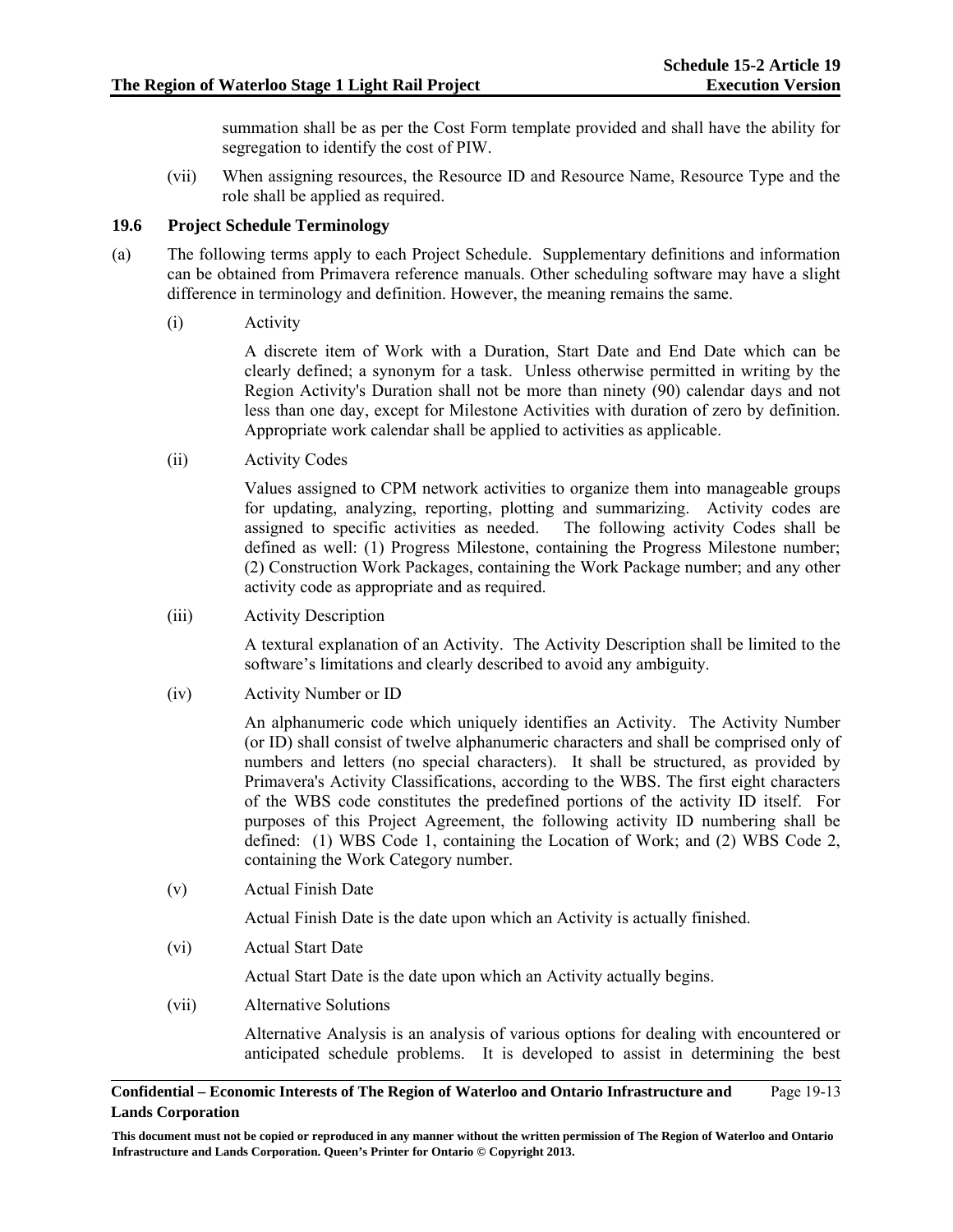method(s) of preventing or correcting any impediments to the progress of the Work. Alternative Solutions shall indicate impacts on scheduling and resources.

(viii) Analysis Report

Analysis Report is a report which displays the impacts of all variances relating to the Current Project Schedule. The Analysis Report shall focus attention on the impacts of variances between planned and actual performance, so as to support an assessment of such impacts. The Analysis Report shall include Alternative Solutions.

(ix) 'Autocompute Actuals' Rules

This refers to the "Automatic Cost/Resource Calculation Rules" within Primavera. These rules may be customized to determine how Primavera calculates actual quantities and costs, estimates to complete and at completion, and variances.

(x) Bar Chart

A Schedule display designed to complement the Network Logic Diagram. A basic Bar Chart is a traditional Gantt chart for the Current Schedule, to which, typically, the Original Duration, Remaining Duration, Early Start Dates, Early Finish Dates and the Total Float have been added. Late Start Dates, Late Finish Dates, Percent Complete, Free Float, Budget Cost, Cost At Completion, etc., may replace some of these activity data fields or they may be added to the Bar Chart display. Comparison Bar Charts compare one or more schedules to the Current Schedule. To show any actual or potential lateness, both Early Date and Late Date bars are displayed. To show slippage from the Baseline schedule, both Current Schedule and Target (Baseline) schedule bars are displayed. To view lateness and slippage on the same output display, Current Early Dates, Current Late Dates and Target Early Dates are all displayed together. Bar Charts are required to be part of each schedule submittal. The content, format and activity data fields displayed shall be at the request of the Region.

(xi) Budget

Project Co's proposed Schedule of Value for all Work, excluding the costs for financing or financial related activities, which will be required to perform an Activity or all Work in its entirety under the Project Agreement. The budget, once approved by the Region, is the contractual obligation on the part of Project Co to perform all of the Work encompassed by the Activity as per the Project Agreement.

(xii) Budgeted Value for Work Accomplished

The value of the Work, in year of expenditure dollars, accomplished up to a particular point in time, in terms of the budget for that item of Work. This may be generated from a breakdown of the costs included in the Cost of Work Form generated by the time incurred in the cost loaded activity. The particular point in time is generally "time now", "today's date", the "status date", the "data date" or some similar reference to the point in time at which the measurement of the Work accomplished is made.

(xiii) Calendar (Work Calendar and Resource Calendar)

An integral part of the data base for developing the Project Schedule, the Calendar incorporates into the data base each of the days during which Work is to be performed by defining the standard number of working days per week, any non-working periods

#### **Confidential – Economic Interests of The Region of Waterloo and Ontario Infrastructure and Lands Corporation**  Page 19-14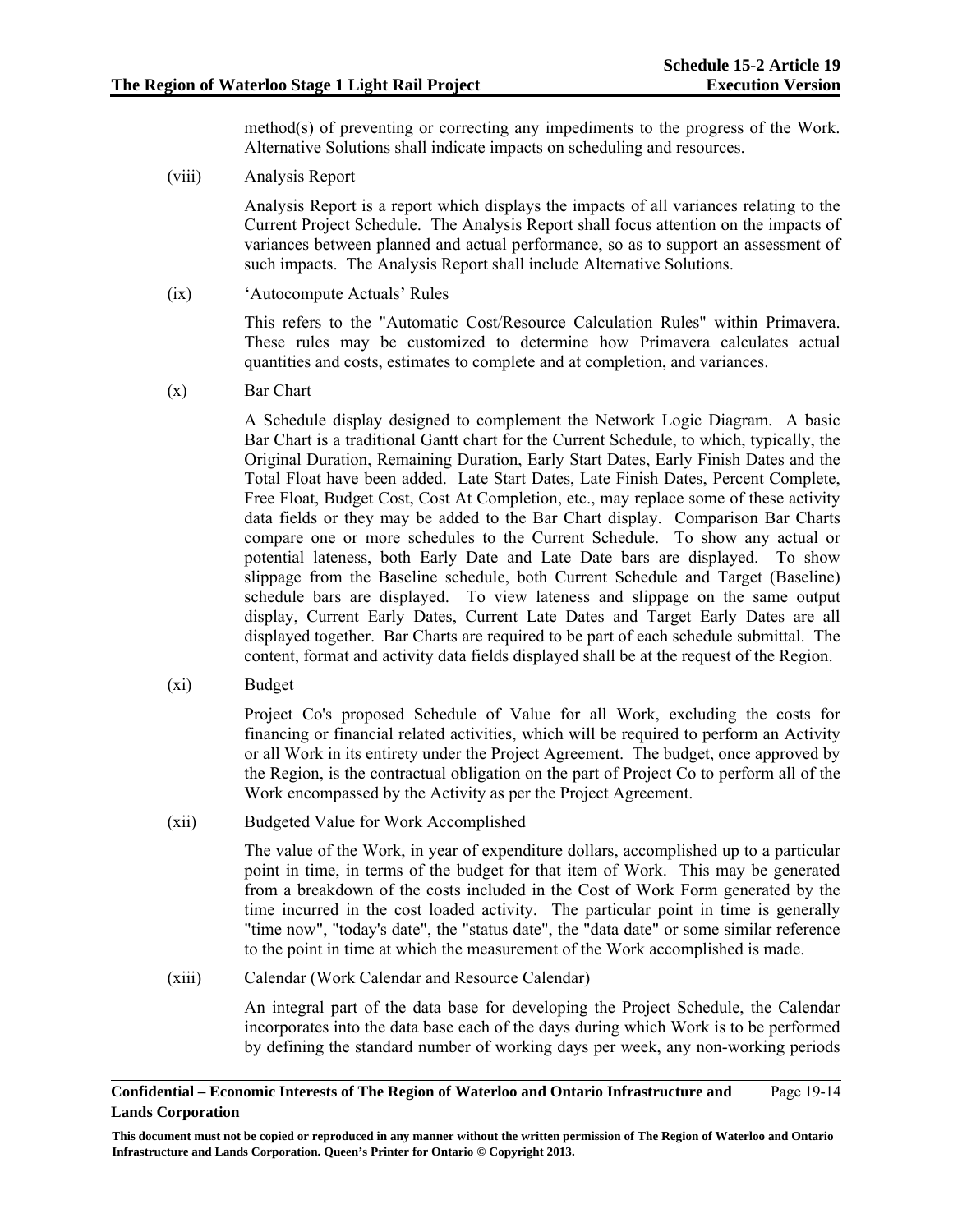such as holidays or planned Work restrictions, as well as exceptions to days off such as specific Saturdays or Sundays. The base time unit used in the Calendar shall be one day. One work day generally means 8 (eight) hours of work within a day. There can be more than one Calendar defined and assigned.

(xiv) Cash Flow

The year of expenditure cash flow requirements for the Work over time excluding any financial related costs or charges is termed as the Cash Flow. The time periods are generally years or months. An initial cash flow for the entire Project would show the "Total Fixed Cost" for each time period in accordance with Project Co's Baseline Schedule. Thereafter, Primavera will spread actual costs from the start of the Project up to the "Data Date", and cost to complete from the "Data Date" to the scheduled completion of the Project in accordance with the latest Project Schedule. The cash flow may be viewed in graphical format that shows incremental values as bars and cumulative values as a line graph, or in tabular format at various levels of detail.

(xv) Constraint

A restriction imposed upon the start or finish of an activity, such as to "Start On or After" a specific date or "Finish On or Before" a specific date.

(xvi) Critical Path

The longest path through the network in estimated total elapsed time from the start of the first activity through the completion of the last Activity is the Critical Path. The Critical Path consists of a series of Activities which shall be completed on their scheduled completion dates in order for the Project to be completed on schedule. There may be more than one Critical Path in the schedule. Interim Project Milestones shall dictate Critical Path of activities leading up to an Interim Project Milestone. This Critical Path(s) which drives the activities to an interim milestone completion may or may not be part of the overall Critical Path of the Project.

(xvii) Critical Path Method Precedence format (CPM Precedence format)

The Critical Path Method used most widely in the construction industry is the precedence method. This scheduling method allows for four (4) different types of Relationships between Activities, as opposed to the Arrow Diagramming Method (ADM), which only allows Finish-to-Start relationships.

(xviii) Critical Path Method Schedule (CPM Schedule)

For some time now, the construction industry has embraced the practice and use of critical path method (CPM) scheduling as a project management tool to plan, coordinate and schedule the execution of construction-related projects. Through the identification of discrete work activities required to complete the project or any interim Milestone(s) and the relationship of those activities to one another, CPM scheduling allows for the determination of what activities are critical to completing the project or any interim Milestone(s), those that must be performed on their early start and finish dates to avoid any delay to the project's or any interim Milestone(s) completion. Therefore, non-critical activities have the ability to be delayed in their

#### **Confidential – Economic Interests of The Region of Waterloo and Ontario Infrastructure and Lands Corporation**  Page 19-15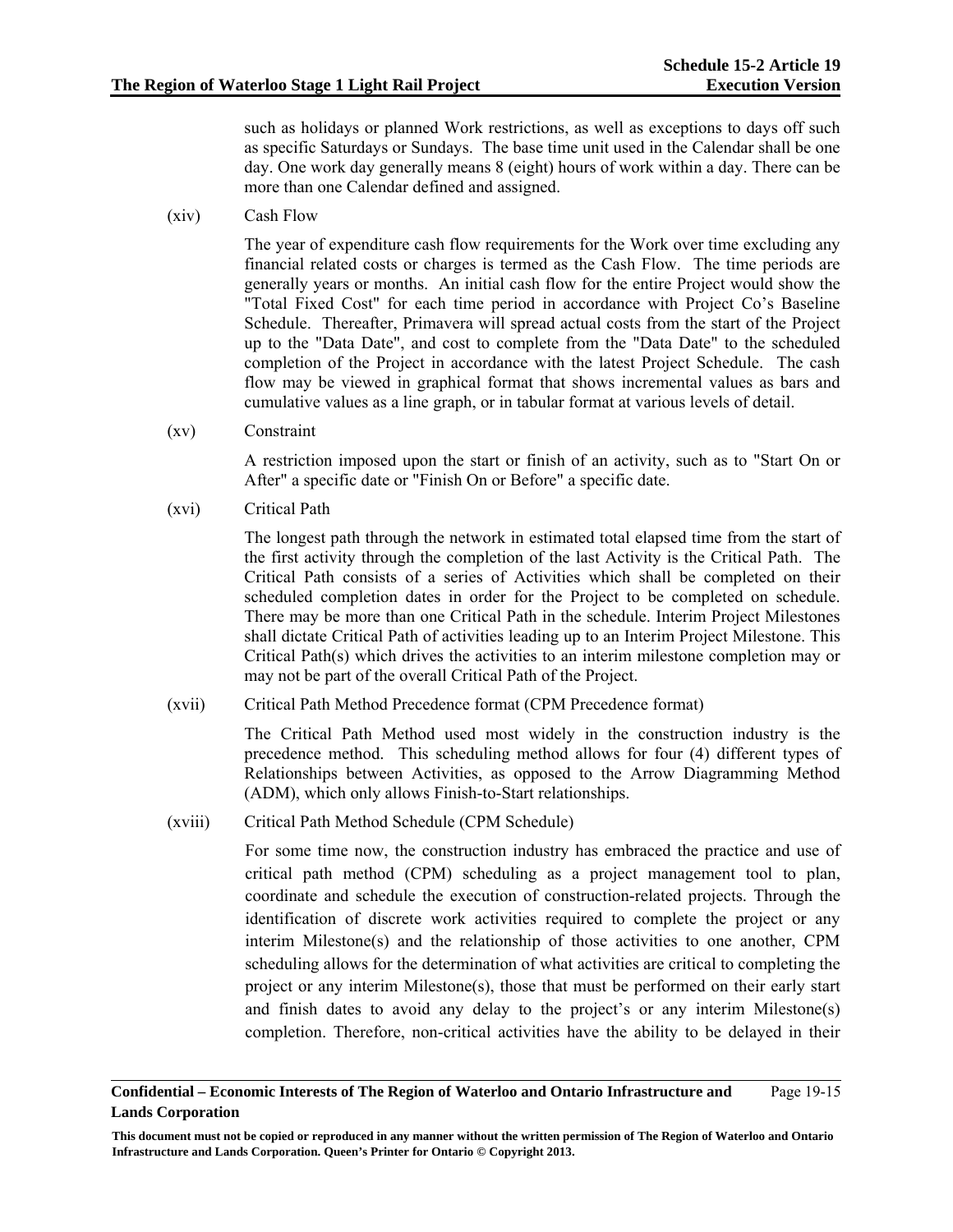start and/or finish by some defined amount of time, commonly referred to as "float," without the risk of delaying the project or any interim Milestone(s).

(xix) Critical Path Symbol

A symbol, pattern and/or color used in Bar Charts and Network Logic Diagrams to indicate which Activities are on the Critical Path.

(xx) Current Project Schedule

The most recent Project Schedule which has been approved by the Region.

(xxi) Duration

The estimated and/or actual length of time required to fully perform a specific Activity. The Duration is expressed in work days or as appropriate. The Original Duration is the original estimate of the total amount of time needed to perform an activity. The Remaining Duration is the latest estimate of the remaining amount of time it will take to complete the activity from the Data Date. Other common terms for "Data Date" are "Status Date" or "Time Now". Remaining Durations shall be used for progressing activities. If at some point in time during the progressing of the Project Schedule the Remaining Duration shall exceed the total Original Duration, the Original Duration shall be updated to be at least equal to the Remaining Duration, upon approval by the Region.

(xxii) Early Finish Date

The earliest date upon which an Activity can be completed in consistent with network logic relationships, constraints and activity durations, is the Early Finish Date.

(xxiii) Early Start Date

The earliest date upon which an Activity can logically begin, is the Early Start Date.

(xxiv) Earned Value (EV)

The portion of the budget allocated to the Work that was actually accomplished. Within Primavera, it is calculated as the percent complete of a CPM network activity times its budget. If the budget is allocated among multiple resources, then the resource percent complete times the resource budget is used. Other terminology for Earned Value includes: Budgeted Value for Work Accomplished, Value of Work Performed and Budgeted Value for Work Performed (BCWP). The calculated Earned Value will be used to verify Progress of the Work.

(xxv) Estimate to Complete (ETC)

An estimate of the remaining number of days, person hours, physical asset units or dollars which will be required to complete an Activity or all Work under the Project Agreement. This estimate is made while such Activity or Work is in progress.

(xxvi) Estimate at Completion (EAC)

An estimate of the total number of days, person hours, physical asset units or dollars which will have been expended at the completion of an Activity or group of Activities or of all Work under the Project Agreement. During performance of the Project, the

#### **Confidential – Economic Interests of The Region of Waterloo and Ontario Infrastructure and Lands Corporation**  Page 19-16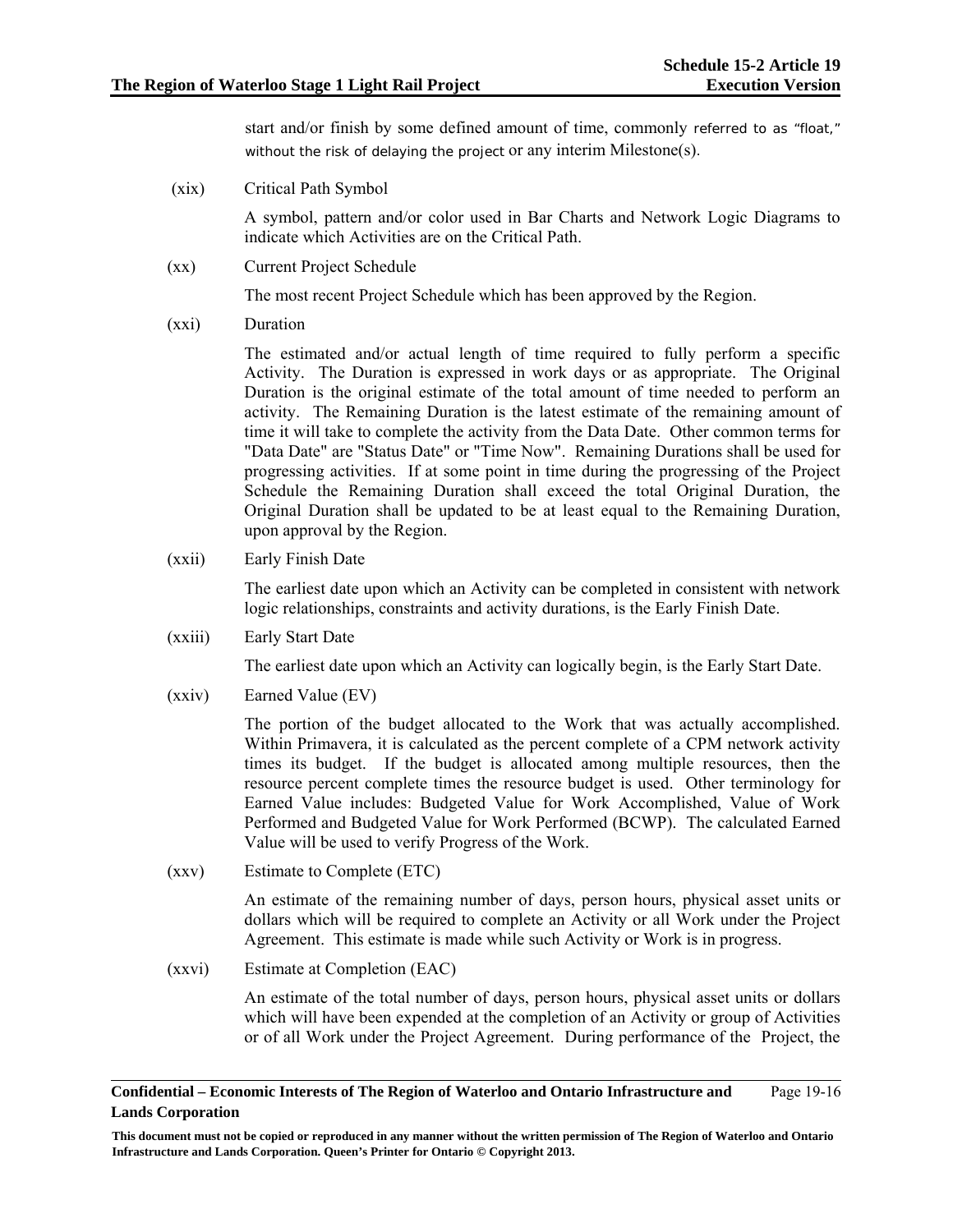Estimate at Completion is equal to the total number of days, person hours, physical asset units or dollars actually expended on such Activity, or group of Activities to date, plus the Estimate to Complete, i.e.,  $EAC = Actuals + ETC$ .

(xxvii) Free Float

The amount of time by which an Activity may be delayed without affecting the start of succeeding Activities is termed as Free Float.

(xxviii) Hammock (currently Primavera terms it as 'Level of Effort' activity)

A special activity that spans at least two Activities in a network in order to summarize the total elapsed time encompassed by such activities is known as Hammock (or 'Level of Effort' activity as termed by the current version of Primavera).

(xxix) Lag

The offset or delay from an activity to its successor. The lag associated with a Finishto-Finish Relationship is the interval between the completion of a Predecessor Activity and the completion of a Successor Activity. For example, ten (10) days of positive Lag will cause the Successor Activity to finish ten days after the Predecessor Activity has been completed. Negative Lag (called Lead) will cause the Activities to overlap.

(xxx) Late Finish Date

This is the latest date by which an Activity shall be completed in order not to delay the end date of the Project or an intermediate late date constraint, such as "Finish Not Later Than" constraint date on itself or on one or more succeeding activities.

(xxxi) Late Start Date

Late Start Date is the latest date by which an Activity must begin to allow completion by the Late Finish Date of its successor(s).

(xxxii) Manpower/Resource Loading Chart

Manpower/Resource Loading Chart is typically a histogram that shows manpower requirements, or any other resource requirements, over time. Each time period, e.g., a month, displays the amount of manpower or other resources required in that period for the activities included in the histogram.

(xxxiii) Milestone

A significant point in the performance of the Work is a Milestone. A Milestone has no duration, and can represent either the start or the completion of a portion of the Work. A Milestone may also represent either the beginning or the completion of a task or action being performed by entities others than Project Co. A cost may be assigned to a milestone and used for payment purposes in lieu of assigning a cost to an activity. These milestones are referred to as payment milestones and are most applicable for items such as design submissions, testing activities, and construction work with a short duration or any activity for which it is easier or more efficient to assess progress by its completion rather than as a percent of completion.

(xxxiv) Negative Float or Negative Slack

#### **Confidential – Economic Interests of The Region of Waterloo and Ontario Infrastructure and Lands Corporation**  Page 19-17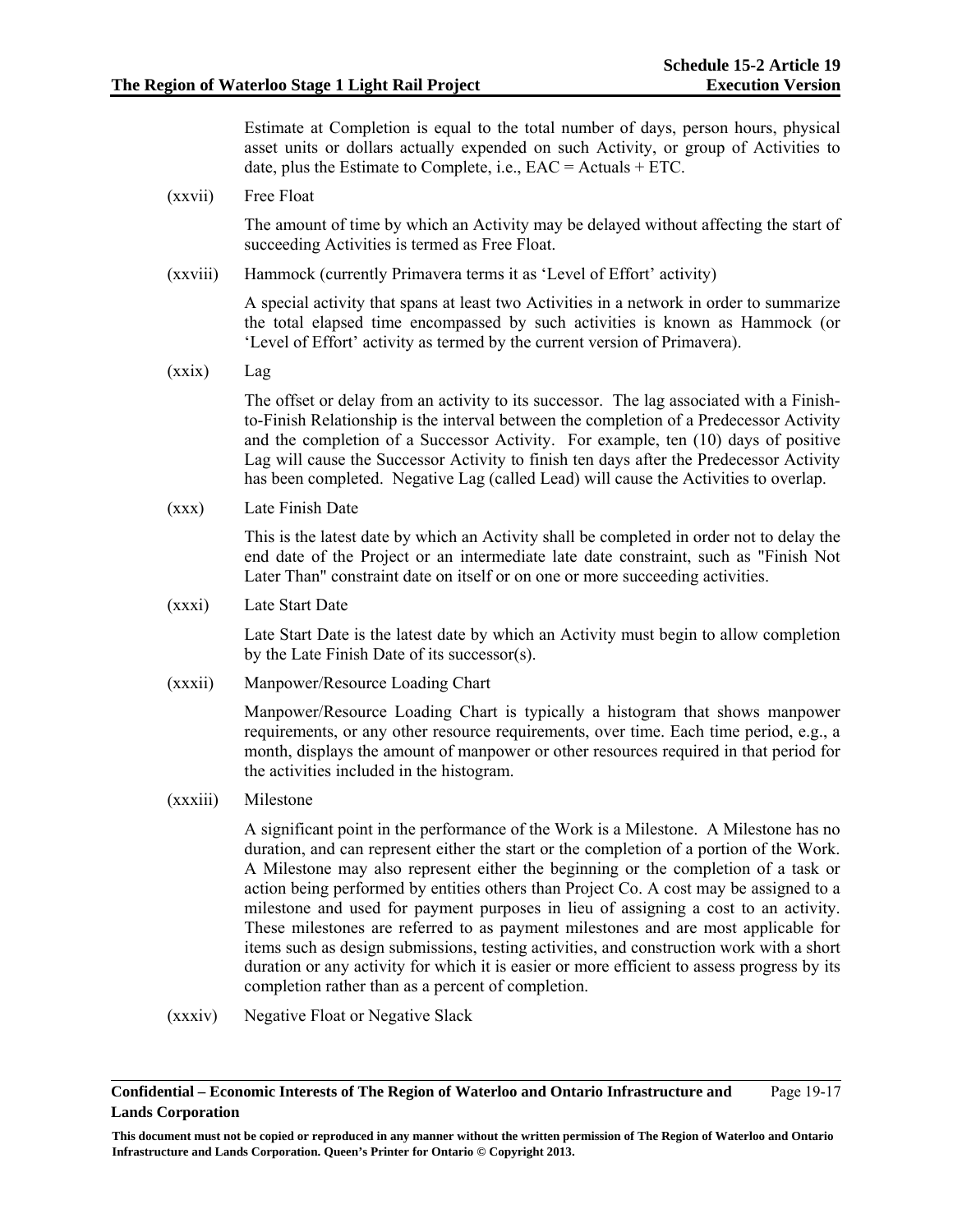A negative amount of time between the Early Finish Date and Late Finish Date of an Activity or between the Early Start Date and Late Start Date of the Activity is known as Negative Float or Negative Slack. An Activity with Negative Float or Slack shall be completed ahead of its currently calculated Early Finish Date (or started a head of its currently calculated Early Start Date, as the case may be) if the Work is to be completed on time. Negative Float or Slack conditions indicate the need for corrective and/or preventive action in order to complete the Work on schedule and shall immediately be reported, together with proposed solutions, to the Region in a "Negative Slack Recovery Plan".

(xxxv) Negative Slack or Negative Float Recovery Plan

A plan of action Project Co shall prepare whenever the slack (or float) for any activity in the CPM schedule becomes negative. Negative Slack indicates the Project Schedule cannot be met. The Negative Slack Recovery Plan shall describe the cause of the lateness and the immediate course of action Project Co intends to take in order to meet the required late dates. A Negative Slack Recovery Plan shall be prepared not only when it appears that one of the revenue service dates cannot be achieved, but for any intermediate milestone designated for inclusion by the Region that cannot be met as well.

(xxxvi) Network Diagram (Activity Network Diagram)

A logic diagram which displays each Activity required for the performance of the Project Agreement in the sequence in which it is to be performed, showing all Predecessor and Successor Relationships between Activities and Milestones, and which identifies the Critical Path(s). For purposes of the Project Agreement, an Activity Network Diagram is required with each schedule submittal, and the Activities shall be grouped or "zoned" for ease of viewing. The format may be "Pure Logic", which clearly displays the relationships between all Activities, expressly stating the amount of lag and the relationship type if lag exists, but does not portray time. Alternately, "Time-Scaled Logic" diagrams, which display Activities along a time scale, clearly showing their start and finish dates as in a bar chart, and which display all relationships between Activities, but not necessarily the amount of lag, may be submitted.

(xxxvii) Precedence Diagramming Method (PDM)

PDM is a scheduling method which allows for four (4) different types of Relationships between Activities, as opposed to the Arrow Diagramming Method (ADM), which only allows Finish-to-Start relationships. In PDM, Activities are represented by nodes and the Relationships are represented by lines between nodes.

(xxxviii) Predecessor Activity

Activity which is prerequisite to the start or completion of another Activity, depending upon the type of relationship defined.

(xxxix) Predecessor/Successor Relationship

A relationship between two Activities representing restrictions on the start or completion of subsequent Activity, is known as Predecessor/Successor Relationship.

#### **Confidential – Economic Interests of The Region of Waterloo and Ontario Infrastructure and Lands Corporation**  Page 19-18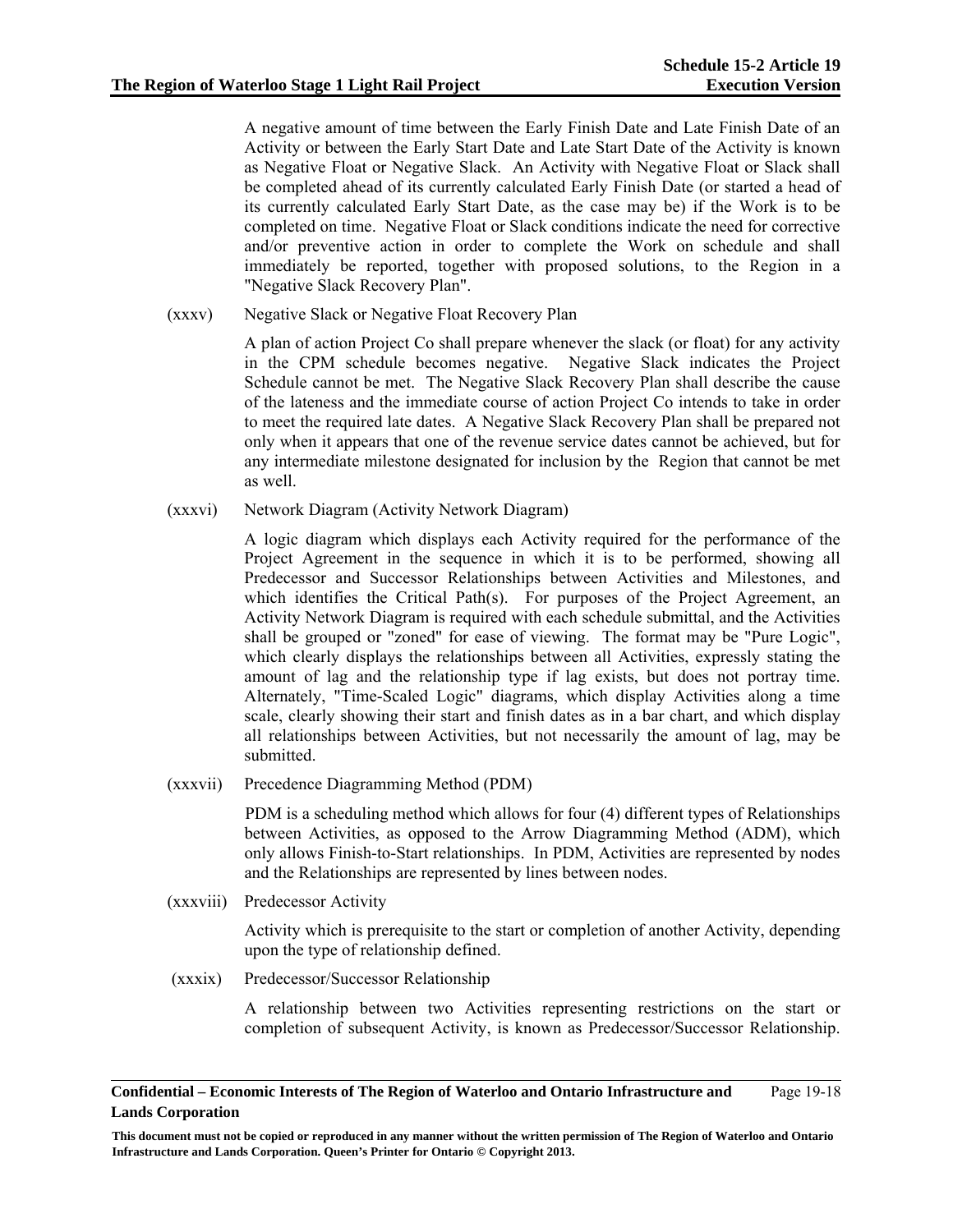Relationships do not represent Work and may possess either positive or negative Lag. There are four basic types of Relationships:

- A. Finish to Start
- B. Start to Start
- C. Finish to Finish
- D. Start to Finish.
- (xl) Project Schedules

The Proposal Submission Schedule, the Project Co's Baseline Schedule, the 6-Month Works Schedule and the Works Schedule, as applicable.

(xli) Proposal Submission Schedule

The schedule included as part of the Technical Submission to the RFP.

(xlii) Project Co's Baseline Schedule

The Proposal Submission Schedule advanced to meet all the requirements for the Financial Close.

(xliii) Resource ID

Resource ID is a code within the Primavera database which uniquely identifies a resource.

(xliv) Resource Name

The name assigned to each unique Resource ID within the Primavera database.

(xlv) Resource Type

This option within the Primavera database allows to choose the type of resource to one of: 'labour', 'non-labour' or 'material'.

(xlvi) Schedule Calculation Logic

Logic alternatives permitted by the Precedence Diagramming Method (PDM) in performing forward and backward calculations to compute early and late schedule dates, is termed as Schedule Calculation Logic. Key options permitted within the Primavera Project Planner software include: (1) Retained Logic versus Progress Override; (2) Actual Start versus Early Start for Start-to-Start lags; (3) Contiguous Duration versus Interruptible Activity Duration; and, (4) Total Float calculated as Start Float, Finish Float or Most Critical Float. For the purposes of this Project Agreement, the options to be used are: (a) Retained Logic; (b) Early Start for Start-to-Start Lags; (c) Contiguous Durations; and, (d) Most Critical Float.

(xlvii) Schedule Slippage

Slippage is a measure of schedule delay when comparing the current schedule to a Baseline schedule. Slippage is typically measured as a difference in days between the current schedule Early Finish Date and the Baseline schedule Early Finish date. An Activity may "slip" in schedule and still not be "late". Lateness is directly associated with Float or Slack. An Activity is "late" if its calculated Early Dates are later in time

#### **Confidential – Economic Interests of The Region of Waterloo and Ontario Infrastructure and Lands Corporation**  Page 19-19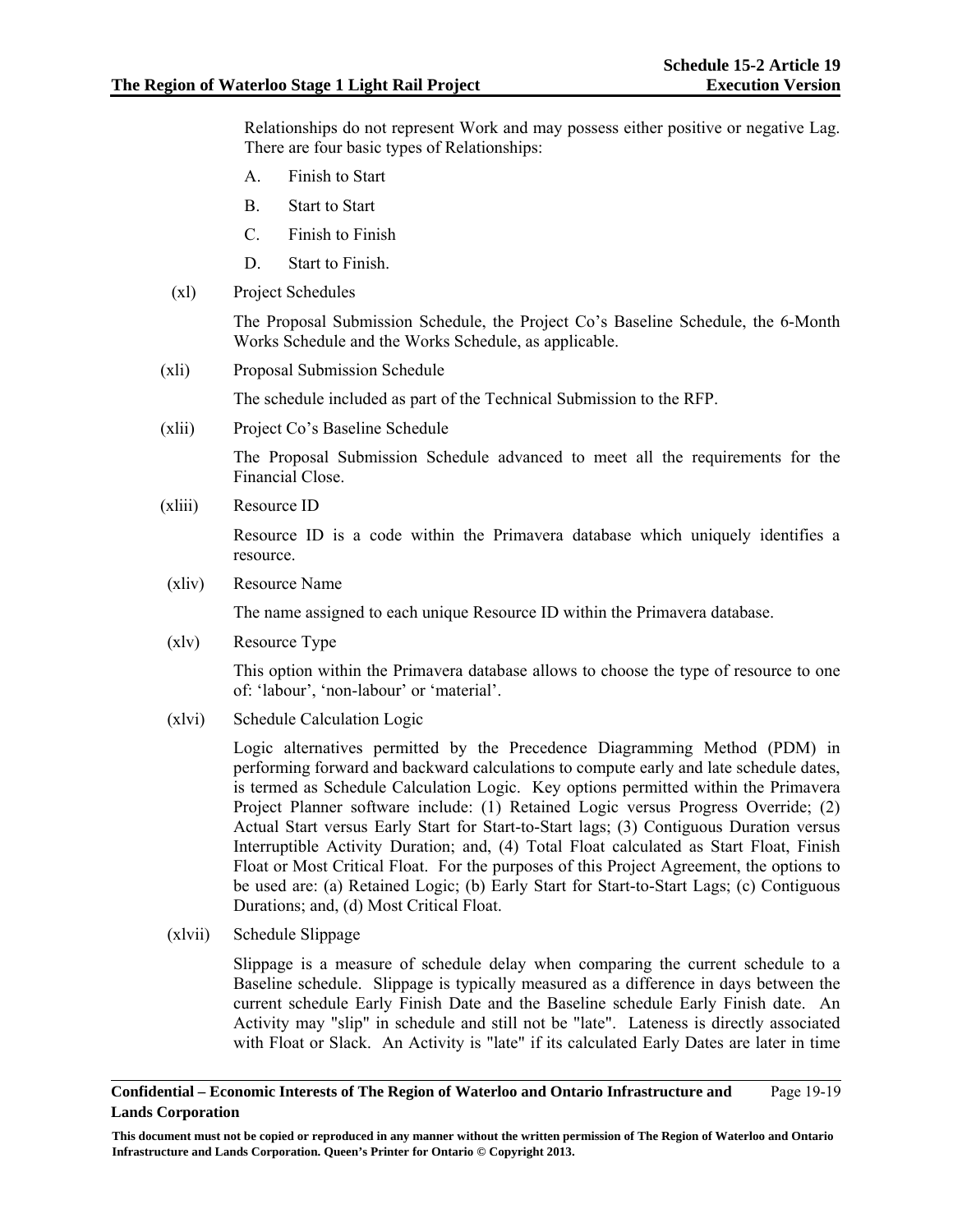than its calculated Late Dates, thus resulting in Negative Slack. A Tabular Report showing Schedule Slippage shall be included with each schedule submittal, and for any slippage exceeding thirty 30 calendar days, an analysis shall be made and a recovery plan shall be prepared in the Analysis Report.

(xlviii) Successor Activity

Successor Activity is an Activity which cannot be started or completed without the prior completion or partial completion of a Predecessor Activity.

(xlix) Tabular Activity Reports

These reports display Activity data in a tabular format. Their content may include a variety of Activity-related information and they may be sorted by any one or combination of Activity data fields. The following Tabular Activity Reports shall be included with each schedule submittal:

- A. A listing of all Activities in Activity ID sequence, displaying each Activity's ID, Original Duration, Remaining Duration, Percent Complete, Description, Early Dates, Late Dates and Total Float.
- B. All activities on the Critical Path with Float up to thirty (30) days positive, sorted by Float, Early Start Date and Activity ID. The same data fields as in "A.", above, shall be displayed. For any Activities that are "late", i.e. their Total Float is negative, a recovery plan shall be submitted to the Region within seven (7) calendar days after the report submittal.
- C. A Baseline (Target)/Current Project Schedule and Progress Comparison Report, showing all Activities which have slipped from the latest approved Baseline (Target) schedule by more than thirty (30) calendar days. All such Activities or Milestones shall be addressed in an Analysis Report that identifies the cause and the corrective action to be taken. The Comparison Report shall contain the same Activity data fields as noted above, except for the field replacements that Primavera automatically performs. At the request of the Region, the latest approved Baseline Project Schedule shall be replaced by the prior month's Project Schedule for comparison reporting purposes and to indicate trends.
- D. For new Activities or those which have undergone a change in logic, including any change in the lag or lead time of a relationship, a Tabular Activity Listing shall be produced. This listing shall display the "Detailed shall be produced. This listing shall display the Predecessor/Successor" information (ID, Relationship type, Lag, Description, schedule dates, etc.). The "Constrained Date" information (date constraints, Float constraints, Milestone designation, etc.) shall also be displayed. This listing shall display a 'remarks/comments' column as to why the change has been effected.
- (xlx) Total Float

The amount of time by which an Activity or series of Activities may be delayed without affecting the completion date of the Project or an intermediate Late Date constraint.

#### **Confidential – Economic Interests of The Region of Waterloo and Ontario Infrastructure and Lands Corporation**  Page 19-20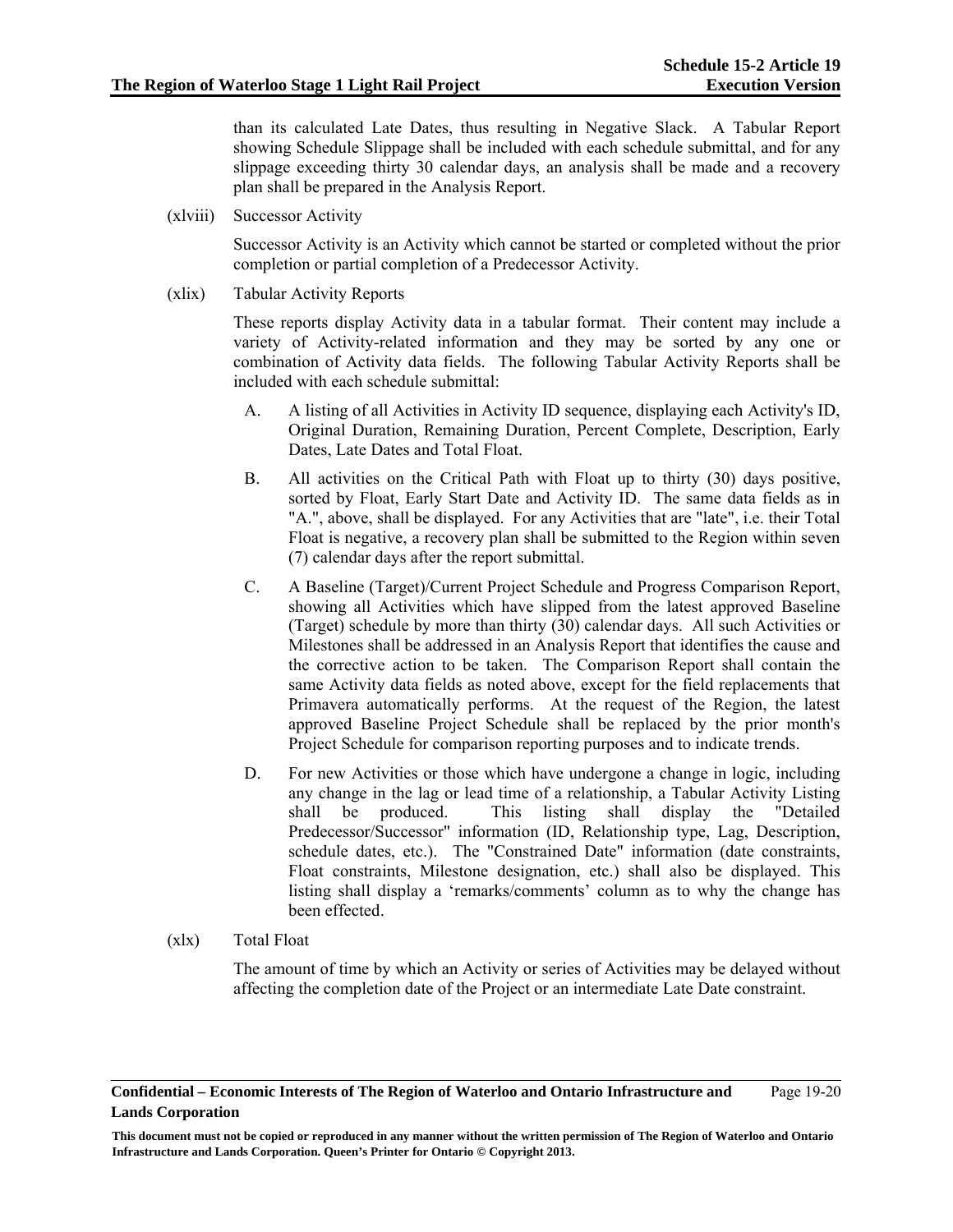### **19.7 Schedule Formats, Submittals, Review and Approvals**

- (a) Formats of Schedule Submittals: Unless explicitly stated otherwise, all schedule submittals shall be in Bar Chart format, supported by Activity Network Diagram, Tabular Activity Reports, Cash Flows and back-up diskettes. The Activity Network Diagram shall be in either "Time-Scaled Logic" or "Pure Logic" format, as either graphical reports or Primavera "layouts", and be readable so that all logic ties can be distinguished. Graphics enhancement software shall be permitted to increase the readability of the logic diagrams and other graphic output. All copies of the network logic diagrams shall be submitted on sheets 30 inches by 40 inches, unless they adequately fit on smaller size sheets. Where multiple sheets are required for a Activity Network Diagram, each sheet shall have "match lines" via the repetition of "Group Titles" or otherwise, indicating the interfaces between sheets. All bar charts, network logic diagrams and tabular activity reports shall have formats in accordance with those described in this Article 19. Subject to readability of contents and logical links, the minimum acceptable size for the Bar Charts, Tabular Activity Reports, Cash Flows and Resource Graphs shall be 11 inches by 17 inches
- (b) The schedules shall be in sufficient detail to indicate Project Co's ability and plan for accomplishing the Work in the specified period of time and to establish the accomplishment of Work for the purpose of verifying progress of the Work and directly related to the Cost of Work Form. Six (6) copies of the bar charts, one (1) copy of the network logic diagrams, one (1) copy of the tabular activity reports and one (1) copy of Cash Flow, one (1) copy of Resource Graphs shall be included with each schedule submittal. In addition, one or more CD's, as required, containing the Primavera files and layouts in "Backup/ Xer" compressed format shall be submitted with each update of the Project Schedule.
- (c) The 6-Month Works Schedule and the Works Schedule, as the case may be, shall be updated on a monthly basis and submitted with the Works Report. Of particular importance during the Phase 1 Preliminary Engineering program will be findings or otherwise that indicate potential Phase 1 or Phase 2 schedule impacts. Such impacts will be discussed at the bi-weekly Progress Meetings and, based on the direction provided by the Region the 6-Months Works Schedule and the Works Schedule, as the case may be, shall be revised accordingly and submitted with the Works Report.
- (d) The Proposal Submission Schedule, 6-Month Works Schedule and the Works Schedule, as the case may be, shall contain Project Co's proposed plan and schedule to complete all Work as required by the Project Agreement. A Proposal Submission Schedule indicating time(s) for completion other than those required by the Project Agreement will not be deemed to be compliant with the Technical Submission requirements of the RFP.
- (e) The Region and the Project Co will manage the submission and approval of the 6-Month Works Schedule and the Works Schedule in accordance with PA Schedule 10 (Review Procedure).
- (f) Updates of the 6-Month Works Schedule and the Works Schedule, as the case may be, shall be submitted to the Region for approval, and reviewed in accordance with PA Schedule 10 (Review Procedure).

# **19.8 Schedule Updating Requirements**

(a) In accordance with Section 22.5 of the Project Agreement, once each month, or as frequently as deemed necessary by the Region, Project Co shall participate with the Region in reviewing the progress update of the current 6-Month Works Schedule or the Works Schedule, as applicable. The progress meetings shall include Project Co's Representative along with the supporting staff as required, and the Region's Representative along with the supporting staff as required. At least

#### **Confidential – Economic Interests of The Region of Waterloo and Ontario Infrastructure and Lands Corporation**  Page 19-21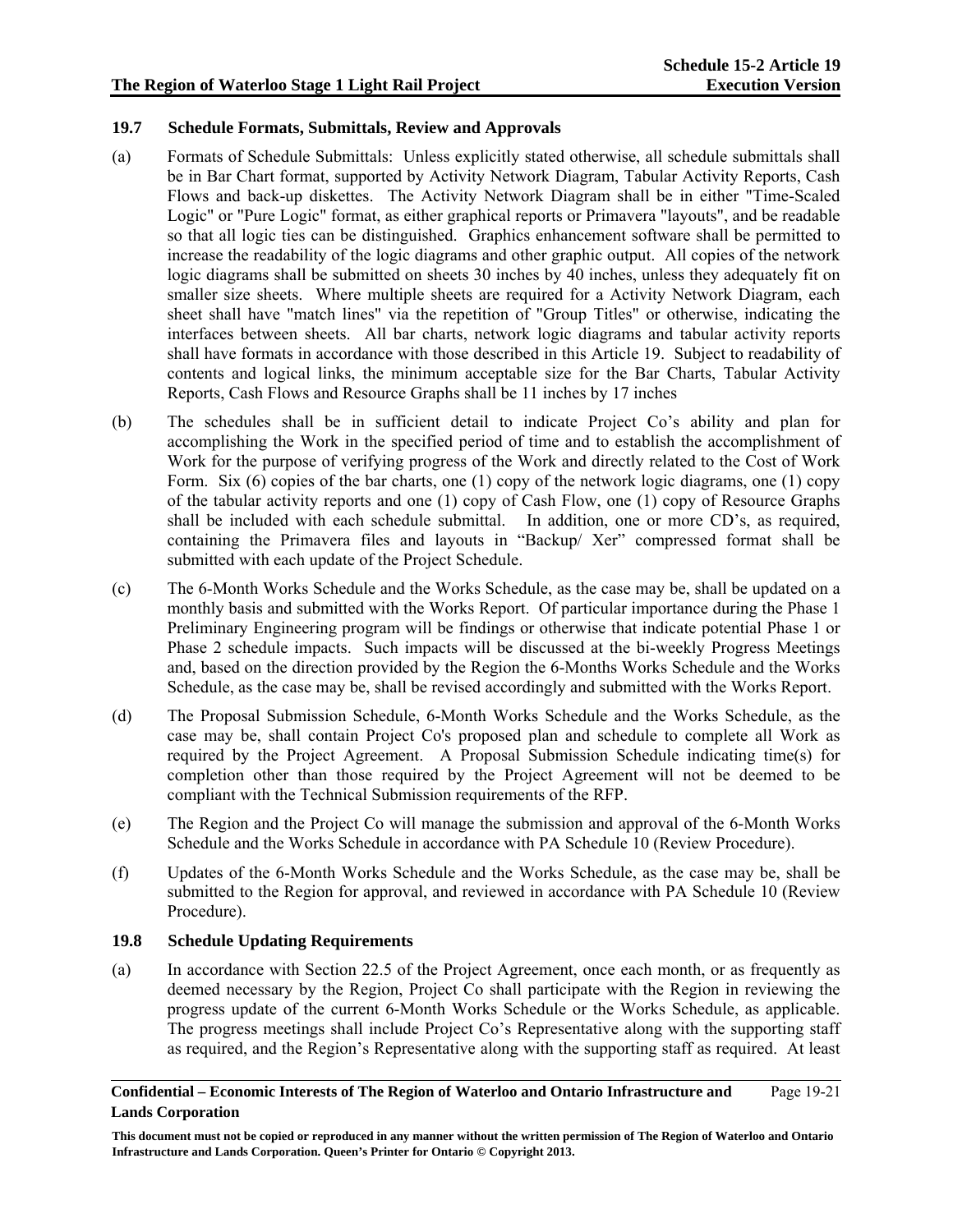five (5) calendar days in advance of such meeting, Project Co shall provide for review by the Region.

- (i) A current schedule Bar Chart at Level 3 detail suitable for updating purposes, showing thirty (30) calendar days of history, three week look ahead, and sixty (60) calendar days of future work. The Bar Chart shall include, at a minimum, the following activity data fields: Activity ID, Original Duration, Remaining Duration, Early/Actual Dates, Late Dates, Free Float. The Activity Title shall be displayed above each bar.
- (ii) A Network Logic Diagram encompassing the activities/milestones appearing in the above Bar Chart, plus any other activities involved in planned or actual logic revisions. In this regard, logic revisions include, but are not limited to: (1) adding or deleting activities/milestones; (2) adding, modifying or deleting activity relationships; (3) modifying the lag/lead duration on a relationship; (4) changes to the total duration of inprogress or future activities. Any revisions in scope or logic shall be supported by a mark-up by hand of the previous Project Schedule for the affected scope of work
- (iii) A narrative report which shall include, at a minimum, the following: (1) progress during the period; (2) progress scheduled during the next period, as currently forecasted and as planned in the Baseline schedule; (3) anticipated problems and proposed solutions, particularly those involving lateness or slippage in schedule; (4) discussion of each one of the logic revisions identified above, covering the impact on the schedule; (5) analysis and discussion of alternative methods to mitigate accumulated delays.
- (iv) Once the progress and logic changes have been reviewed and agreed to by the Region, Project Co shall computerize and formalize the 6-Month Works Schedule or the Works Schedule, as applicable and update report and submit these to the Region for approval in accordance with PA Schedule 10 (Review Procedure). Any revisions to the logic shall be accompanied by a written explanation of these revisions in detail. At the discretion of the Region, Project Co may also be requested to prepare and submit marked-up drawings such as cross-sections, profiles and plan views of the area under analysis.
- (b) The update to the current Project Schedule as described above shall be made in accordance with the Primavera Schedule Calculation Logic, Cost updating and Autocompute Rules approved by the Region. The Project Schedule shall be updated to include completed activities, activities in progress, revised durations of activities, new activities to represent changes in scope, revised logical sequence of activities, the revised Critical Path, extensions of time, if any, etc. The output to be submitted to the Region shall be in the form of schedules and Analysis Reports as identified and described in this Article 19 and shall include at least the following:
	- (i) Bar charts at different levels of detail and covering varying periods of time, such as:
		- A. Level 1 summary schedule for the entire project duration.
		- B. Level 1 schedule of construction Work Packages.
		- C. Level 3 detail schedule showing two months of history and six months of future Work.
		- D. Level 3 Comparison Bar Chart showing Current Early Dates, Current Late Dates and Target Early Dates so that lateness and slippage may be viewed on the same output display for two months of history and six months of future Work.

**Confidential – Economic Interests of The Region of Waterloo and Ontario Infrastructure and Lands Corporation**  Page 19-22

**This document must not be copied or reproduced in any manner without the written permission of The Region of Waterloo and Ontario Infrastructure and Lands Corporation. Queen's Printer for Ontario © Copyright 2013.**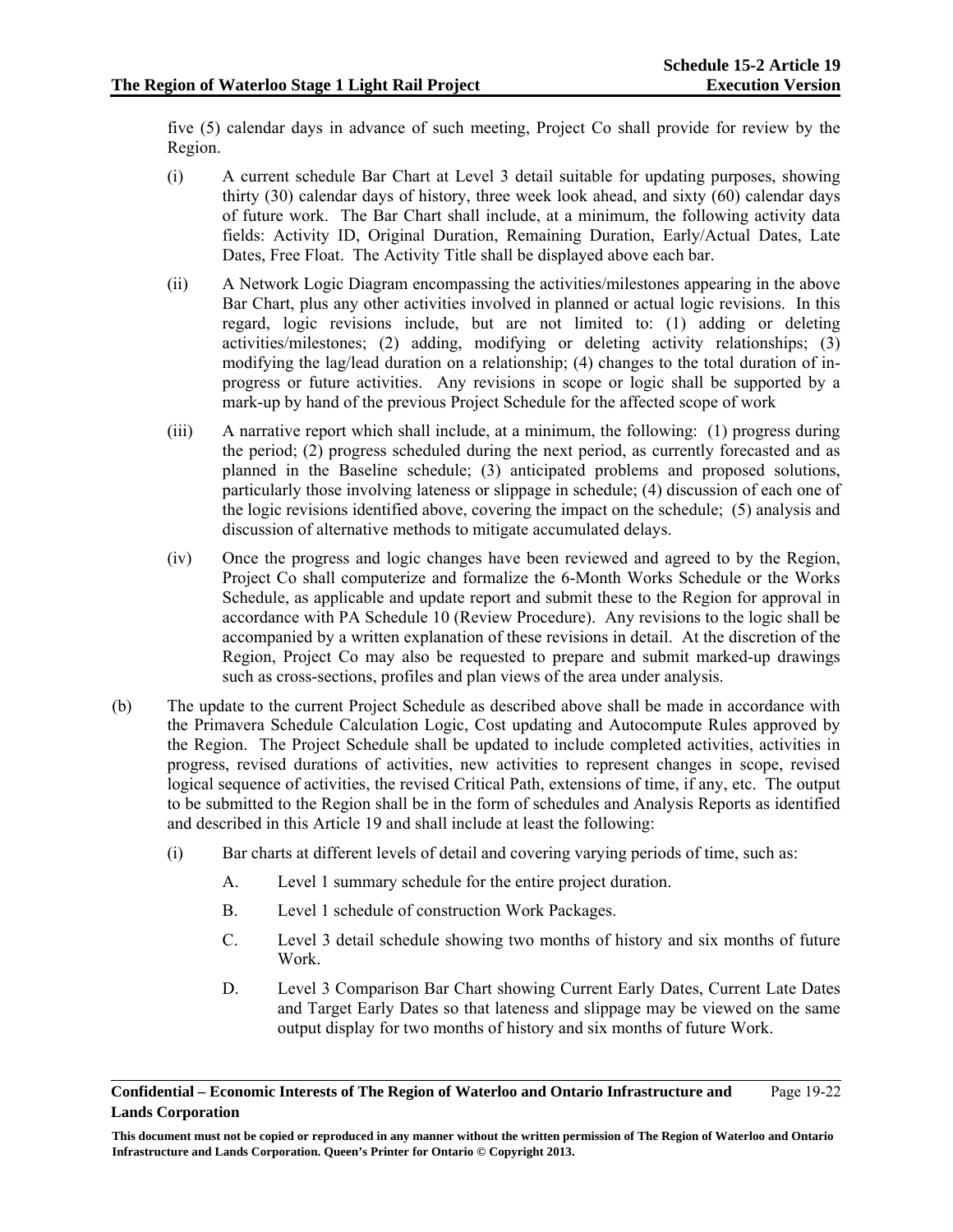- (ii) Network Logic Diagrams at Level 3 detail encompassing the activities/milestones appearing in the above Level 3 detail schedule Bar Chart. In addition, Network Logic Diagrams for the entire Project or other selected portions of the Project may be specified for inclusion by the Region.
- (iii) Tabular Activity Reports, as specified in this Article 19, together with appropriate Analysis Reports, such as: (1) recovery plans for negative slack in the critical path and (2) causes and corrective actions for schedule slippage exceeding thirty (30) calendar days from the latest approved Baseline Schedule, based upon the "Baseline (Target) / Current Schedule Comparison Report".
- (iv) Cash Flows in both graphical and tabular format for: (1) the entire Project; and (2) Each major Line Section, including Projectwide, according to WBS Code 1, position 1.
- (v) One or more CDs, as required, containing the Primavera files and layouts in "Backup" compressed format.
- (c) Within seven (7) calendar days after receipt by the Region of an updated Project Schedule, Project Co shall meet with the Region for the purpose of reviewing and obtaining its approval.
- (d) The Region may require Project Co to furnish a revised update which shall include any other information needed in evaluating Project Co's progress and future needs, including, but not limited to, the following: manpower loading charts, equipment schedules, multiple shifts or overtime requirements to maintain approved schedules, Estimates to Complete, Estimates at Completion. In the event the Region requests Project Co to revise the updated Project Schedule submittal, and/or to submit such additional information, Project Co shall make the requested revisions and/or submit the updated Project Schedule to the Region for approval along with the additional information requested within seven (7) calendar days of the request.
- (e) Project Co acknowledges and agrees that if an Activity with Free Float, the Project Co owns the first 10 working days and the Region owns the rest of the free float.

**This document must not be copied or reproduced in any manner without the written permission of The Region of Waterloo and Ontario Infrastructure and Lands Corporation. Queen's Printer for Ontario © Copyright 2013.**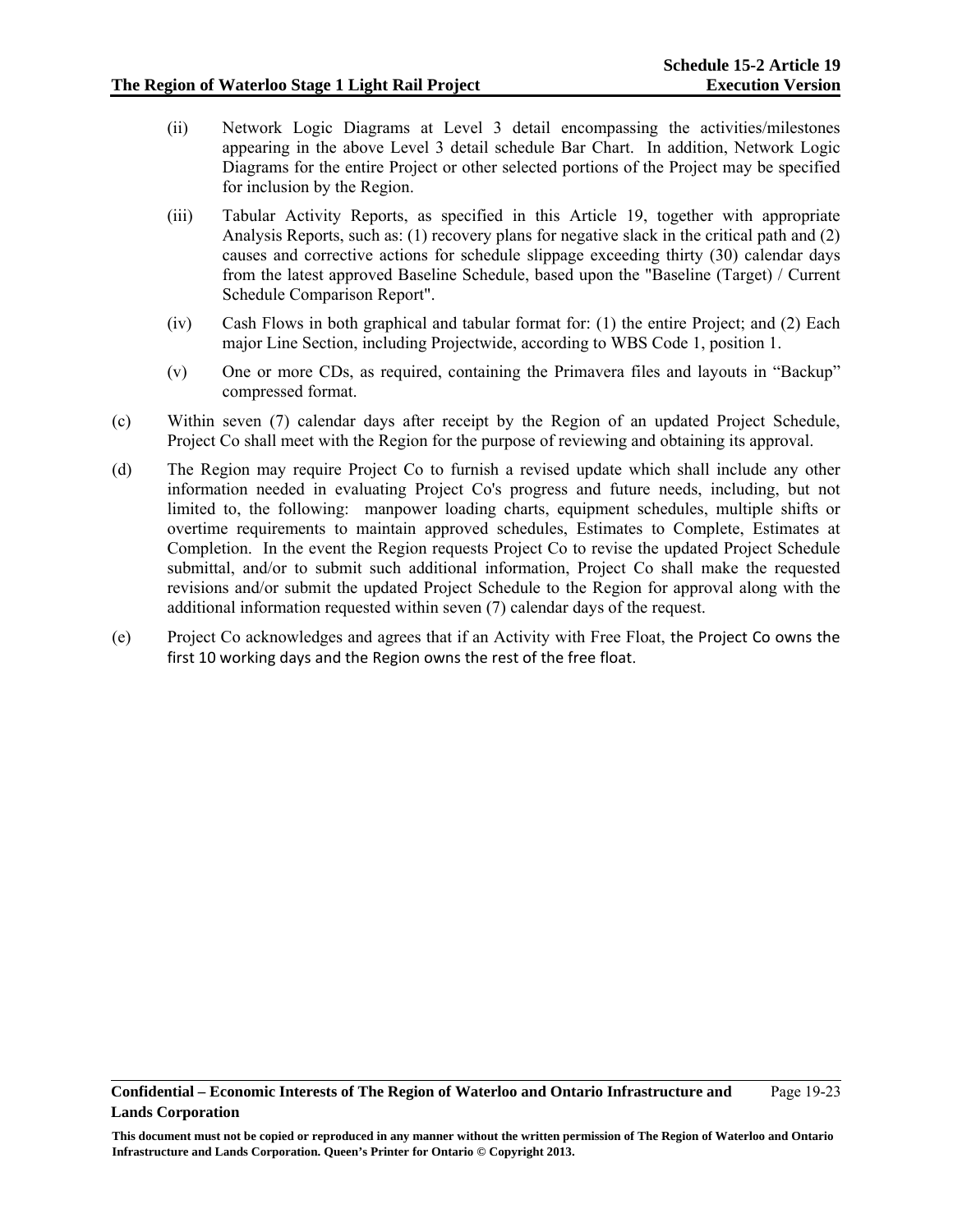# EXHIBIT A

Preliminary Work Breakdown Structure (WBS) and Cost Accounts Guidelines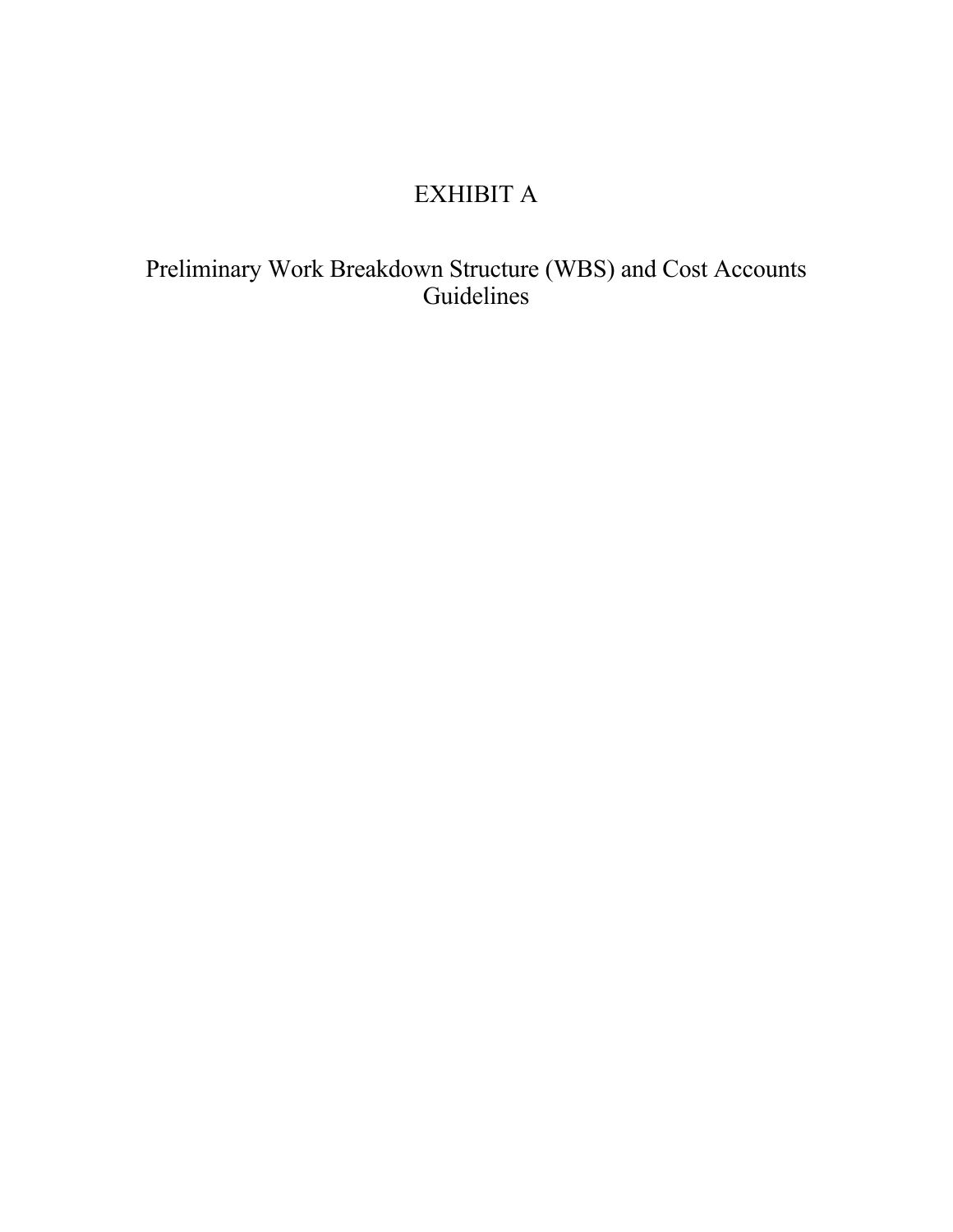# **PRELIMINARY WORK BREAKDOWN STRUCTURE (WBS)**

The WBS shall be applied to the Pricing Structure and shall be the basis for organizing cost information in the Pricing Forms, with the help of the Cost Accounting codes. It shall also be the basis for the level of detail of network activity definition in the Project Schedules. The following WBS codes (or fields) shall be applied.

**CODE 1 CODE 2 CODE 3** 

# **CODE 1 - LOCATION OF WORK**

First and Second Character  $(\quad x.xx) =$  Line Section or Projectwide

Third Character  $(xx, xx) = LRT Stop(S)$ , Line Segment (L) or Projectwide (P)

Fourth and Fifth Character  $(xx.x_{--})$  = Specific Location/Segment (see listing)

Note: Project Co may modify the Line Segment Location Code to include the linear work such as roadway and track that would occur at the LRT Stop location. However, the location code for each Stop needs to be retained to capture all Stop specific work.

 $01 =$  Section 1 – Common 1 + A1 (Conestoga Mall to Erb St.)

| $01.S01 =$ | Conestoga Mall LRT Stop                                                                 |
|------------|-----------------------------------------------------------------------------------------|
| $01.L01 =$ | Double Track Line between Conestoga Mall LRT Stop and Northfield Dr. LRT<br><b>Stop</b> |
| $01.S02 =$ | Northfield Dr. LRT Stop                                                                 |
| $01.L02 =$ | Double Track Line between Northfield Dr. LRT Stop and R&T Park LRT Stop                 |
| $01.S03 =$ | <b>R&amp;T Park LRT Stop</b>                                                            |
| $01.L03 =$ | Double Track Line between R&T Park LRT Stop and University of Waterloo<br>LRT Stop      |
| $01.S04 =$ | University of Waterloo LRT Stop                                                         |
|            |                                                                                         |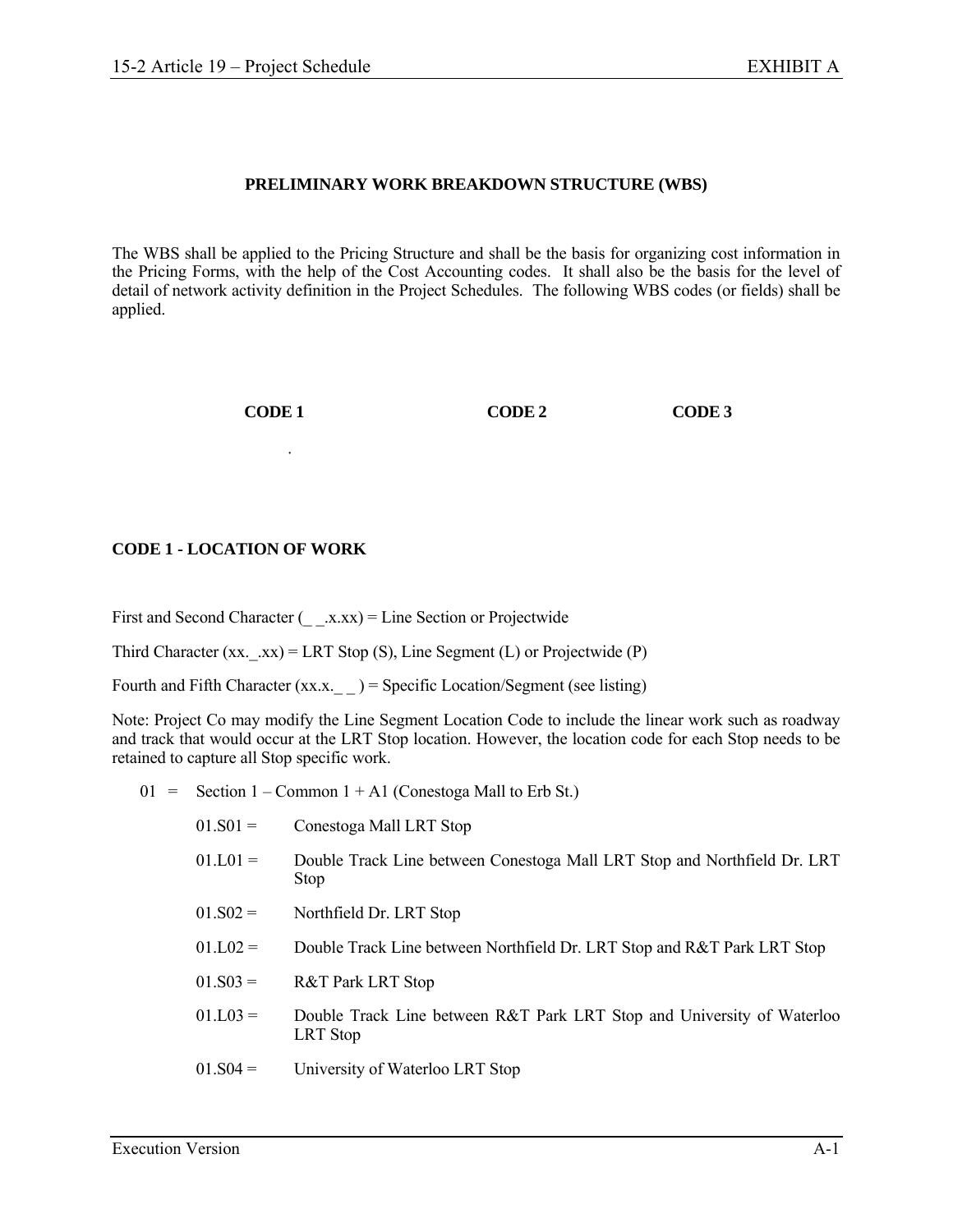- $01.L04 =$  Double Track Line between University of Waterloo LRT Stop and Waterloo Park LRT Stop
- 01.S05 = Waterloo Park LRT Stop
- 01.L05 = Double Track Line between Waterloo Park LRT Stop and the intersection  $\omega$  Erb St./Caroline St.
- $02 =$  Section 2 Route B1 (Southern Single Track between Erb St. and Allen St.)
	- $02.106 =$  Single Track Line between the intersection @ Erb St./Caroline St. and LRT Stop @ Caroline St./Willis Way
	- $02.806 =$  LRT Stop @ Caroline St./Willis Way
	- 02.L07 = Single Track Line between the LRT Stop  $\omega$  Caroline St./Willis Way and the intersection @ King St./Allen St.
- 03 = Section 3 Route B2 (Northern Single Track between Erb St. and Allen St.)
	- $03.L08 =$  Single Track Line between the intersection  $\omega$  Erb St./Caroline St. and Waterloo Spur LRT Stop near King Street N.
	- 03.S07 = Waterloo Spur LRT Stop near King Street N.
	- $03.L09 =$  Single Track Line between Waterloo Spur LRT Stop near King Street N. and the intersection @ King Street S./Allen St.
- 04 = Section 4 Route 'Common 2' (King St. between Allen St. and Victoria St.)
	- $04.L10 =$  Double Track Line between the intersection  $\omega$  King Street S./Allen St. and LRT Stop near King Street/Allen St.
	- 04.S08 = LRT Stop near King Street/Allen St.
	- $04.L11 =$  Double Track Line between LRT Stop near King Street/Allen St. and LRT Stop near King Street / Pine St.
	- 04.S09 = Grand River Hospital LRT Stop
	- $04.L12 =$  Double Track Line between Grand River Hospital LRT Stop and the LRT Stop near King St. W. / Victoria St. South
	- 04.S10 = LRT Stop near King St. W. / Victoria St. South
	- $04.L13 =$  Double Track Line between LRT Stop near King St. W. / Victoria St. South and the intersection @ King St. W./Victoria St. S
- $05 =$  Section 5 Route 'C1' (Northern Single Track from Victoria St.  $\omega$ ) King St. to Duke St. to Charles St. @ Benton St.)
	- 05.L14 = Single Track Line between the intersection  $\omega$  Victoria St/King St and LRT Stop Stop near Duke St. W. /Young St.
	- $05. S11 =$  LRT Stop Stop near Duke St. W. /Young St.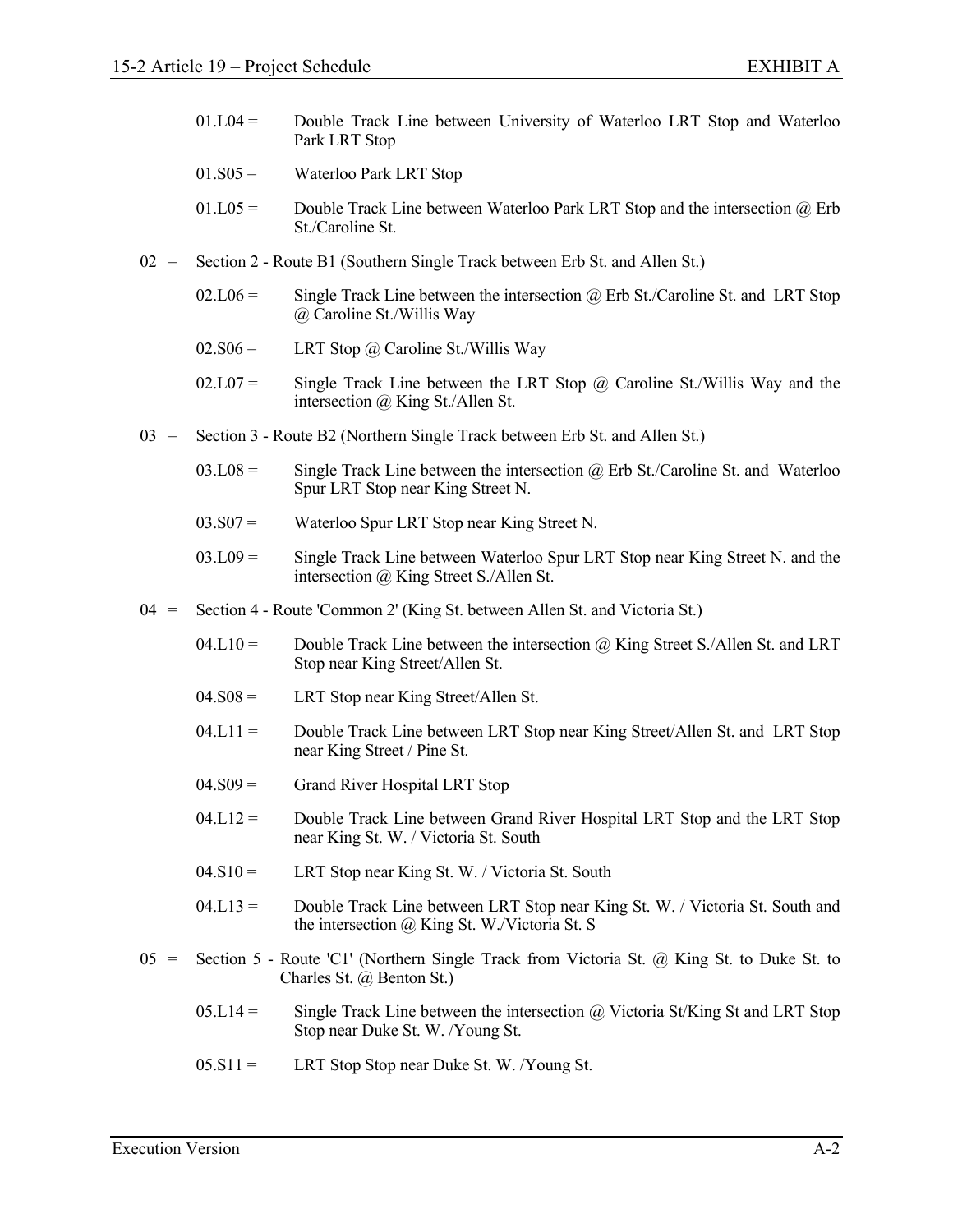- $0.05 \text{ L} \cdot 15 =$  Single Track Line between LRT Stop Stop near Duke St. W. *N* oung St. and LRT Stop at Frederick St. near King St. E/ Duke St. W
- $05. S12 =$  LRT Stop at Frederick St. near King St. E/ Duke St. W
- $0.05 \text{ L}16 =$  Single Track Line between LRT Stop at Frederick St. near King St. E/ Duke St. W and the intersection @ Frederick St./Charles St.
- 06 = Section 6 Route 'C2' (Southern Single Track from Victoria St. @ Charles St. to Benton St.)
	- $06.117 =$  Single Track Line between the intersection @ Victoria St/King St. and LRT Stop near Gaukel St.
	- $06. S13 =$  LRT Stop near Gaukel St.
	- $06. L18 =$  Single Track Line between LRT Stop near Gaukel St. and LRT Stop near Benton St. ./Charles St.
	- $06. S14 =$  LRT Stop near Benton St. ./Charles St.
- 07 = Section 7 Route 'Common 3' (Charles St. @ Benton St. to Charles St. @ Borden Ave. S.)
	- $07.L19 =$  Double Track Line between the intersection  $\omega$  Benton St./Charles St. and Kitchener Market LRT Stop
	- 07.S15 = Kitchener Market LRT Stop
	- $07.L20 =$  Double Track Line between Kitchener Market LRT Stop and LRT Stop on Charles St/ Borden St.
	- $07.S16 =$  LRT Stop on Charles St/ Borden St.
	- $07.L21 =$  Double Track Line between LRT Stop on Charles St Borden St. and the intersection @ Charles St./Borden St.
- 08 = Section 8 Route 'D1' (Southern Single Track from Charles St. to Borden Ave. S. to Huron Park Spur @ Ottawa St.)
	- $08.L22 =$  Southern Single Track Line between the intersection  $\omega$  Border Ave./Charles St. and Huron Spur at Ottawa St. crossing
- 09 = Section 9 Route 'D2' (Northern Single Track from Charles St. @ Borden Ave. S. to Ottawa St. to Huron Park Spur)
	- $09.L23 =$  Northern Single Track Line between the intersection  $\omega$  Borden Ave./ Charles St. and Huron Spur at Ottawa St. crossing
- 10 = Section 10 Route 'D1-2 (Common)' (Huron Park Spur to Fairview Park Mall End)
	- 10.S17 = Mill St. LRT Stop near Ottawa St.
	- 10.L24 = Double Track Line between Mill St. LRT Stop near Ottawa St. and Courtland Ave. LRT Stop near Community Center (Block Line)
	- 10.S18 = Courtland Ave. LRT Stop near Community Center (Block Line)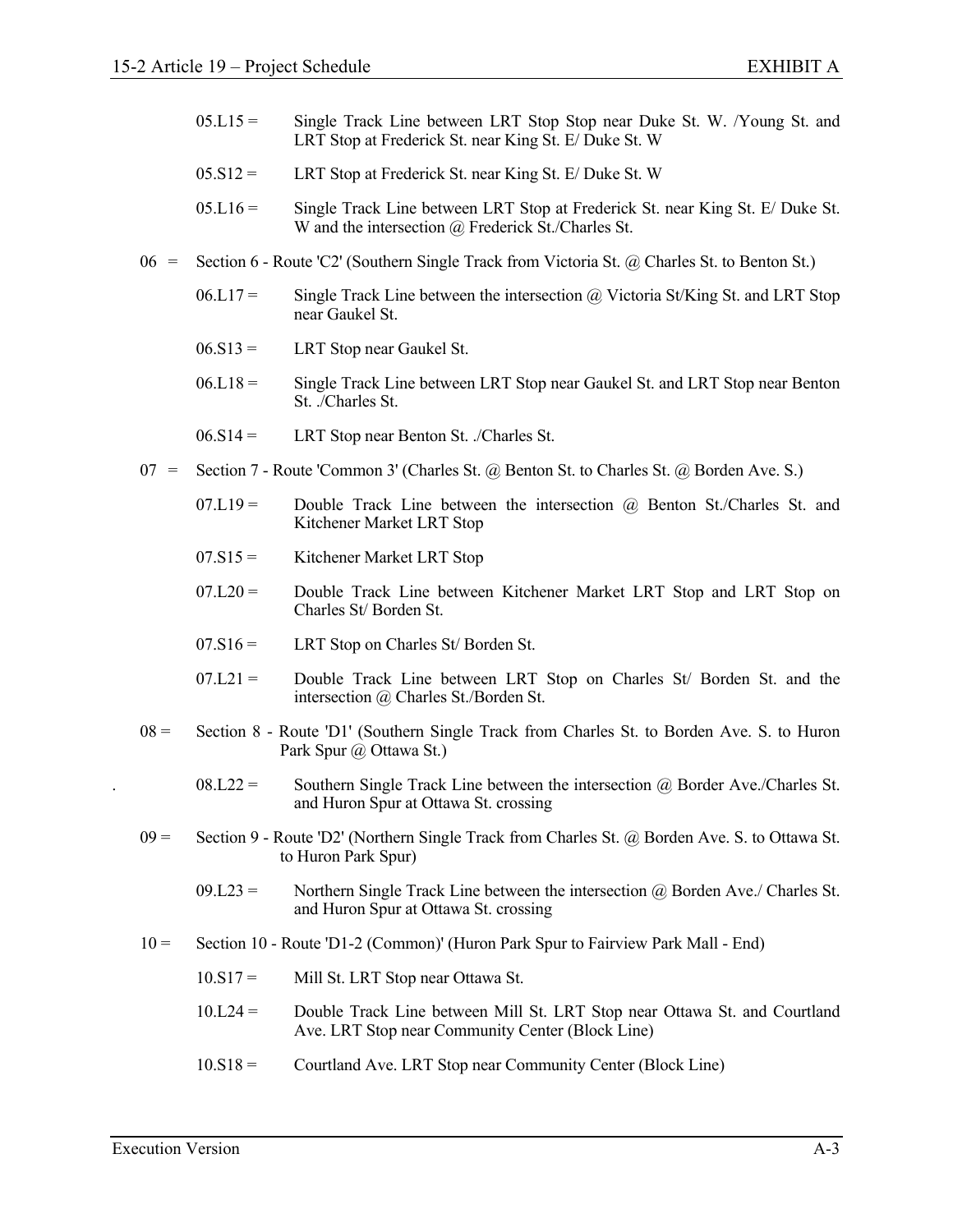- 10.L25 = Double Track Line between Courtland Ave. LRT Stop near Community Center (Block Line) and Fairview Park Mall LRT Stop on Hydro One corridor
- 10.S19 = Fairview Park Mall LRT Stop on Hydro One corridor

# 20 = Projectwide

| $20.P01 =$ | Projectwide (non-site specific, e.g., Vehicles, Overall Project Management) |
|------------|-----------------------------------------------------------------------------|
| $20.P02 =$ | Maintenance Shop Building                                                   |
| $20.P03 =$ | Maintenance of Way Building                                                 |
| $20.P04 =$ | Yard Tower Building (if stand-alone)                                        |
| $20.P05 =$ | Car Wash Building                                                           |
| $20.P06 =$ | <b>Central Control Room</b>                                                 |
| $20.P07 =$ | Storage Yard                                                                |
| $20.P08 =$ | <b>Transportation Building</b>                                              |
| $20.P09 =$ | As required to locate specific work areas                                   |
|            | (shall be expanded as required)                                             |

## **CODE 2 - WORK CATEGORY**

Three characters as follows:

First Character  $(\ _{xx})$  = Summary Work Category

- G = Trackway Structures
- $S = LRT$  Stop Facilities
- B = Other Facilities (OMSF, Car Wash, etc.). (This code shall be applied in conjunction with the Location Codes 20.P02, 20.P03, 20.P04, 20.P05, 20.P06, 20.P07 and 20.P08).
- Z = Infrastructure and Sitework
- $U =$  Utilities
- T = Trackwork and other Trackway Equipment
- P = Power Supply and Distribution
- A = Train Control/ATP
- C = Communications, ITS, SCADA and Security
- $V =$  Vehicles
- M = Project Management by DBFOM
- $D =$  Design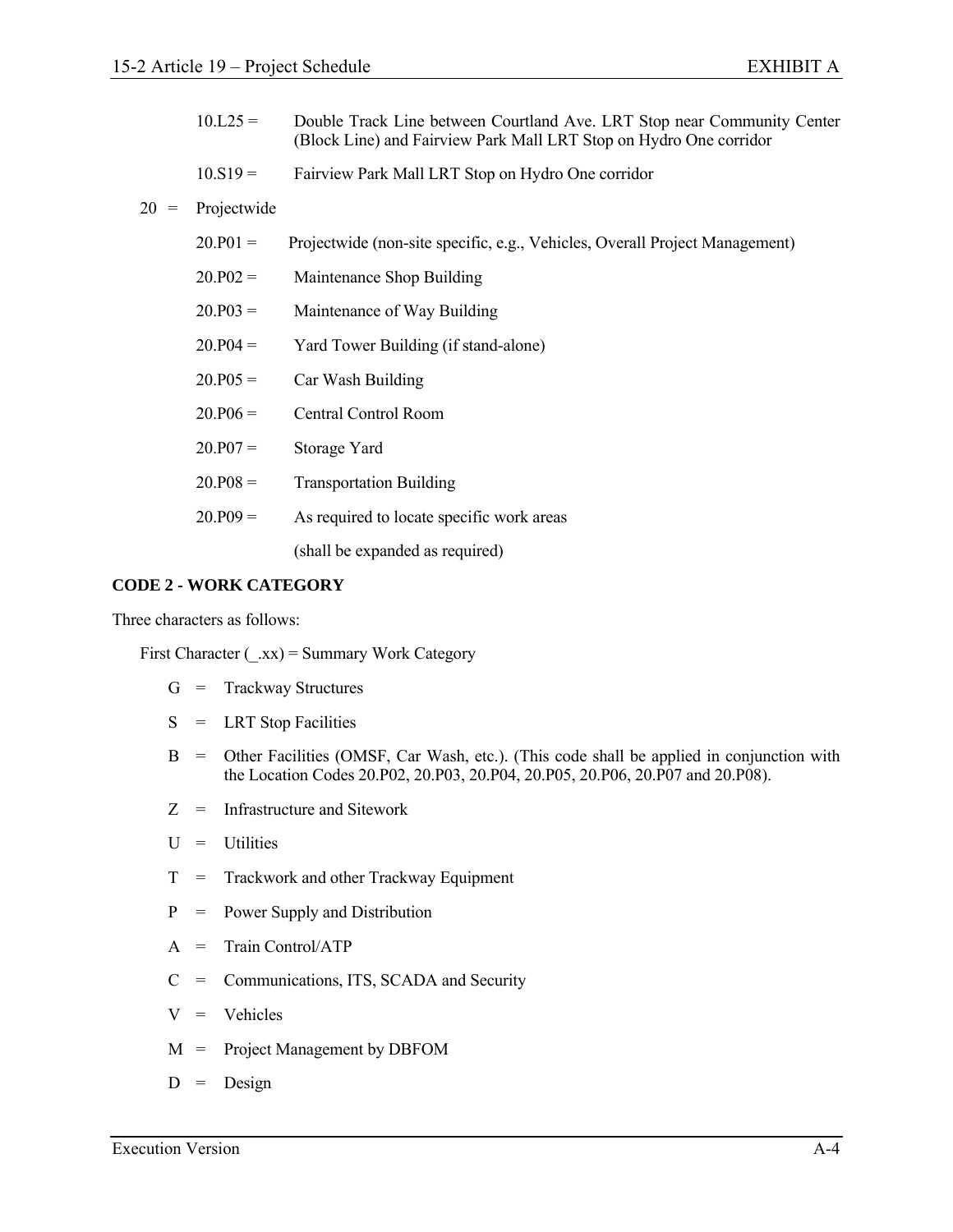$R$  = Right-of-Way and Other Environmental Cleanup

Second and Third Character  $(x, \) =$  Work Category

- G = Trackway Structures
	- G.01 = Demolition
	- $G.02$  = Waterproofing
	- G.03 = Trackway Foundations
	- G.04 = Trackway Piers and Pier Caps
	- G.05 = Trackway Superstructures
	- G.06 = Trackway Structure Noise Walls

(eg. Noise Walls @ Mill St/ Ottawa St.)

G.07 = Trackway Structure – Walls/ Retaining Structures

 (eg.: Retaining Structure @ Grand River Hospital, @ Blockline Rd., @ Fairview Park Mall, Walls @ Kitchener Waterloo Collegiate and Vocational School)

- G.08 = Other Trackway Structures (see list below)
- $G.09$  = Trackway Walkways
- G.10 = Miscellaneous Trackway Installations

Other Trackway Structures

- Bridge: (eg.: Bridge @ HW85, @ Weber St)
	- Flyover: (eg.: Flyover @ Laurel Creek, @ HW7/8,
- @ Schneider Creek, @Montgomery Creek)
- Culvert: (eg.: Culvert @ King St, @ Caroline)
- Grade Separation: (eg.: King St. Grade Separation)
- Vibration Slabs on Alignment
- $S = LRT$  Stop Facilities
	- S.01 = Slabs and Foundations (Trackway and foundations within Stop limits)
	- S.02 = Other Structures
	- $S.03 = LRT$  Shelters
	- S.04 = LRT Wind Screens
	- S.05 = Fire Protection Systems
	- S.06 = Plumbing Elements
	- S.07 = Electrical Elements
	- $S.08 = Signage Static$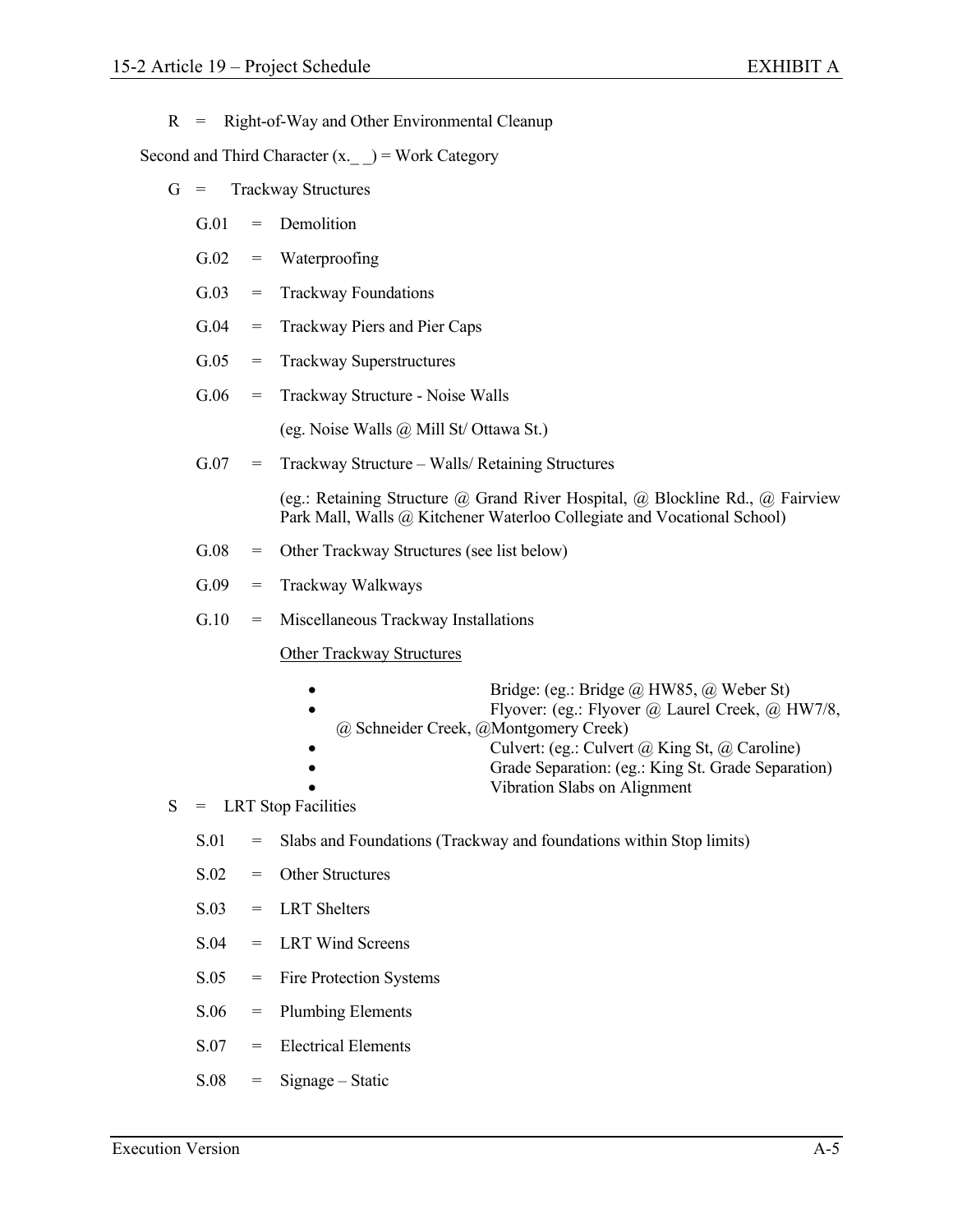- S.09 = Dynamic Signage/VMS
- S.10 = TVM Validator Work
- S.11 = Other LRT Stop Furnishings
- S.12 = LRT Stop Landscape

 B = Other Facilities (OMSF, Car Wash, Driver Relief Bldg. @ Conestoga Mall and @ Fairview mall etc.)

| <b>B.01</b> | $=$ | Foundations, Slabs and Aprons (within limits of facility) |
|-------------|-----|-----------------------------------------------------------|
| B.02        | $=$ | Structures (within limits of facility)                    |
| B.03        | $=$ | <b>Exterior Wall Systems</b>                              |
| <b>B.04</b> | $=$ | <b>Interior Wall Systems</b>                              |
| B.05        | $=$ | <b>Interior Finishes</b>                                  |
| B.06        | $=$ | Fire Protection Systems                                   |
| <b>B.07</b> | $=$ | <b>Plumbing Elements</b>                                  |
| <b>B.08</b> | $=$ | <b>HVAC</b> Elements                                      |
| <b>B.09</b> | $=$ | <b>Electrical Elements</b>                                |
| <b>B.10</b> | $=$ | Telephone/Data Elements                                   |
| <b>B.11</b> | $=$ | Utility Services - Water                                  |
| <b>B.12</b> | $=$ | Utility Services - Sanitary                               |
| <b>B.13</b> | $=$ | Utility Services - Storm                                  |
| <b>B.14</b> | $=$ | Utility Services – Comms.                                 |
| <b>B.15</b> | $=$ | Utility Services - Waste Recycled Water                   |
| <b>B.16</b> | $=$ | Utility Services - Refuse/Recycled                        |
| <b>B.17</b> | $=$ | Signage – Static and Dynamic                              |
| <b>B.18</b> | $=$ | <b>Standard Shop Equipment</b>                            |
| <b>B.19</b> | $=$ | Special Shop Equipment                                    |
| B.20        | $=$ | <b>Facility Furnishings and Equipment</b>                 |
| B.21        | $=$ | Lockers                                                   |
| B.22        | $=$ | Bathroom Fixtures and Equipment                           |
| <b>B.23</b> | $=$ | <b>UPS Room and Equipment</b>                             |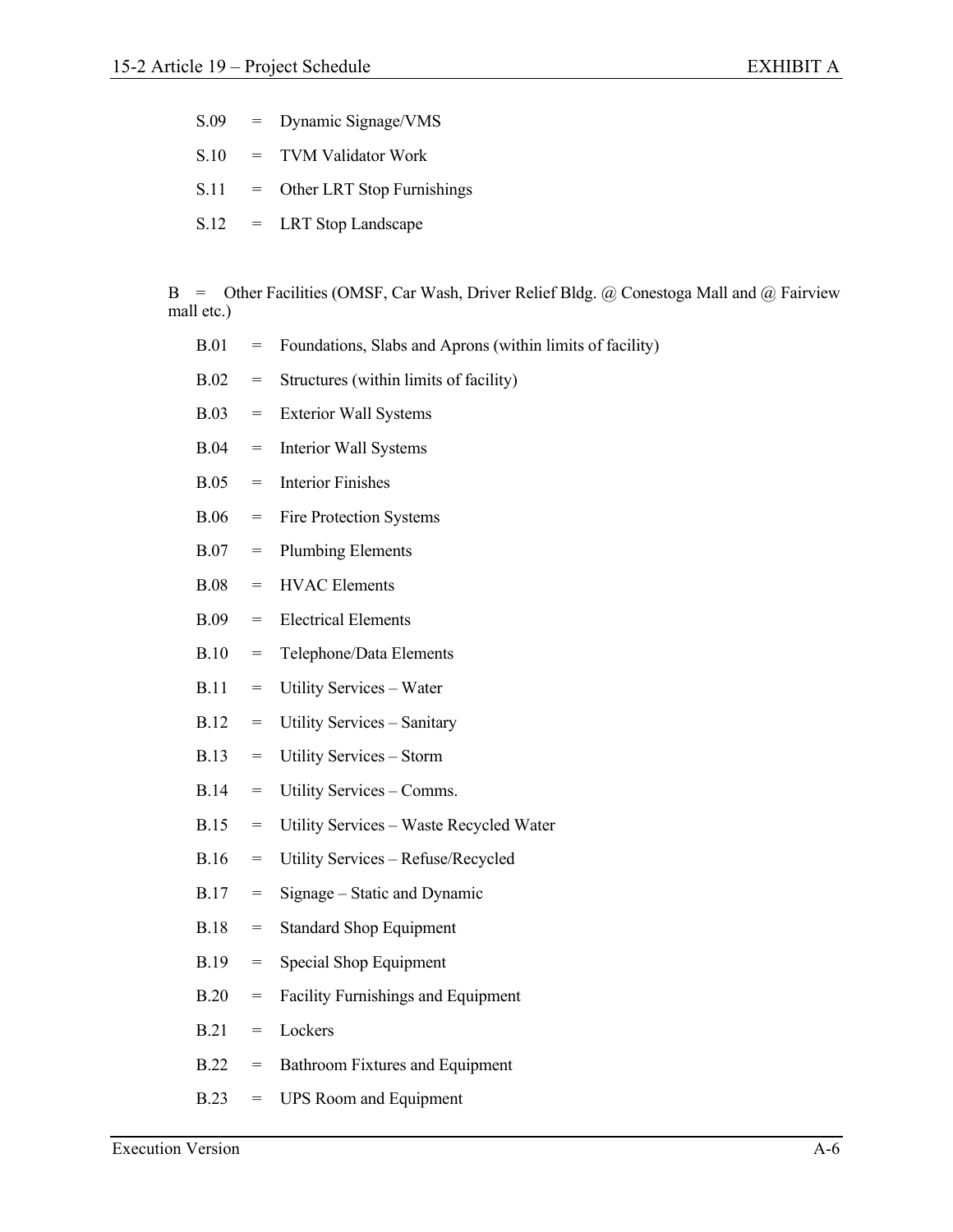|   | <b>B.24</b>                   | $=$ | Fire Protection Alarm Room Equipment                             |
|---|-------------------------------|-----|------------------------------------------------------------------|
|   | <b>B.25</b>                   | $=$ | Fuel Supply System (Natural Gas/ Propane, Diesel @ OMSF)         |
| Z | = Infrastructure and Sitework |     |                                                                  |
|   | Z.01                          | $=$ | Street and Highway Construction, Relocation or Modifications     |
|   | Z.02                          | $=$ | Parking Lot Facilities                                           |
|   | Z.03                          | $=$ | Protection or Modification of Existing Facilities and Monitoring |
|   | Z.04                          | $=$ | Clearing, Demolition, and Miscellaneous Sitework                 |
|   | Z.05                          | $=$ | Temporary Facilities for Construction                            |
|   | Z.06                          | $=$ | Special Environmental Mitigation                                 |
|   | Z.07                          | $=$ | Maintenance and Protection of Traffic During Construction        |
| U | $=$ Utilities                 |     |                                                                  |
|   | U.01                          | $=$ | Potable Water Supply Systems                                     |
|   | U.02                          | $=$ | <b>Storm Water Sewer Systems</b>                                 |
|   | U.03                          | $=$ | Sanitary Sewer Systems                                           |
|   | U.04                          | $=$ | <b>Electric Power Supply Systems</b>                             |
|   | U.05                          | $=$ | <b>Communications Systems</b>                                    |
|   | U.06                          | $=$ | <b>Street Lighting Systems</b>                                   |
|   | U.07                          | $=$ | <b>Traffic Control Systems</b>                                   |
|   | U.08                          | $=$ | <b>Cable Television Systems</b>                                  |
|   | U.09                          | $=$ | <b>Communication System</b>                                      |
|   | U.11                          |     | Gas Supply Systems - Natural Gas                                 |
|   | U.12                          | $=$ | Gas Supply Systems - Propane                                     |
|   | U.13                          | $=$ | <b>Fuel Supply Systems</b>                                       |
|   | U.14                          | $=$ | Fuel Supply System (Natural Gas/ Propane/ Diesel)                |
|   | U.15                          | $=$ | Data/Telephone Systems - Copper                                  |
|   | U.16                          | $=$ | Data/Telephone Systems - Fiber                                   |
|   | U.17                          | $=$ | Data/Telephone Systems - Coaxial                                 |
|   | U.18                          |     | CCTV System (Fiber cabling and CCTV @ Signalized Intersection)   |

T = Trackwork and Other Trackway Equipment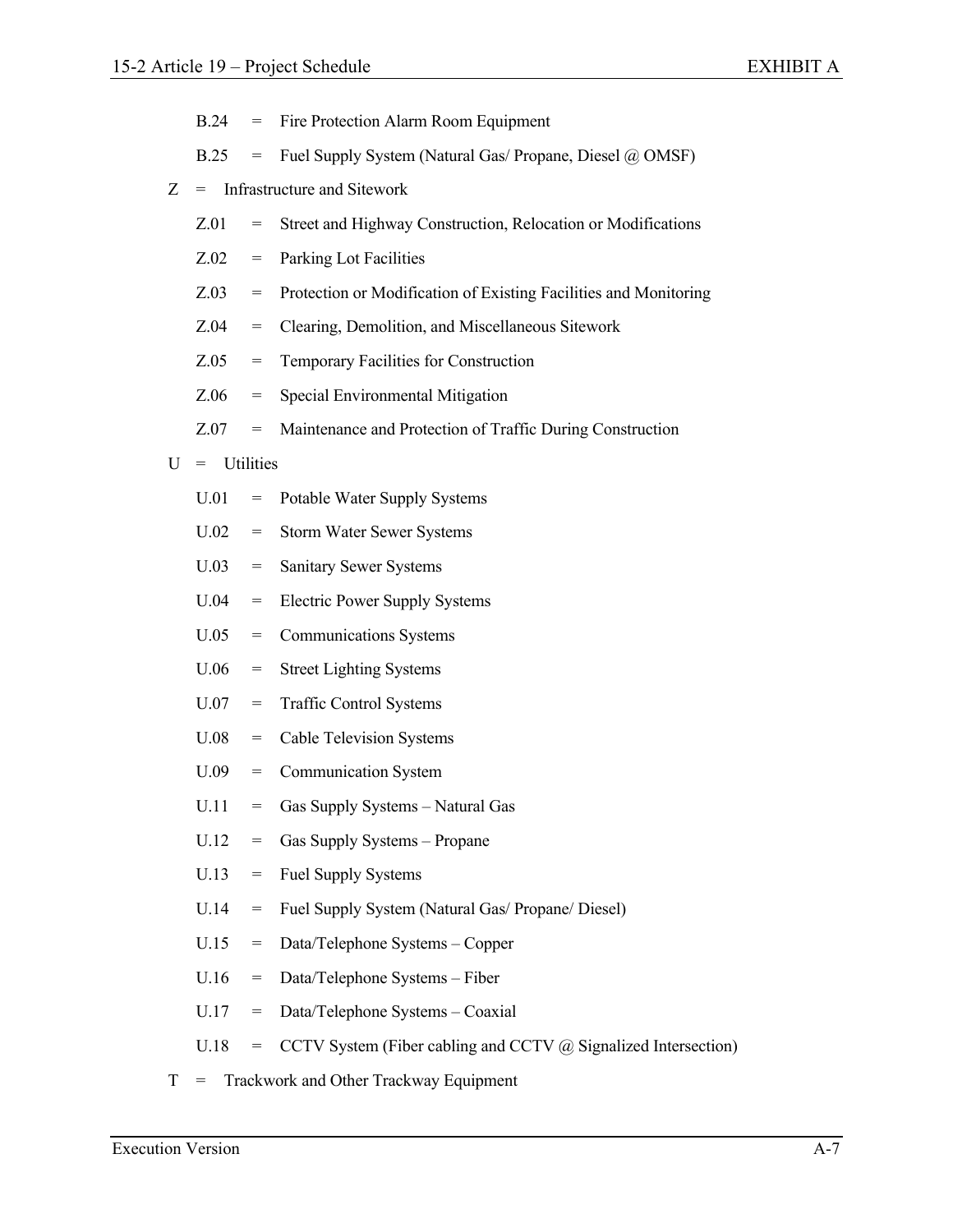| T.01 |  | Running Rail - Ballasted |
|------|--|--------------------------|
|------|--|--------------------------|

- T.02 = Running Rail Embedded
- T.03 = Special Trackwork (Gauntlet, Turnouts, Switches)
- T.04 = Fixed Buffers
- T.05 = Sliding Bumpers (@ Conestoga Mall, @ Fairview Mall)
- T.06 = Trackwork Appurtenances
- T.07 = Track Heating and Lubrication
- T.08 = Miscellaneous Track Materials
- T.09 = Restraining Rail
- T.10 = De-railers
- P = Power Supply and Distribution System (PDS)
	- $P.01 = OCS$  Poles & Foundations
	- P.02 = Overhead Catenary System
	- P.03 = Traction Power Substations
	- P.04 = Auxiliary Power Supply
	- P.05 = Wayside Traction Power Equipment
	- P.06 = Signal Power Distribution Equipment
	- P.07 = Uninterruptible Power Supplies
	- P.08 = Grounding and Cathodic Protection
	- P.09 = Power Distribution Monitoring and Control Systems(CCF)
	- P.10 = Power Distribution Infrastructure (Duct Banks, Manholes, etc.)
- A = Train Control/ATP
	- A.01 = Vehicle Borne ATP Equipment
	- A.02 = Wayside ATP Equipment
	- A.03 = ATP Monitoring and Control Systems (CCF)
	- A.04 = Other ATP Equipment
	- A.04 = Crossing Warning System
- C = Communications and SCADA
	- C.01 = Communications, ITS and SCADA Systems (CCF)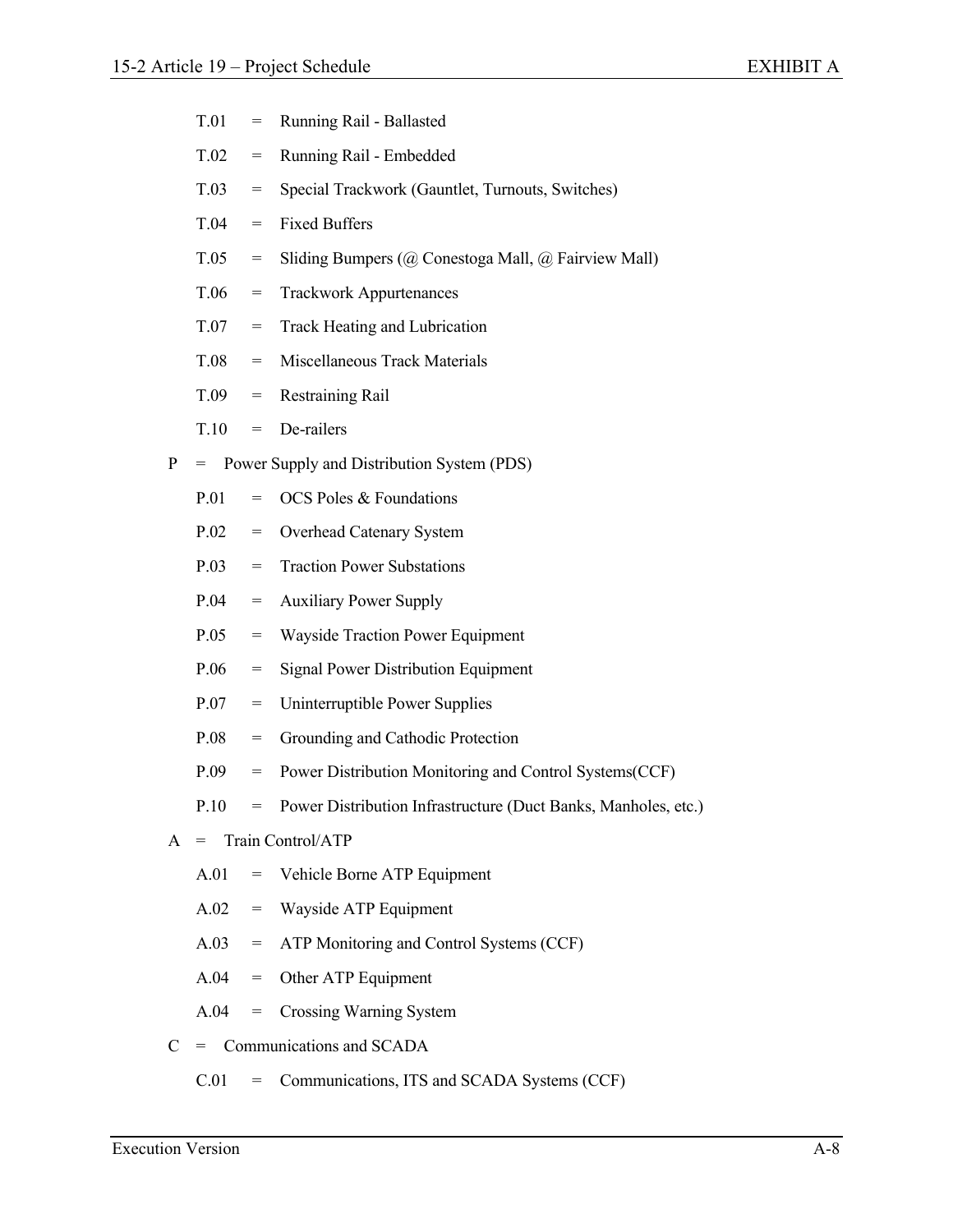- C.02 = Public Address Systems
- C.03 = Intercom Systems
- C.03 = Telephone Systems
- C.04 = Radio Communications Systems
- C.05 = Closed Circuit Television Systems
- C.06 = Communications Recording Systems
- C.07 = Communications Transmission Infrastructure (Duct Banks, Manholes, etc.)
- C.08 = Safety and Security Systems
- C.09 = Other Monitored Systems
- C.10 = Data Collection, Analysis and Archiving Systems
- C.11 = Variable Message Signs PID (Passenger Information Display)
- C.12 = Fare Collection Provisions
- C.13 = Intelligent Transportation System
- C.14 = Vehicle Onboard Comms. & ITS System

# $V =$  Vehicles

- V.01 = LRT Vehicles Non-recurring activities (Region Responsibility)
- V.02 = LRT Vehicles Recurring activities on a per-vehicle basis (Region Responsibility)
- V.03 = Non-revenue vehicles (e.g., trucks, cars)
- V.04 = Maintenance and Way Vehicles
- M = Project Management by DBFOM
	- M.01 = Project Management and Administration
	- M.02 = Program Control
	- M.03 = Mobilization/Demobilization of Management and Administration Resources
	- M.04 = Mobilization/Demobilization of Construction Resources(e.g., construction equipment)
	- $M.04 =$ Bonds
	- M.05 = Quality Assurance and Control
	- M.06 = Safety and Security Construction/ Operation/ Maintenance
	- $M 07 =$  Permits
	- M.08 = Guaranties and Warranties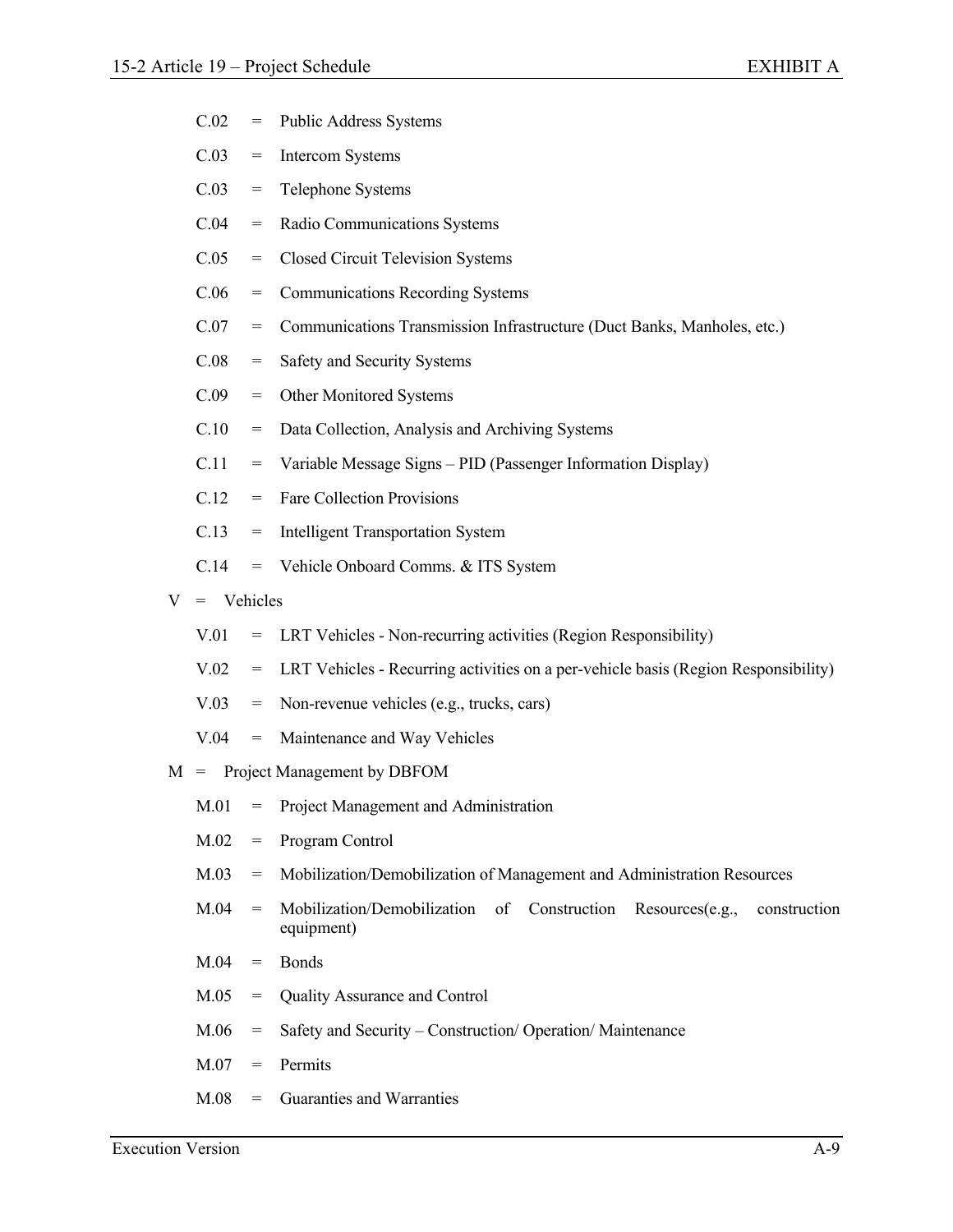|              | M.09 | $=$                               | Insurance                                             |
|--------------|------|-----------------------------------|-------------------------------------------------------|
|              | M.10 | $\hspace{1.6cm} = \hspace{1.6cm}$ | <b>System Integration Testing</b>                     |
|              | M.11 | $=$                               | System Demonstration and Maintainability Testing      |
|              | M.12 | $=$                               | Pre-Revenue Activities                                |
| D            | $=$  | Design                            |                                                       |
|              | D.01 | $=$                               | Facilities Design Management and Administration       |
|              | D.02 | $=$                               | Mobilization of Facilities Design Resources           |
|              | D.03 | $=$                               | Facilities Drawings and Specifications                |
|              | D.04 | $=$                               | <b>Survey and Mapping Updates</b>                     |
|              | D.05 | $=$                               | Geotechnical Field Explorations                       |
|              | D.06 | $=$                               | <b>Facilities Design Submittals</b>                   |
|              | D.07 | $=$                               | Facilities Design Services During Construction        |
|              | D.08 | $=$                               | Civil/Structural Design Management and Administration |
|              | D.09 | $=$                               | Mobilization of Civil/Structural Design Resources     |
|              | D.10 | $=$                               | Civil/Structural Drawings and Specifications          |
|              | D.11 | $=$                               | Civil/Structural Design Submittals                    |
|              | D.12 | $=$                               | Civil/Structural Design Services During Construction  |
|              | D.13 | $=$                               | Systems Design Management and Administration          |
|              | D.14 | $=$                               | Mobilization of Systems Design Resources              |
|              | D.15 | $=$                               | <b>Systems Drawings and Specifications</b>            |
|              |      | $D.16 =$                          | <b>Systems Design Submittals</b>                      |
|              | D.17 | $=$                               | <b>Systems Design Services During Construction</b>    |
|              | D.18 | $=$                               | Operations and Maintenance Planning                   |
|              | D.19 | $=$                               | <b>Operations and Maintenance Management</b>          |
|              | D.20 | $\hspace{1.6cm} = \hspace{1.6cm}$ | <b>Environmental Investigations</b>                   |
|              | D.21 | $=$                               | Utility Investigation                                 |
|              | D.22 | $=$                               | Architectural Investigation                           |
| $\mathbf{R}$ | $=$  |                                   | Right-of-Way and Environmental Clean-up Activities    |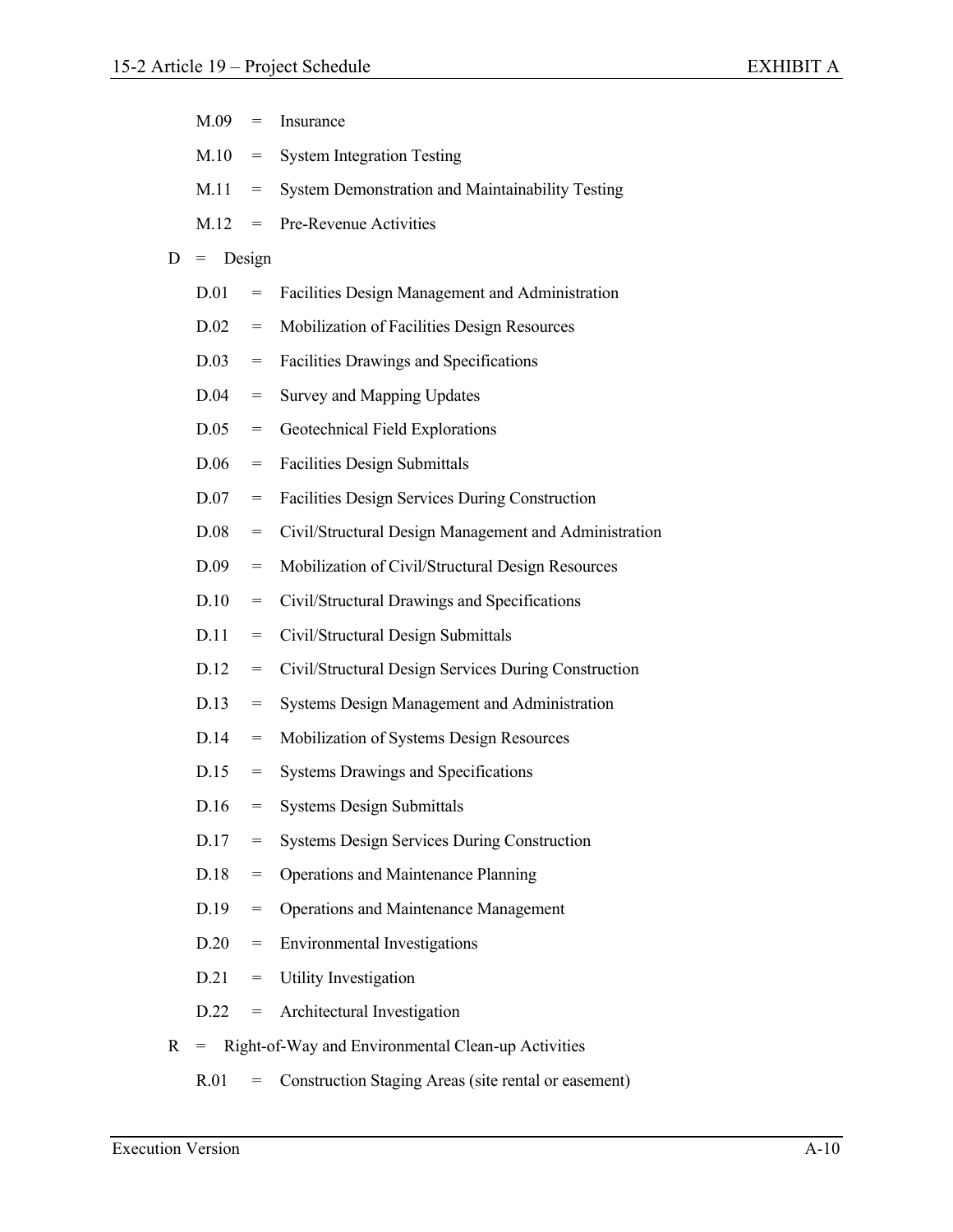- R.02 = Property Acquisition Support
- R.03 = Environmental Clean-up Activities

### **CODE 3 - SCHEDULING ACTIONS**

These Scheduling Actions shall be developed by Project Co, as needed, to further define the Project Schedule. The following list is illustrative of the actions that take place during the course of the Contract and for which activities must be included in the Project Schedules.

- o Design Activities
- o Design Review, Comments and Disposition
- o Incorporation of Comments
- o Approvals and Acceptance
- o Permitting
- o Inspections/Surveys/ Monitoring
- o Procurement
- o Manufacturing
- o Delivery of Equipment
- o Construction
- o Installation/Erection
- o Coordination
- o Construction Interface
- o As-built Documentation
- o Integration and Checkout
- o Factory Acceptance Testing
- o Qualification Testing
- o Acceptance Testing
- o Completion of Punch List Items
- o Specific Phase submittal items, as required
- o Warranties/ Guarantees

### **COST ACCOUNTS**

Cost Accounting code shall be applied to the Pricing Structure and shall be the basis for organizing cost information in the Pricing Forms. By applying these codes to the activities of the schedule, this coding structure shall also enable the roll up of the cost to appropriate Cost Accounts for creating tabular reports within the Project Schedules. The following Cost Account codes (or fields) shall be applied. This Cost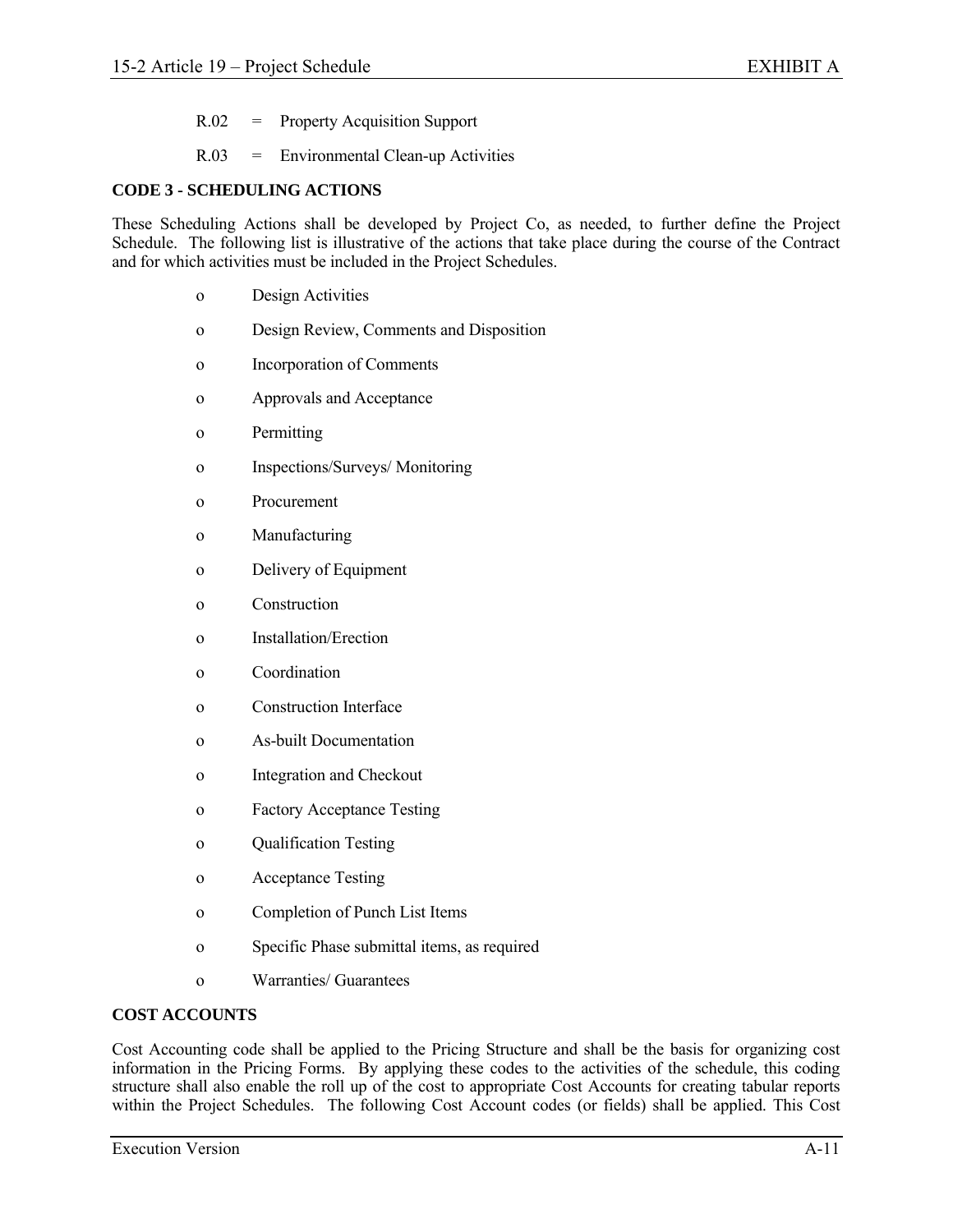Accounts structure shall be further expanded by Project Co by adding more main and/or sub categories and/or by subdividing the existing into sub-sub categories as needed, to further refine the Project Schedule.

The following structure is the basic requirement to be incorporated into the Schedules.

Five characters as follows:

First two characters  $(\quad .xx.x) = \text{Main Cost}$  Category

- 10 = Civil/Trackways
- 15 = Trackwork
- 20 = LRT Stops, Terminals, Intermodal
- 30 = Support Facilities: Yards, Shops, Admin Bldgs.
- 40 = Utilities
- 45 = Special Conditions (Structures)
- 50 = Systems
- 60 = ROW, Land, Existing Improvements

$$
70 = \text{Vehicles}
$$

 80 = Management, Construction Management, Administration, Design and Engineering by DBFOM

Third and Fourth Character  $(xx, \quad x) = Sub Cost Categorical$ 

### 10: Civil/Trackways

- 10.02 = Trackway: At -grade Semi-exclusive (allows cross-traffic)
- 10.03 = Trackway: At-grade in Mixed Traffic
- 10.04 = Trackway: Aerial Structure
- 10.05 = Trackway: Built up Fill
- 10.08 = Trackway: Retained Cut or Fill

### 15: Trackwork

- 15.51 = Trackwork: Embedded
- 15.52 = Trackwork: Ballasted
- 15.53 = Trackwork: Special (switches, turnouts)
- 15.54 = Trackwork: Vibration and Noise Dampening

### 20: LRT Stops, Terminals, Intermodal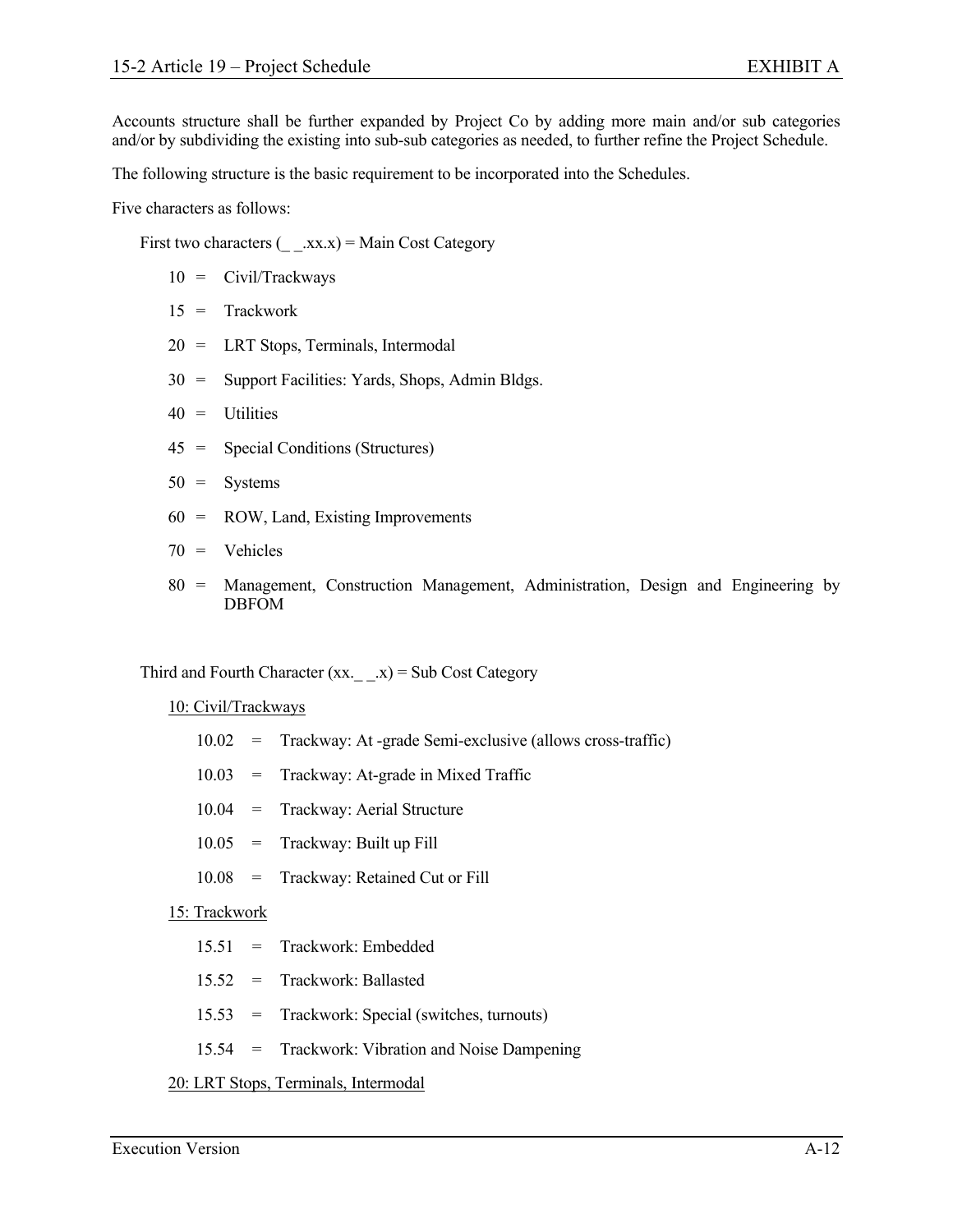|  |  | 20.01 = At-grade LRT Stop, Shelter, or Terminal Platform |  |
|--|--|----------------------------------------------------------|--|
|--|--|----------------------------------------------------------|--|

| 20.04 | aBRT Interface |
|-------|----------------|
|-------|----------------|

- 20.05 = LRT Stop Area Improvements or Joint Development
- 20.06 = Automobile Parking Multi-story Structure

### 30: Support Facilities: Yards, Shops, Admin Bldgs.

- 30.01 = OMSF- Operations, Maintenance, and Storage Facility
- 30.03 = Storage or Maintenance of Way Facility
- $30.04$  = Car Wash Building
- 30.05 = Traction Power Building if stand alone building
- 30.06 = Miscellaneous Buildings

### 40: Utilities

- $40.01$  = Private Utilities
- 40.02 = Public Utilities

### 45: Special Conditions (Structures)

- 45.01 = Alignment Environmental Mitigation, Ground Water Treatment
- 45.02 = Environmental Mitigation (eg Wetlands Historical/Archeological, Parks)
- 45.03 = Site Structures including Retaining Walls, Sound Walls
- 45.04 = Third Party Construction (CN Relocation)
- $45.05$  = Roads and Parking Lots
- 45.06 = Temporary Facilities
- 45.07 = Alignment Landscaping

### 50: Systems

- 50.50 = Train Control and Signals
- 50.51 = Traffic Control Signals
- 50.52 = Road and Pedestrian Warning System
- 50.53 = Traction Power Supply: Substations
- 50.54 = Traction Power Distribution: OCS
- 50.55 = Communications
- 50.56 = Fare Collection Systems and Equipment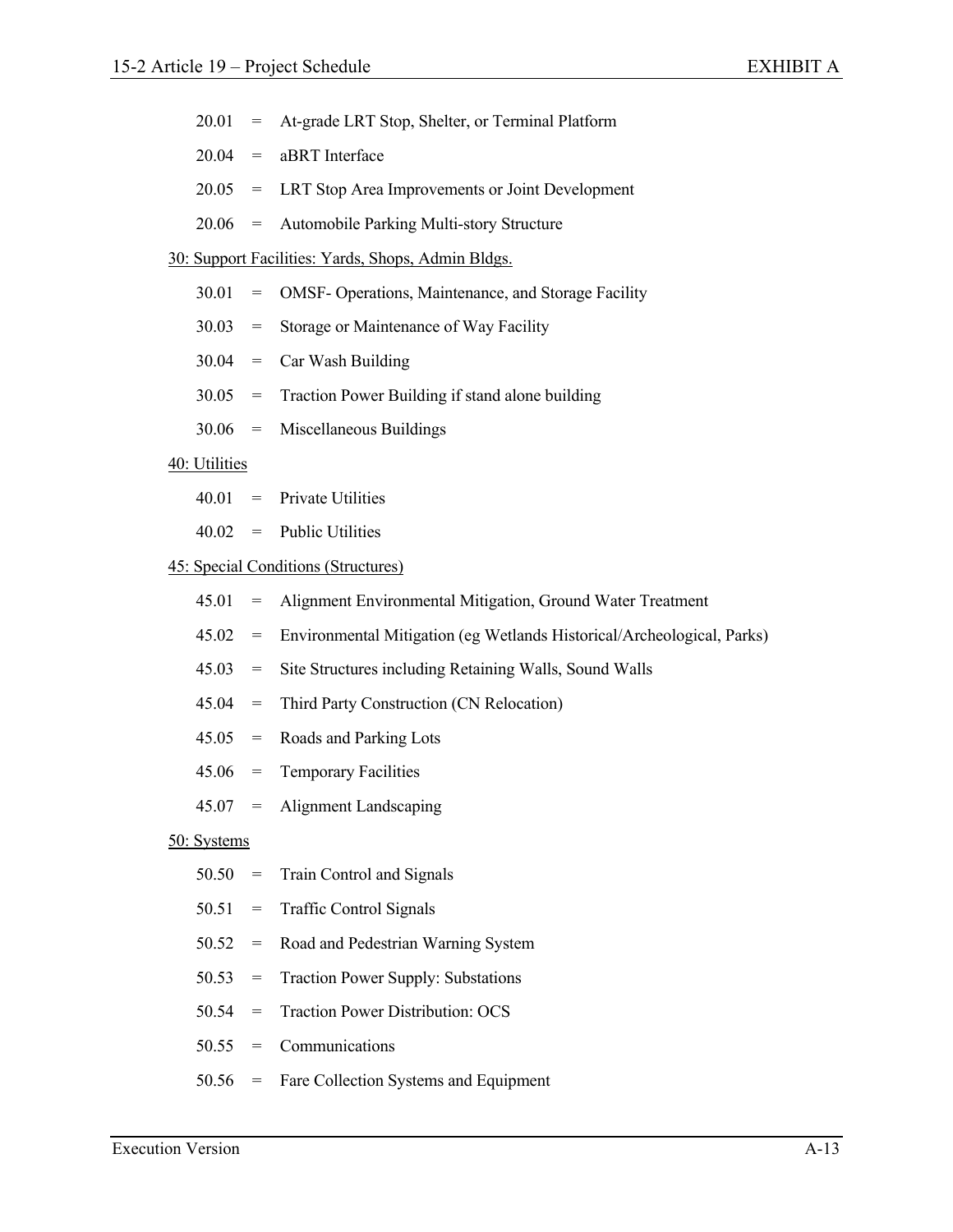### 60: ROW, Land, Existing Improvements

|  | $60.01$ = Purchase or Lease of Real Estate                 |
|--|------------------------------------------------------------|
|  | $60.02$ = Relocation of Existing Households and Businesses |
|  |                                                            |

# 70: Vehicles

|  | 70.02 = LRT Rail Cars (Region Responsibility) |
|--|-----------------------------------------------|
|--|-----------------------------------------------|

- 70.08 = Free Issue Equipment Cost
- 70.09 = LRT Maintenance Vehicles
- $70.11$  = aBRT Buses and Articulates (Region Responsibility)
- 70.12 = aBRT Maintenance Vehicles (Region Responsibility)
- 70.13 = Non Recurring Cost (Region Responsibility)

### 80: Project Management, Construction Management, Administration, Design and Engineering by DBFOM

- 80.01 = DBFOM Planning/Preliminary Engineering/Environmental
- 80.02 = DBFOM Data Gathering
- 80.03 = DBFOM Engineering Design for Fixed Facilities
- 80.04 = DBFOM Systems Engineering/Design
- 80.05 = DBFOM Vehicles Design
- 80.06 = DBFOM Project Management including scheduling and administration
- 80.07 = DBFOM Construction Supervision and QC
- 80.08 = DBFOM Design Services During Construction -Fixed Facilities
- 80.09 = DBFOM System's Oversight, Testing and Commissioning
- 80.10 = DBFOM Vehicle Oversight, Testing and Commissioning
- 80.11 = DBFOM Training/Start-up/ Testing

 Note: Cost Code 80.11 is reserved for Operations & Maintenance costs including O&M management, staffing up and training for revenue service and all non construction activities prior to commencing Revenue Service.

80.12 = Support LRV Acceptance Testing

 Note: Cost code 80.12 is reserved for all Project Co costs related to supporting the Region's acceptance testing of the LRVs as per Project Agreement Schedule 35 - Vehicles.

80.13 = Other Direct Costs not including the above (excluding financing cost)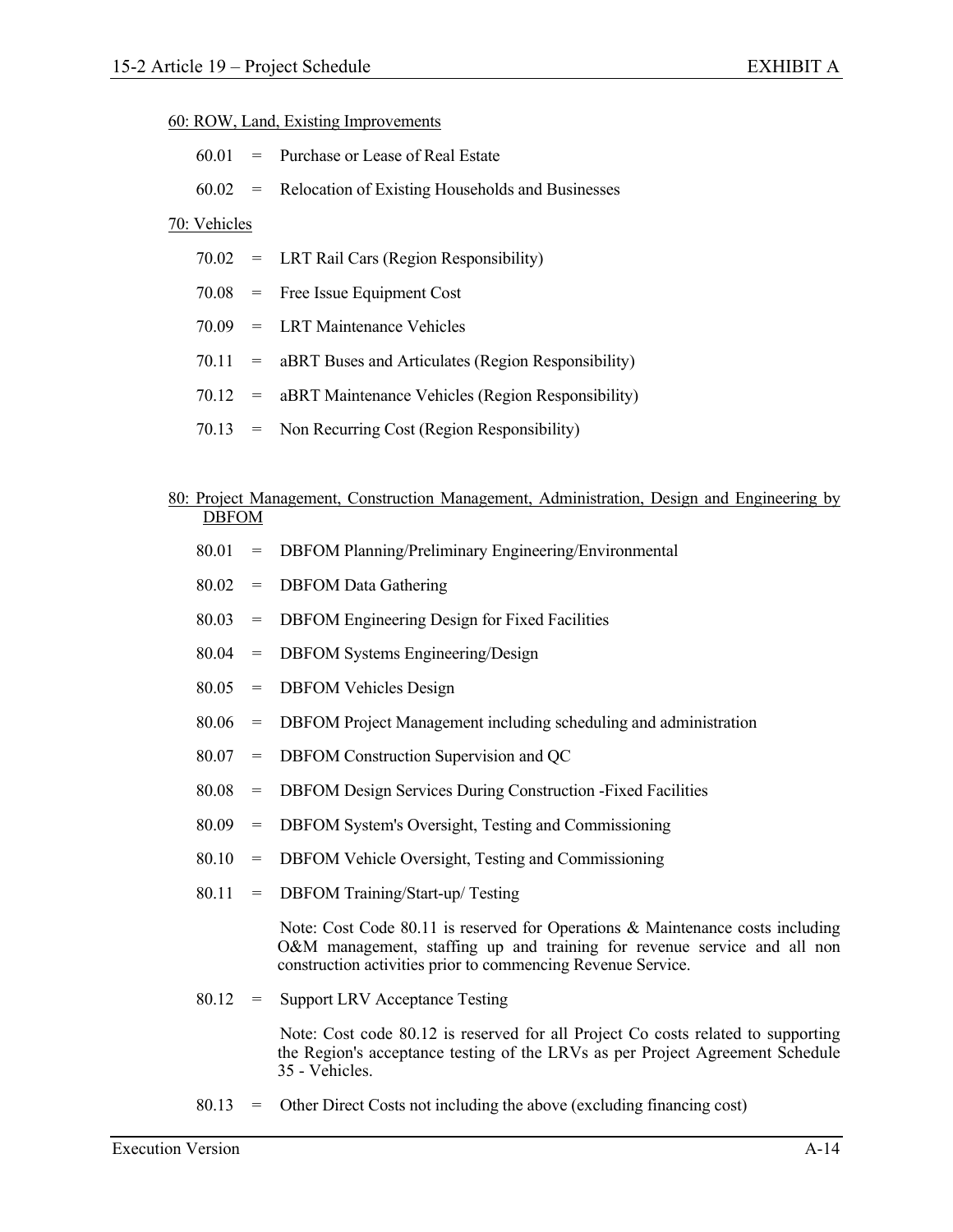- 80.14 = Independent Certifier Cost (Cost related to the Independent Certifier)
- $80.15$  = Legal Cost including DRB Cost (Cost related to Legal including the cost of Dispute Resolution Board)
- $80.16$  = Accounting, Tax and Audit Cost (Cost related to Accounting, Tax and Audit)

Fifth Character  $(xx.xx. ) = Maintenance$  Category (after acceptance)

The Fifth character has been introduced in order to differentiate between:

- 1: Public Infrastructure Work (PIW): Work elements that Project Co has design, construction, testing and acceptance responsibilities but has no responsibility for ongoing maintenance after PIW is accepted for use by the Authority Having Jurisdiction.
- 2: Work Maintained by Project Co: Work elements that Project Co has full responsibilities, including responsibility for control of all maintenance and up keep.

The value of the 'fifth' position can be assigned as either '1' for 'Public Infrastructure Work (PIW)' or '2' for 'Work Maintained by Project Co', depending on what 'Maintenance Category' under which the subject element falls. These Maintenance Category codes shall be used to generate the Sheets 1A and 1B of the 'COST OF WORK FORM' required in 'WLRT RFP Schedule 6 Part 1'.

# **ACTIVITY CODES**

Activity Codes shall be applied to the schedule for organizing and filtering the schedule activities and information as necessary for managing the schedule. By applying these codes to the activities of the schedule, this coding structure shall also enable the roll up of the appropriate fragnets or groups of activities within the Project Schedules. The following Activity codes (or fields) shall be applied. This coding structure shall be further expanded by Project Co, as needed, to further refine the Project Schedule. The basic requirements of Activity Codes are as follows:

Project Co shall create and apply the activity codes for the Line Sections, LRT Stops, Line Segment, Project-wide, Specific Location/Segment, Work Category, etc., the same way as set for the WBS Codes, described above. In addition to these activity codes, Activity Codes shall be expanded further but not limited to incorporate the below noted.

Responsibility: The main party responsible for the activity

Phases: Phase 1, Phase 2 and Phase 3

Milestone Numbers

Construction Work Package Number

…………….Other additional codes as appropriate